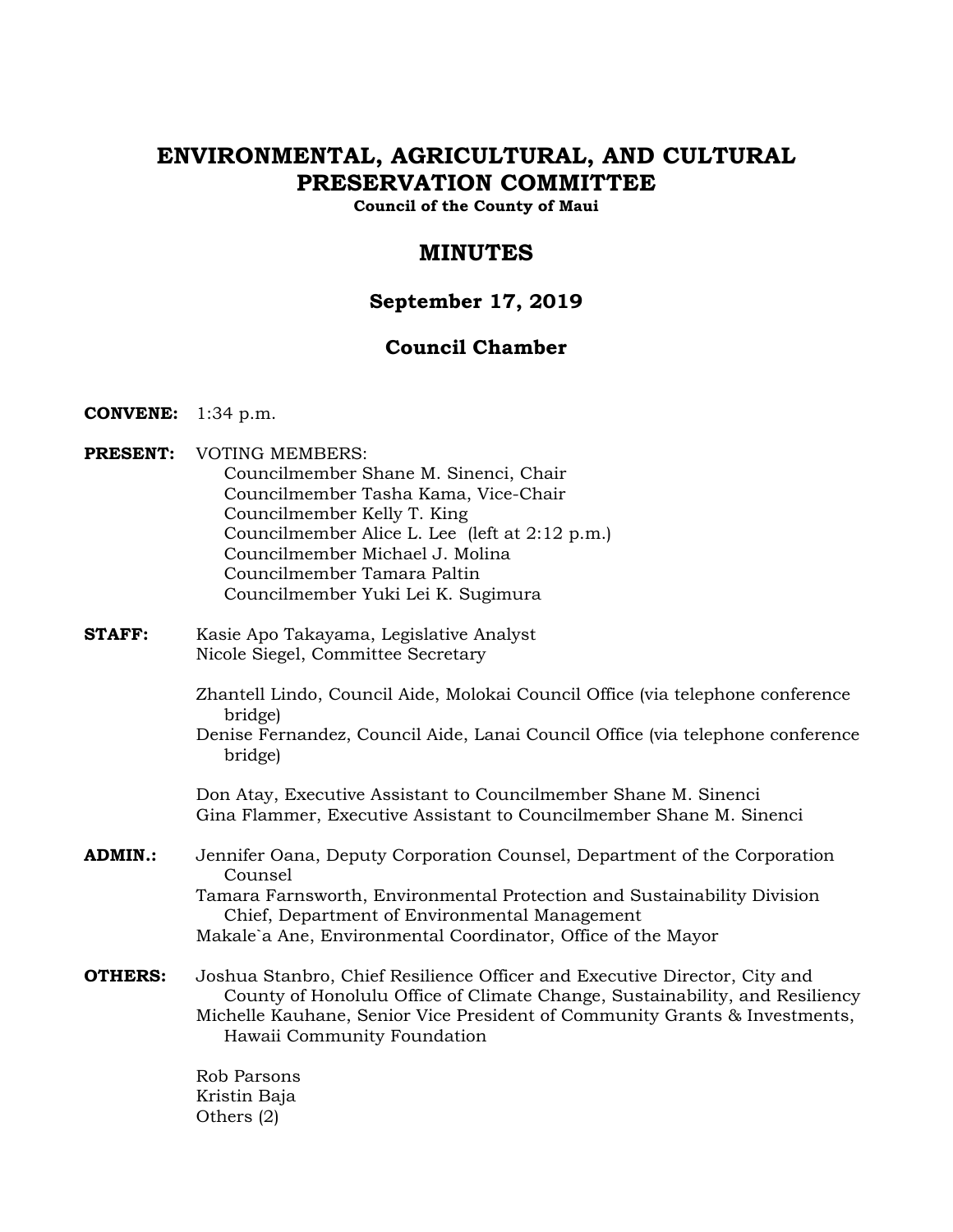## **September 17, 2019**

**PRESS:** *Akaku: Maui Community Television, Inc.*

--------------------------------------------------------------------------------------------------------

CHAIR SINENCI: *. . .(gavel). . .* Aloha mai kakou.

UNIDENTIFIED SPEAKER: Aloha.

CHAIR SINENCI: Will the Environmental, Agricultural, and Cultural Preservation Committee meeting of September 17, 2019 please come to order? It is 1:34 p.m. on a Tuesday. I'm Shane Sinenci, your Committee Chair. And before we go on, may I please ask that everyone silence all cell phones and noise-making devices, please? Mahalo. We'll do some quick introductions. Starting on my right, your left, Vice-Chair Tasha Kama. Aloha.

VICE-CHAIR KAMA: Aloha, Chair.

CHAIR SINENCI: And Ms. Yuki Lei Sugimura, welcome.

COUNCILMEMBER SUGIMURA: Aloha, Chair.

CHAIR SINENCI: Thanks for being here. From west side, Tamara Paltin.

COUNCILMEMBER PALTIN: Aloha auinala, Chair.

CHAIR SINENCI: Aloha auinala. And from Wailuku, we have Member Alice Lee. Welcome.

COUNCILMEMBER LEE: Well, thank you, Chair. Hola.

CHAIR SINENCI: Hola. Qué pasó? From Makawao, we have Mr. Michael Molina. Aloha.

COUNCILMEMBER MOLINA: Hey, aloha, Chair.

CHAIR SINENCI: Aloha. I…now, I call him the conductor.

UNIDENTIFIED SPEAKER: Oh.

CHAIR SINENCI: Yeah. And finally, Chair King, welcome.

COUNCILMEMBER KING: Well, buongiorno.

CHAIR SINENCI: Buongiorno. Okay. From the Department of Corporation Counsel, we have Ms. Jennifer Oana. Welcome.

MS. OANA: Good afternoon, Chair.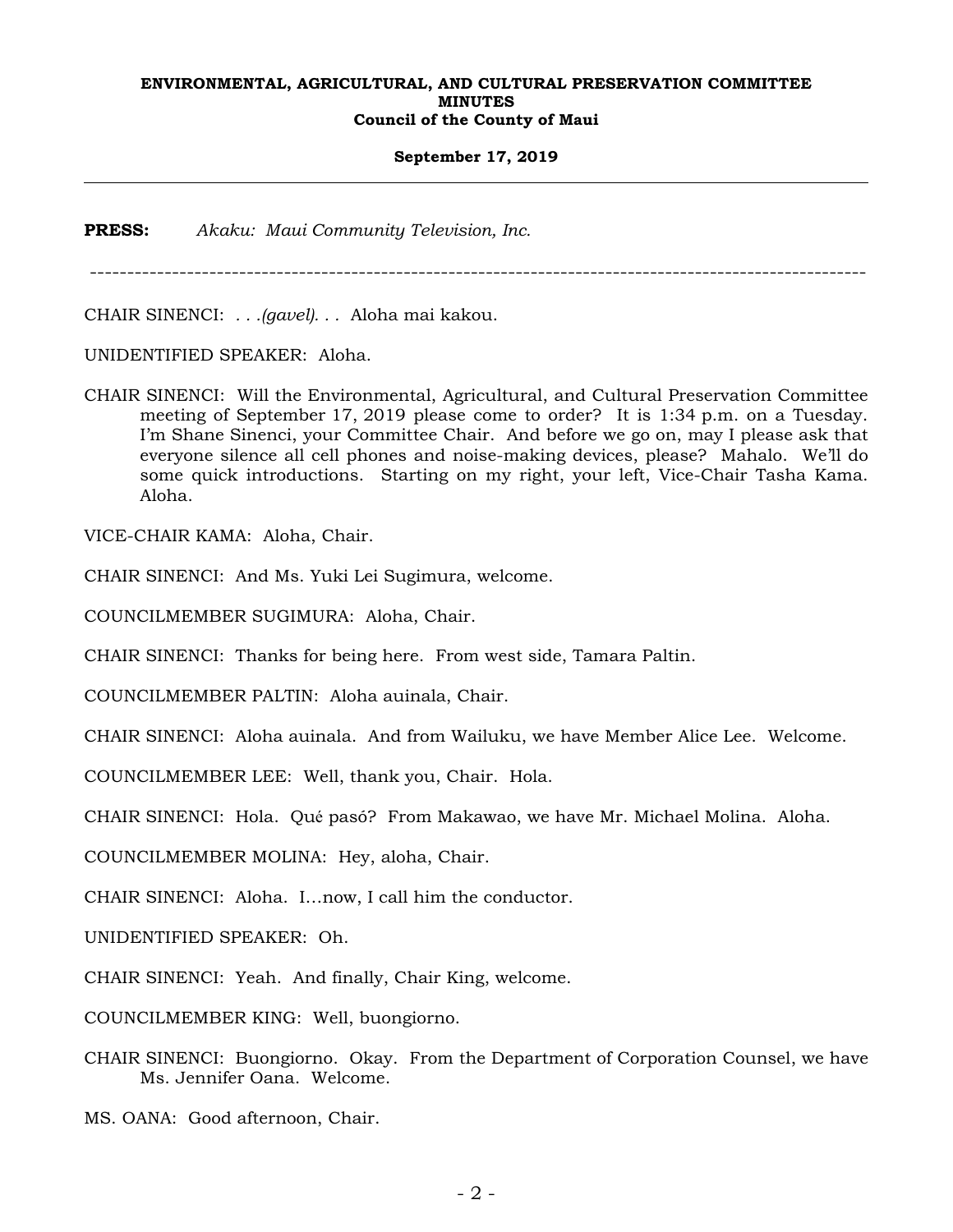## **September 17, 2019**

CHAIR SINENCI: Good afternoon. And community resource person, Joshua Stanbro.

MR. STANBRO: *. . .(inaudible). . .*

CHAIR SINENCI: Aloha. Thanks for being here. Josh is the Chief Resilience Officer and Executive Director of the City and County of Honolulu, Office of Climate Change, Sustainability, and Resiliency. So, welcome today.

MR. STANBRO: Thank you.

CHAIR SINENCI: For our Staff, we have Ms. Kasie Apo Takayama.

MS. APO TAKAYAMA: *. . .(inaudible). . .* Chair.

CHAIR SINENCI: Ms. Nicole Siegel, Committee Secretary. And then on our District Offices, we have Denise Fernandez; Zhantell Lindo in our Molokai District Office; and the Hana Office is closed today. So, Members, we have one item today, Establishing an Agency to Address Climate Change, Sustainability, and Resiliency. And this was a continuation of our cancelled meeting from September 3rd. So, if there's no objections, we'd like to start with testimony. For individuals testifying in the Chamber, please sign up at the desk just outside the Chamber door. If testifying from one of the remote testimony sites, please sign up with District Office Staff. Testimony will be limited to the item on the agenda today. Pursuant to the Rules of the Council, each testifier will be allowed to testify for up to three minutes. When testifying, please state your name, the name of any organization you may be representing, and pursuant to the Rules of the Council, if you are a paid lobbyist. We have established a connection to the Council District Offices. So, Ms. Apo Takayama, would you like to call the next testifier? The first testifier?

## *. . .BEGIN PUBLIC TESTIMONY. . .*

- MS. APO TAKAYAMA: Chair, the first person to testify is Rob Parsons.
- MR. PARSONS: Aloha, Chair and Members. My name is Rob Parsons. I'm a long-time Maui resident. I'm grateful to Chair Sinenci and Members here today for your consideration of establishing an agency, department, or office to directly address the urgency of climate action and sustainability. I urge you to take swift action to put forth a preferred option for directing County resources, staff, and funding for this purpose. In a way, I wish there were more people here today, but it's…sometimes it seems that we're far more busy putting out fires than looking at long-range and really important issues such as the one we have before us today. This discussion is not new. I helped Mayor Arakawa draft a resolution for the 2011 Charter Commission to address environmental protection and sustainability. Member Sugimura was one of those on the Commission who considered that resolution, which ultimately was passed on the 2012 ballot, where 20, or I'm sorry, 66 percent of voters supported it. However, the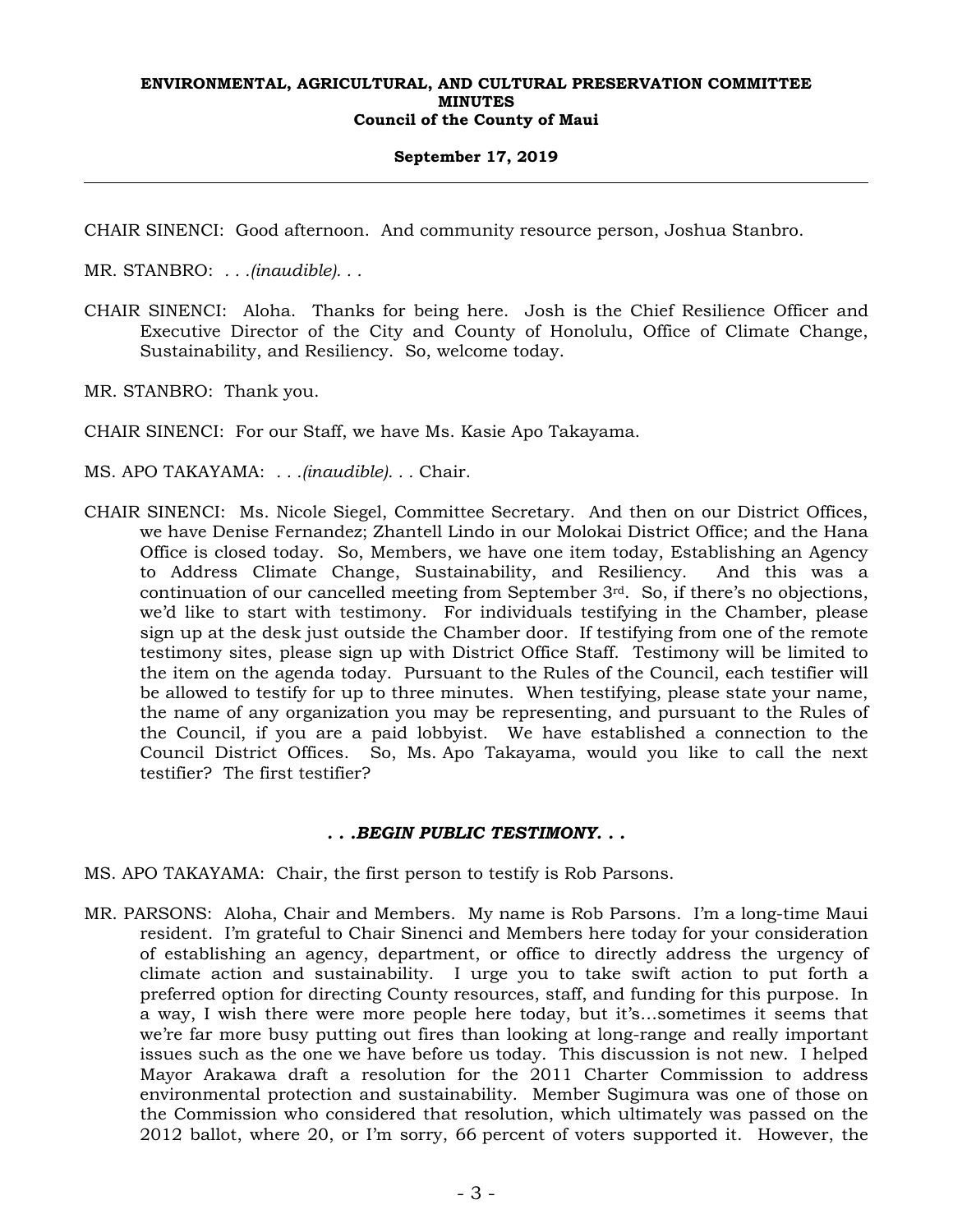## **September 17, 2019**

department tasked with addressing these issues dragged their feet and progress has been extremely slow. With that in mind, I propose we drop the term climate change. This is not a spectator sport where we read the headlines of hurricanes, heat waves, and melting glaciers, and throw up our arms in despair. Instead, let's embrace the term climate action. We need bold actions to counter the urgency at hand. Take note of the Climate Strike actions happening this Friday with a Fridays for Future student gathering here at Kalana O Maui in the morning and a rally at UHMC in the afternoon, which is one of thousands happening around the globe. Next week, the United Nations is conducting an Emergency Climate Summit. Yesterday, the temperature at Kahului Airport tied an all-time record high of 97 degrees. The heat is on, and we need action. I'm happy to welcome my friend and colleague, Josh Stanbro, here today. As Chief Resilience Officer for the City and County's Office of Climate Change, Sustainability, and Resilience, he has championed efforts, initiatives, and outreach that have helped Honolulu hit the ground running after their voters passed a ballot measure to create their office in 2016. We have a lot to learn from them. We don't need to reinvent the wheel. With regards to the options before you on this agenda item, my personal experience is that one or two point persons in the Mayor's Office addressing these issues and goals may be a good start, but is insufficient in the long-term. Case in point is Fort Collins, Colorado, with a similar population to Maui, with a sustainability services focus that has upwards of 15 staff employees. The department head is Jackie Kozak Thiel, who is the…who was Hawaii's first Sustainability Coordinator under Governor Abercrombie, and led efforts through Hawaii Green Growth to establish the Aloha+ Challenge. And I'll finish up here. While there may be different opinions among Committee Members on how to expediently set and reach sustainability, resilience, and climate action goals, I hope there will be no delay in sending forth a credible option to establish the structure for our County government to show leadership in this time of vital need. Thank you.

CHAIR SINENCI: Mahalo, Mr. Parsons. Members, do you have any questions? Chair King?

- COUNCILMEMBER KING: Thank you, Chair. Thank you for being here, Rob. And I'm going to address this from your previous experience working in the previous Administration as our Environmental Coordinator, because I support the idea. I'm just a little bit confused about how this fits in with our Environmental Protection and Sustainability Office, which I think during most of your tenure didn't, you know, existed in name only. It was never…the funds were never appropriated, or if they were, they weren't expended, and there was never a…an office head named until I think 2018 was it? They came in at the last minute and…and so, how does this differ or how does it work with that office?
- MR. PARSONS: Well, I think that's a really important question, and thank you for asking. I think that Mr. Stanbro's presentation will shed some light on the complete structure and focus that that office has taken. And I understand that we don't want to put forth a Charter amendment that's going to be duplicative, that will do the same kinds of things that they're tasked with. Their office was created in the Department of Environmental Management pursuant to the Charter amendment but it didn't say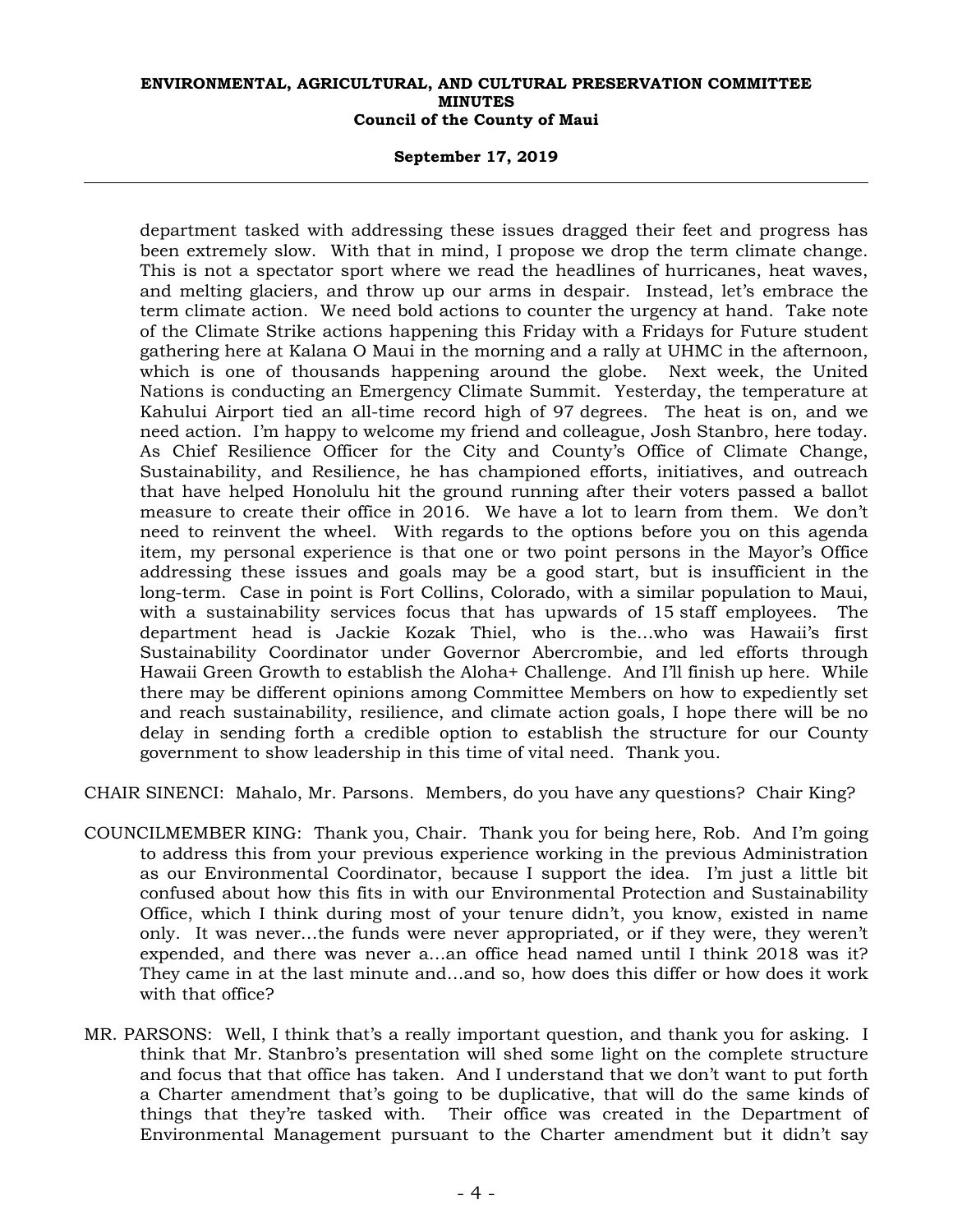## **September 17, 2019**

create an office, create a department. So, that's something that you as a Committee and as a Council I think can hone in on how you want to formulate this so that it will be poised for success, because we don't want to duplicate what happened before when we had ample opportunity but we just didn't have the direction to move it forward, frankly.

- COUNCILMEMBER KING: Okay. And, you know, from my understanding, the EP&S program right now is really only about abandoned vehicles and…
- MR. PARSONS: And recycling.
- COUNCILMEMBER KING: Not even recycling, it's really removing because we're not doing any recycling on the island, we're just shipping it off to somewhere.

MR. PARSONS: Right.

COUNCILMEMBER KING: And now, we're in big trouble because China doesn't want our --

MR. PARSONS: Right.

COUNCILMEMBER KING: --recyclables anymore. So…

MR. PARSONS: Right. And we've covered that previously in this --

COUNCILMEMBER KING: So, is that…

MR. PARSONS: --Committee, yeah.

- COUNCILMEMBER KING: Does that kind of stuff still need a place in DEM or is that something that can fold into this other program?
- MR. PARSONS: Well, the Charter amendment, that was the impetus for creating that office, said that the powers, duties, and functions of the Director of the Department of Environmental Management shall include environmental protection, sustainability. And during the Charter Commission process, the language which originally was in the Charter…question which wound up on the ballot was somewhat diluted. When originally submitted, the Mayor and I had defined sustainability a little more, and I think there's a opportunity to do that by looking at what other jurisdictions have done. Fort Collins is a great one. They're, you know, they're about a 150,000 population, and I can give you the flow chart from that if it helps in your discussion.

COUNCILMEMBER KING: Okay.

MR. PARSONS: I can…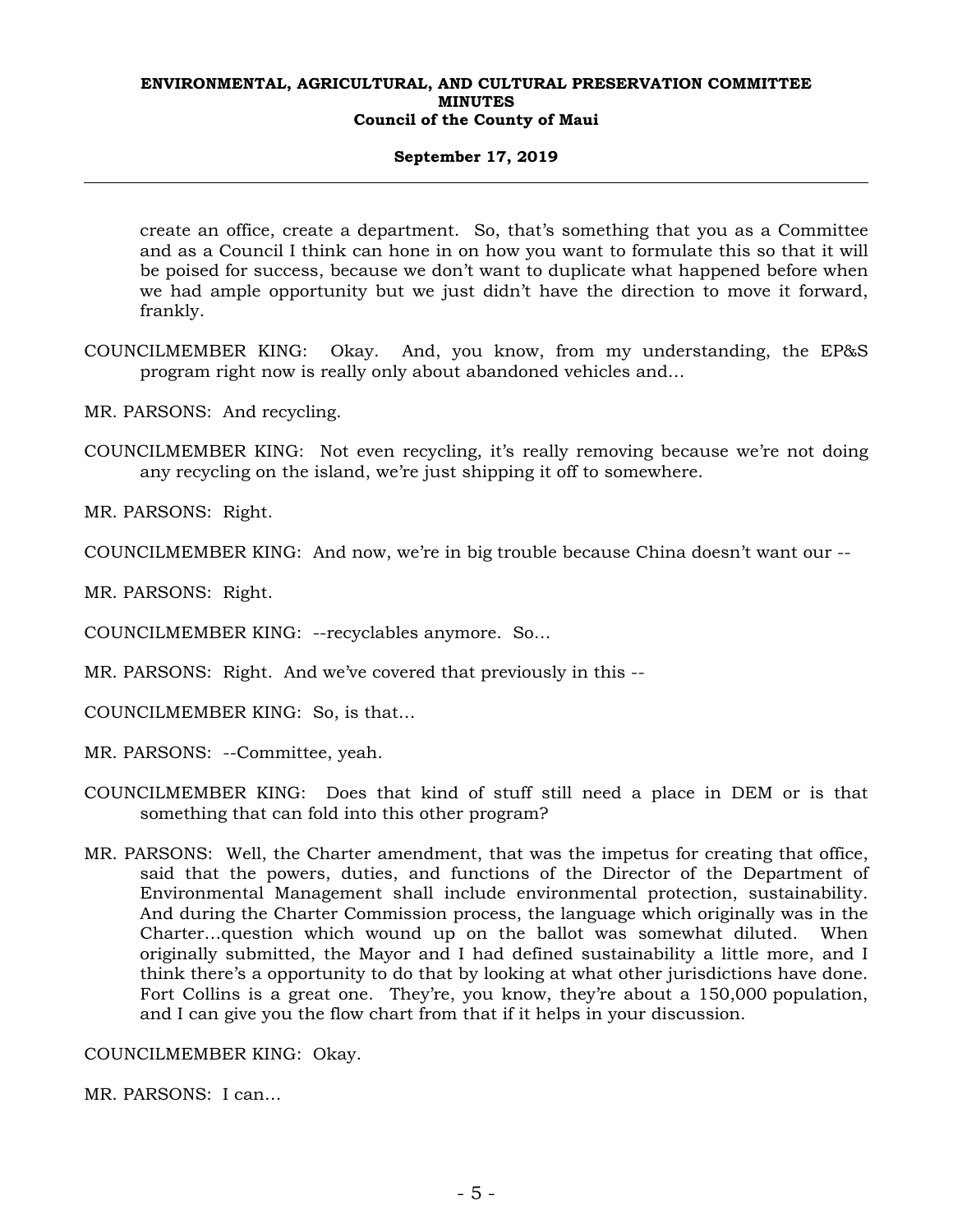## **September 17, 2019**

- COUNCILMEMBER KING: Thank you. And then my last question to you is where do you think this office should reside, this…is it best under the Office of the Mayor or putting it into a department, or creating a new department, a standalone department?
- MR. PARSONS: My feeling is that this is important enough to create a standalone department. If you need the community to weigh in on that, you could send it forth as a ballot measure; however, that would take an additional year plus implementation time after --

COUNCILMEMBER KING: Right.

MR. PARSONS: --that. And I think we need to do something now.

COUNCILMEMBER KING: Okay.

MR. PARSONS: So, in the short-term, we do have a couple of point people. One of them is here in the audience, and the one that you referred to in Environmental Management told me that she has a meeting and she'll attend as soon as she's pau with her 1:30 meeting. So, you can get that kind of feedback from them on what's currently being done. But as I said in my testimony, I strongly believe that a couple people…this was a model that we've had under the Arakawa Administration, Environmental Coordinator, Energy Coordinator, Agriculture Coordinator, and then Recycling Coordinator, but it hasn't been cohesive.

COUNCILMEMBER KING: Right.

MR. PARSONS: And so, I think should a department of, you know, mirroring what's been done in Honolulu be created, I think that sets us up for success, and cohesively being able to address these topics, which have a lot of things in common. They're not standalone topics, need to have an office working together.

COUNCILMEMBER KING: Okay. Thank you.

MR. PARSONS: Yeah --

COUNCILMEMBER KING: Thanks for --

MR. PARSONS: --thank you.

COUNCILMEMBER KING: --being here. Thank you, Chair.

CHAIR SINENCI: Okay. Ms. Sugimura --

COUNCILMEMBER SUGIMURA: Yeah.

CHAIR SINENCI: --you have a question for the testifier?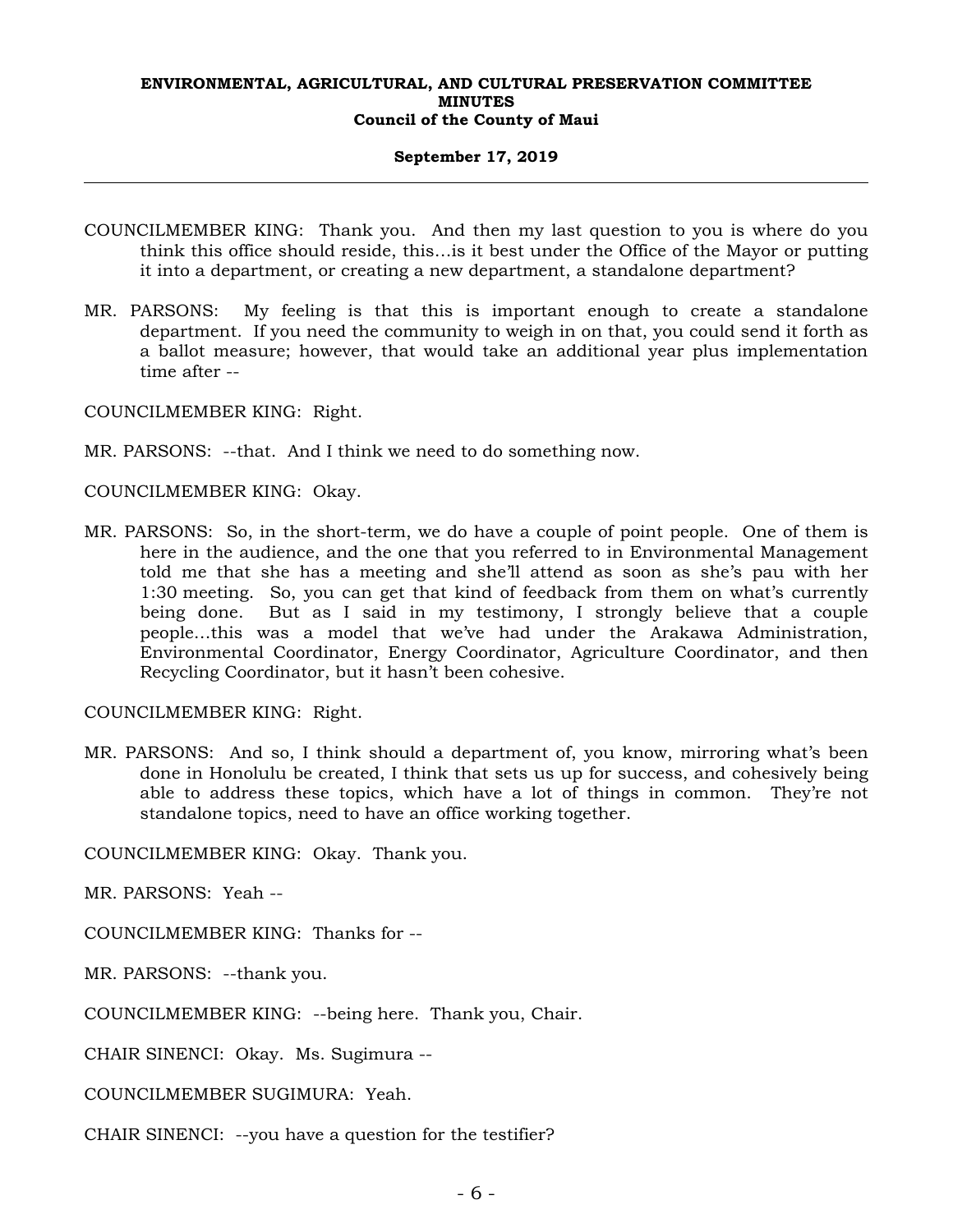## **September 17, 2019**

COUNCILMEMBER SUGIMURA: Thank you, Chair. Thanks for being here. Nice to see you.

MR. PARSONS: Thank you.

- COUNCILMEMBER SUGIMURA: So, when you were working and created that communication with us at the Charter Commission, what position were you holding?
- MR. PARSONS: I was an Executive Assistant to the Mayor for Environmental Concerns at that time.
- COUNCILMEMBER SUGIMURA: So, you weren't with the…and you ended up going to OED…
- MR. PARSONS: I did in 2013, I went over to OED, still doing the same work, and overseeing the environmental grants, yeah, yeah.

COUNCILMEMBER SUGIMURA: Okay.

- MR. PARSONS: And at the same time, because we had no Sustainability Coordinator, I was embracing those issues working with State and ultimately Federal, I should say national groups that are addressing sustainability.
- COUNCILMEMBER SUGIMURA: Yeah, I think you became kind of the voice during the Arakawa Administration. Nice to see you here. And I was just curious, I believe that the discussion will be, and I'm glad that…to see Josh Stanbro here 'cause he did present to us last term when we were trying to establish the Charter amendment --

MR. PARSONS: Yes.

- COUNCILMEMBER SUGIMURA: --and for which I know that you supported. It's…so, do you have a...you're basically saying do something now, the Charter amendment would be during November's election. So, you're seeing a urgency to do something now and the structure right now?
- MR. PARSONS: Right. As a reminder, Josh was here I think at the end of May last year, and I believe it was at your Committee that was hearing this. And that being an election year, it could have gone on the ballot at that time. So --

COUNCILMEMBER SUGIMURA: Yeah, it --

- MR. PARSONS: --we could have --
- COUNCILMEMBER SUGIMURA: --didn't pass.
- MR. PARSONS: --dealt with it…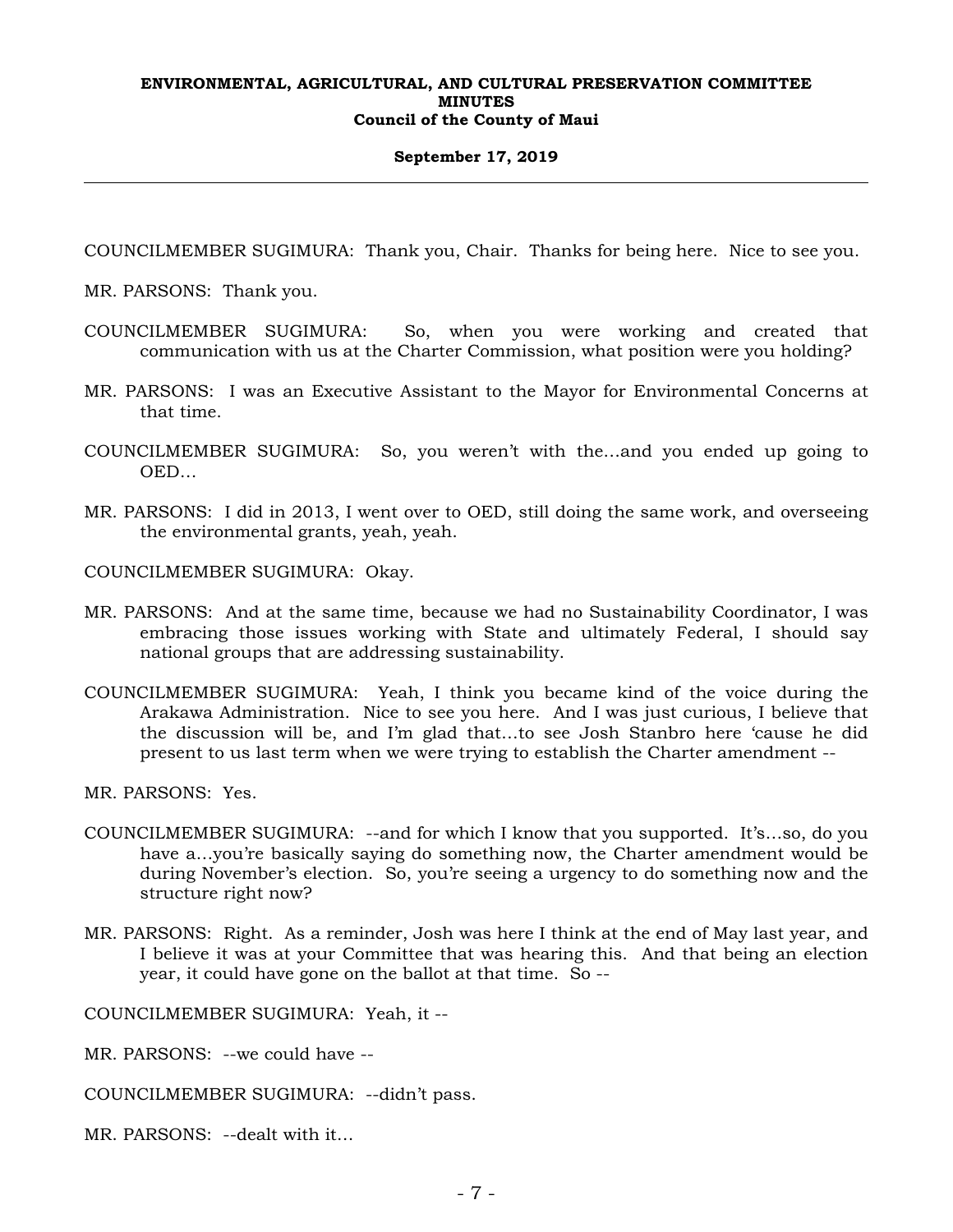## **September 17, 2019**

COUNCILMEMBER SUGIMURA: It didn't pass --

MR. PARSONS: Right --

COUNCILMEMBER SUGIMURA: --out of my --

MR. PARSONS: --but --

COUNCILMEMBER SUGIMURA: --Committee.

MR. PARSONS: --it only missed passing by one vote --

COUNCILMEMBER SUGIMURA: Right.

- MR. PARSONS: --and that was because it was a bare quorum. So, it had 80 percent support. And so, here we are again with some new faces and new voices. And I think in the short-term, we want to ask the Administration to do as much as they possibly can with the staff they have while we're waiting for the opportunity to devote more staff, resources, and funding to this ultimately.
- COUNCILMEMBER SUGIMURA: Thank you. I hope we'll hear from the OED staff over here --

MR. PARSONS: Yeah.

- COUNCILMEMBER SUGIMURA: --just to see how it all fits together. But thank you.
- MR. PARSONS: Yeah. Thank you very much.
- CHAIR SINENCI: Thank you, Ms. Sugimura. Any others? Thank you, Mr. Parsons --
- MR. PARSONS: Thank you, Chair and Members.
- CHAIR SINENCI: --for being here. Ms. Apo Takayama?
- MS. APO TAKAYAMA: Chair, the next testifier is Kristin Baja.
- CHAIR SINENCI: Okay. Thank you. And the Chair would just like to recognize our Non-Voting Members today, Mr. Riki Hokama and Ms. Keani Rawlins-Fernandez, if they so choose to join us, they're welcome.
- MS. BAJA: Good afternoon. Thank you all for having me and I appreciate the opportunity to testify. My name is Kristin Baja. I am the Climate Resilience Officer with the Urban Sustainability Directors Network. It's a network of local governments that work together collaboratively on climate resilience, greenhouse gas emission reductions, and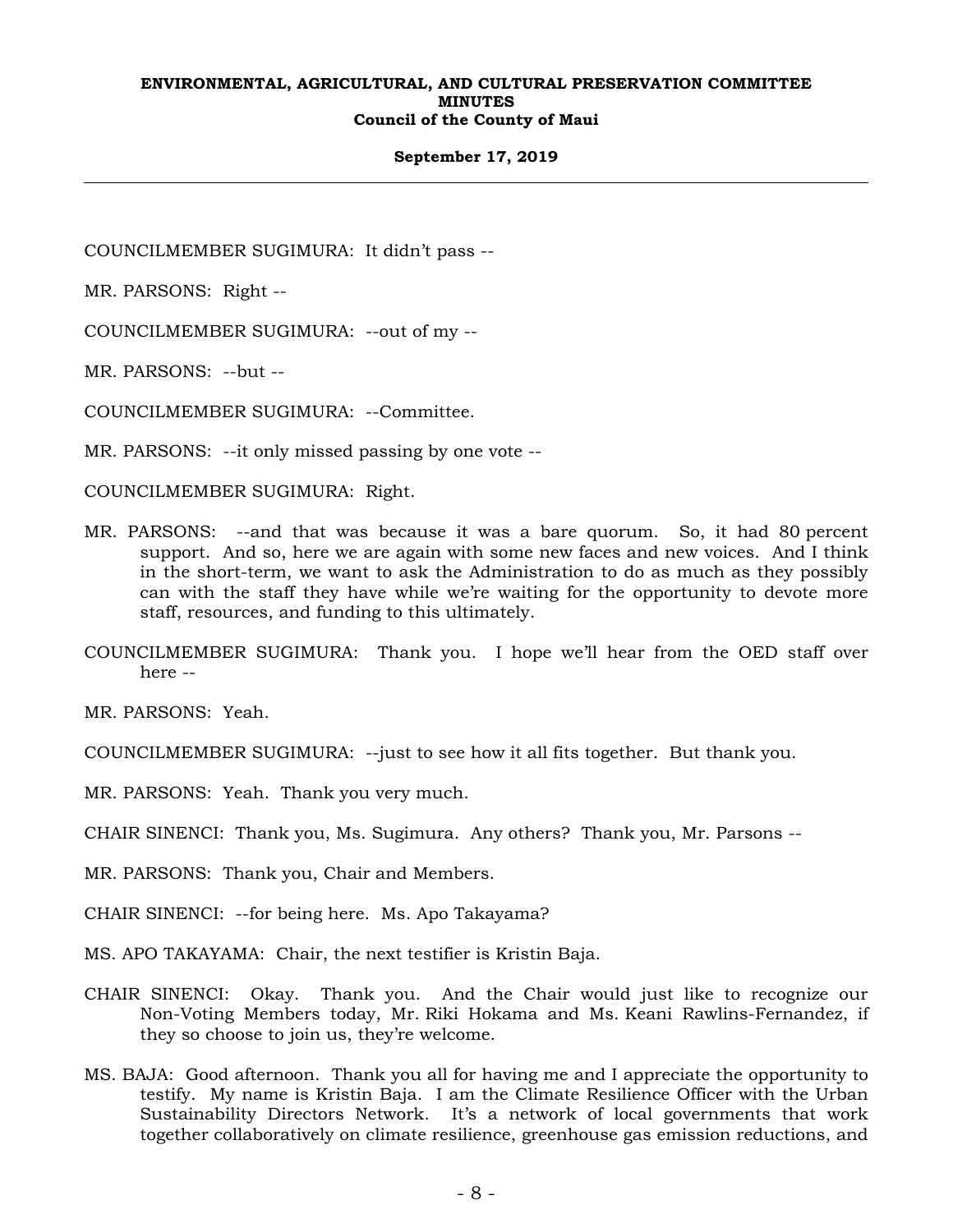## **September 17, 2019**

equity. I'm actually here in Hawaii to be working with all four counties to help move into proactive action around climate change, and I work with all 215 members within our network. And one of the biggest things that we have found is that actually developing a climate resilience office or having a climate change office does help move from our reactive stance around climate change into a more proactive stance. It allows us to start taking action quicker, and it allows us to do so in a collaborative manner. And it's nice to see that Josh is here because I think it offers a great opportunity to be able to work with other islands to come together collaboratively around this work. Additionally, I just wanted to mention that it does provide that opportunity to think about humans and the human-centered approach. And as we think about climate and climate change, how people are impacted first and worst. So, there's a real opportunity with this office to actually integrate equity and think about social cohesion and community adaptive capacity as a real massive component. And I would also mention that this is a real opportunity for this office to provide collaboration internally and also externally with external partners. Climate change is part of everybody's job. It impacts us all. And so, I just wanted to get up and mention that we are seeing success with this model across the rest of the country and especially in the continent, and to note that it's not just Fort Collins but there are several other local governments that really have actively been working in this space, doing a great a job. And that's one of the reasons I'm here and able to work. In fact, I'm going to be running a session in about ten minutes upstairs to do more of that proactive action on some really community-driven processes. So, just wanted to state that I think this would be an excellent opportunity.

CHAIR SINENCI: Mahalo. Thank you. Ms. Paltin has a question for you.

MS. BAJA: Please.

- COUNCILMEMBER PALTIN: Thank you, Ms. Baja, for coming and your testimony and all the work that you're doing in Hawaii. I was thinking that the reason we never really got past the Charter amendment and funding the job is we didn't have such a vision of what that person would do. And I was wondering if we were to establish this, can we work together with you and become like a 216<sup>th</sup> member network?
- MS. BAJA: It…it's actually is part…so, Maui County is already part of the USDN membership. And so, you actually, through your Office of Economic Development, have an excellent opportunity to already engaged with our network and have access to other job descriptions, other structures of offices, and other examples, both within Hawaii and outside of the State. So, certainly, we're here to support because Maui County is a member of USDN, and we would happily support that.

COUNCILMEMBER PALTIN: Thank you.

CHAIR SINENCI: Okay. Thank you. Mr. Molina, you have a question?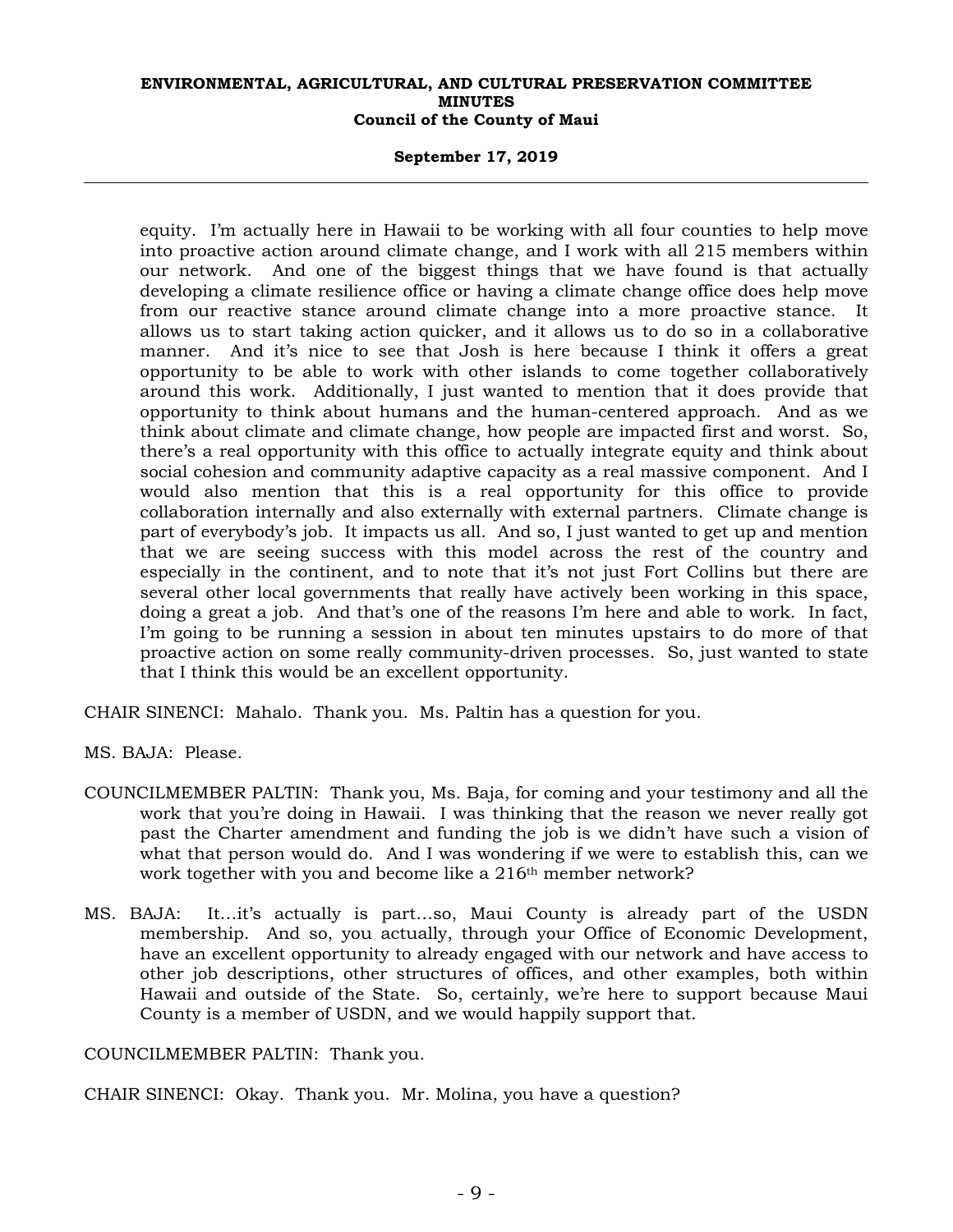## **September 17, 2019**

- COUNCILMEMBER MOLINA: Yeah, thank you, Chair. And good morning, Miss…or I should say good afternoon, Ms. Baja.
- MS. BAJA: Good afternoon.
- COUNCILMEMBER MOLINA: You know, you've mentioned like in, I guess Fort Collins in Colorado as did Mr. Parsons, can you cite an example of the successes they've had in Fort Collins or other municipalities in the country?
- MS. BAJA: Oh, yeah, there are so many I could list them for the rest of the afternoon. But Fort Collins has certainly done a good job thinking about how again that shift into a more proactive scope and looking at these synergies between reducing greenhouse gas emissions but also trying to really bring together other proactive action around resilience, and putting those two things together synergistically with equity as a lens. So, thinking about people first and what are people's needs in the everyday, and then having those needs be met and sort of the focal point for all the other work that they're doing. What that's allowed them to do is start asking different questions instead of how do we get people to ride buses more, it's what is the barrier for people riding buses, and how do we create a safe and enjoyable space for people to ride buses. In doing that, how do we make them faster, and that will actually help us reduce emissions, get people using public transit more, and then also thinking about the other uses for those buses. So, I can go on a long list of great things that are happening but it's really working at more synergistic work between reducing carbon, thinking about enhancing community resilience, and also thinking about the human-centered approach.
- COUNCILMEMBER MOLINA: So, more of an aggressive educational approach out to the community and networking, and bringing private entities and non-profit entities into the decision-making --
- MS. BAJA: Absolutely.
- COUNCILMEMBER MOLINA: --*. . .(inaudible). . .* --
- MS. BAJA: Yeah, we're --
- COUNCILMEMBER MOLINA: --*. . .(inaudible). . .*
- MS. BAJA: --looking at bringing a lot of other partners in. What's really strategic about a climate office is that it allows us to really be partnering more with external organizations, external partners, bringing in resources, funding from some of those external partners, and having that sort of be a more full-time position and opportunity, but making sure that that's again coming from the community level and that it's really brought together on the community needs. And that's often our disconnect is that if we don't have somebody doing that and showing everybody within other departments how that can be done, we miss out on those opportunities.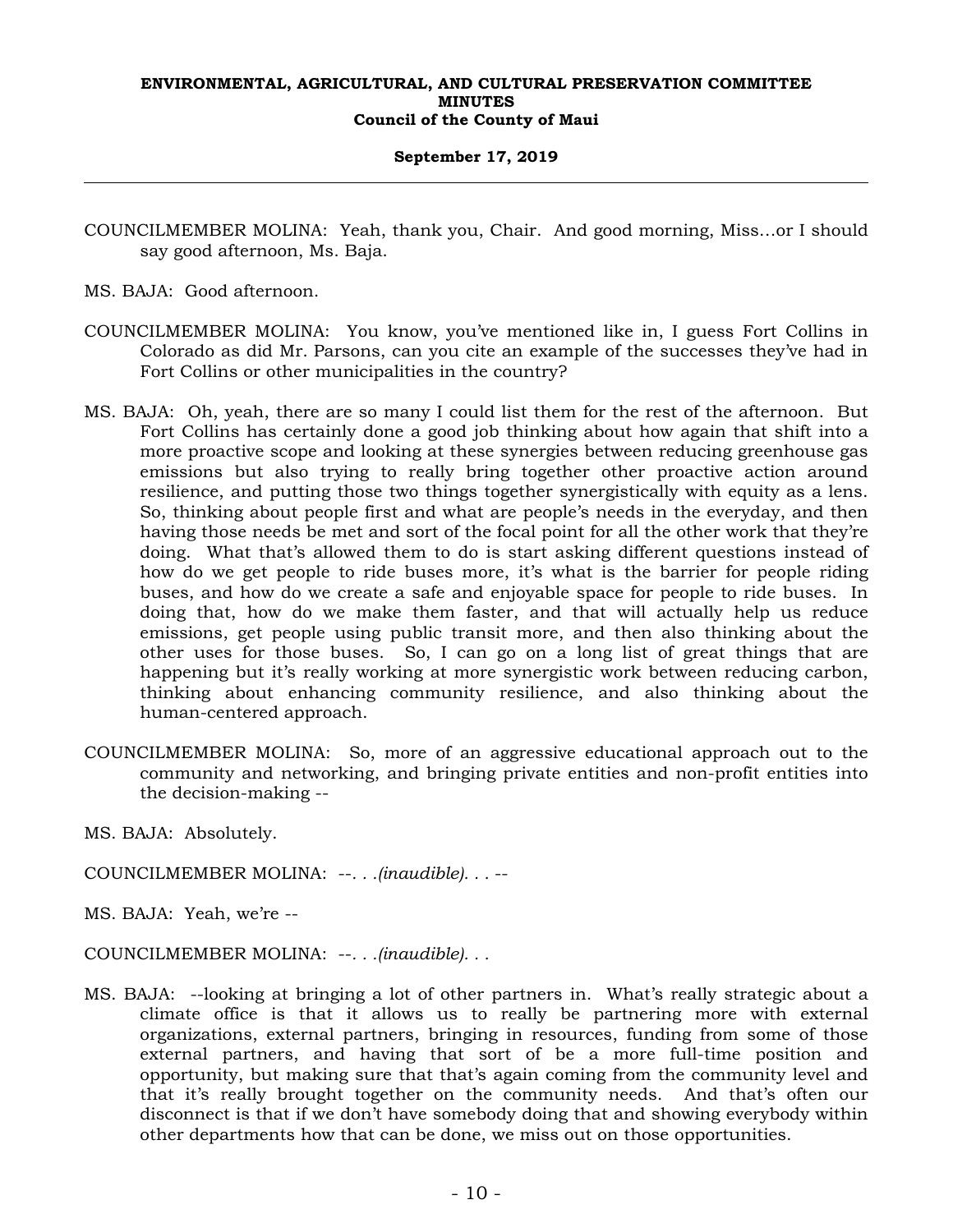## **September 17, 2019**

COUNCILMEMBER MOLINA: Okay. Thank you. Thank you --

MS. BAJA: You're welcome.

COUNCILMEMBER MOLINA: --Chair.

CHAIR SINENCI: Mahalo, Mr. Molina. Chair King?

COUNCILMEMBER KING: Thank you, Chair. Thank you. Good to see you again.

MS. BAJA: Good to see you as well.

- COUNCILMEMBER KING: That was…that Game of Extremes was fun yesterday. So, you touched on what my…one of my questions, which was about funding, about the funding opportunities. If we create this office, does that give us more access to Federal funding? Or is it related more to, I mean taking the actions we need to take versus creating an office?
- MS. BAJA: So, I think there's a both/and with that. I certainly think if you have an office, it does open you up to having more access to funding from a lot of bigger organizations and foundations that are actually looking to support. So, we've seen an example of actually with Honolulu, how they were able to get a…get setup was through the 100 Resilient Cities process, and that was from an external partner and group. But we've also seen other offices get setup without that sort of structure, and they've had access to additional funding. We're seeing resilience and climate change really come up in some of our other partner organizations. And so, there is funding that's coming down the pipeline for communities that are being proactive through the Federal BRIC program that isn't quite released yet. There are also just opportunities to think outside of Federal funding sources, and I think we're seeing more of those floating around in sort of national foundations. I don't have an extensive list in front of me 'cause to be honest with you, I was not quite prepared for this, but I am very happy to share them with you in the future.
- COUNCILMEMBER KING: Okay. That's really helpful 'cause we're just…we're trying to figure out how to…I think from my point of view having been here last term, the reason why that didn't…that probably didn't get that last vote, which was somebody else's, but it was trying to figure how to fold this or how to integrate this idea of this office into what we already have, which was the Environmental Protection and Sustainability Office, which we had funded at a pretty high level. I think it was like \$7 million. And so, to create another office, it was going to be, you know, I don't know how many million, but we didn't have a good plan for how to integrate those two and get them focused on what we're, you know, the end goal. But the other, I want to follow up on Councilmember Molina's question on Fort Collins and other communities, do you actually have like…I understand that the questions are changing and the attitude is changing, but the real results like did they increase their ridership, their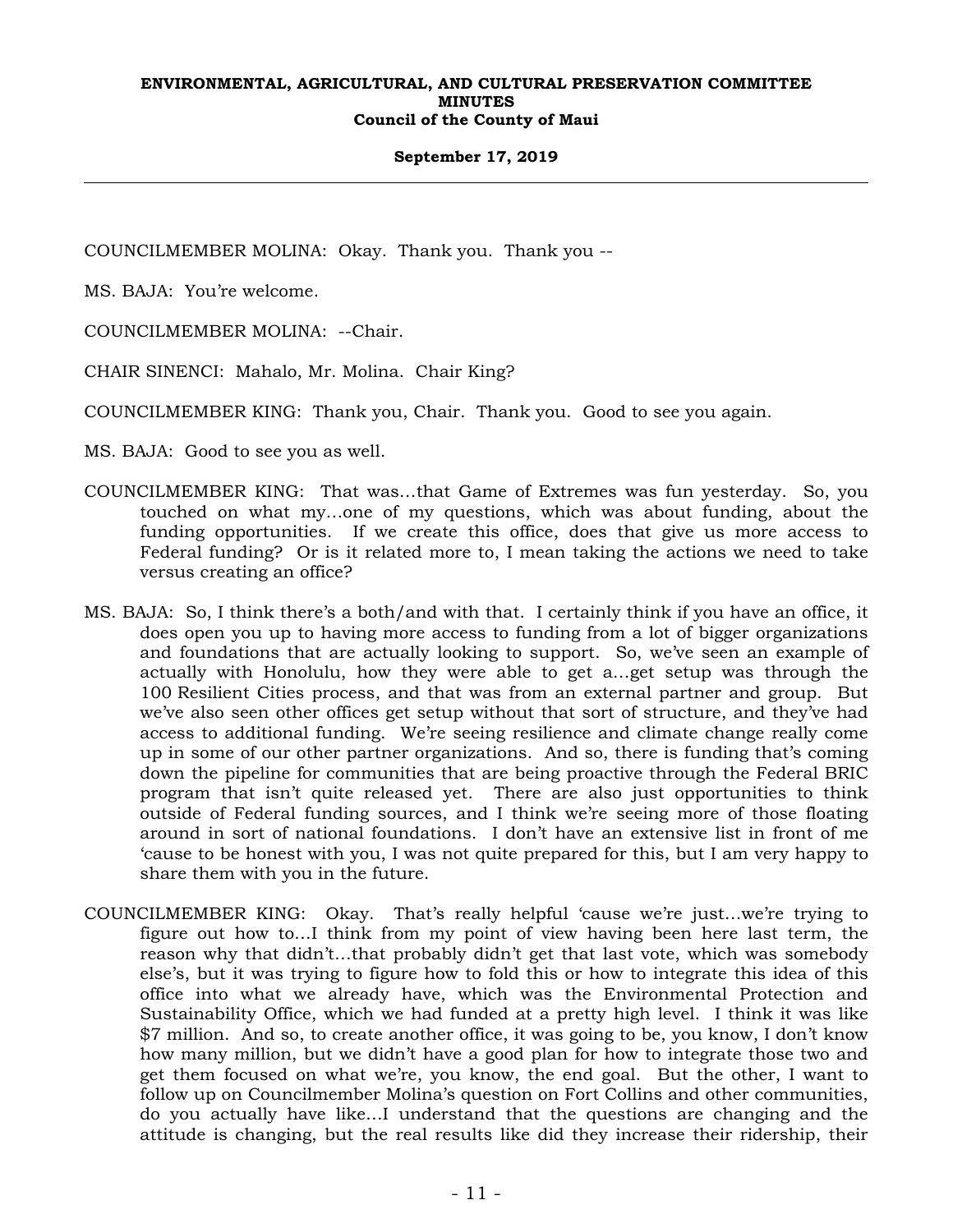## **September 17, 2019**

bus ridership, you know, did those end result, if we have information that shows, you know, what the real results are, that's really helpful to us because that's one of our big problems right now is increasing bus ridership. And, you know, we're trying to change the vernacular and look at things differently, but, you know, we'd like to see other communities that have actually, you know, made these changes but also shown the real results.

- MS. BAJA: Yeah, certainly. One of the benefits of the network and being a member of the network is it's actually a way to share all of that information and share the promising practices that may work well one place, that we can use as an example, and then alter to be utilized wherever you are. So, here in Maui County, I think certain things would apply and be very applicable, and there are good resources to look at within the network. Some may not translate. Fort Collins is also in the middle of the Intermountain West and is not as prone to flooding as you all are. But there are examples across all of our 215 local governments, and we do have both counties and cities, and different forms of government, and there's a lot of examples out there and things that have been successful. One of the biggest things I've been doing here is actually talking about strategic relocations, strategies, and policies and practice, different ideas for incorporating and integrating into existing plans. We're about to go upstairs and have a meeting about resilience hubs with communities as copartners and leaders. So, certainly, there are a lot of things happening within the network, there are examples and you have access to all of those as being a member.
- COUNCILMEMBER KING: Okay. Thank you. And ironically, I would love to be in your meeting but I…we're here talking about it here. But I do have a staff member who's going to be participating.

MS. BAJA: Excellent.

COUNCILMEMBER KING: So --

MS. BAJA: Yeah --

- COUNCILMEMBER KING: --thank you.
- MS. BAJA: --I'd love to stay here too but I apologize, I cannot.

COUNCILMEMBER KING: Okay. Thank you, Kristin.

CHAIR SINENCI: Mahalo, Ms. Baja, for being --

MS. BAJA: Thank you very much.

CHAIR SINENCI: --here. I just wanted to add, you know, I pick up Uncle Don on the way here. So, we carpool here. But it's really amazing 'cause when we get a…we see most of the cars we pass have only one person in their cars. So, I mean I don't see a lot of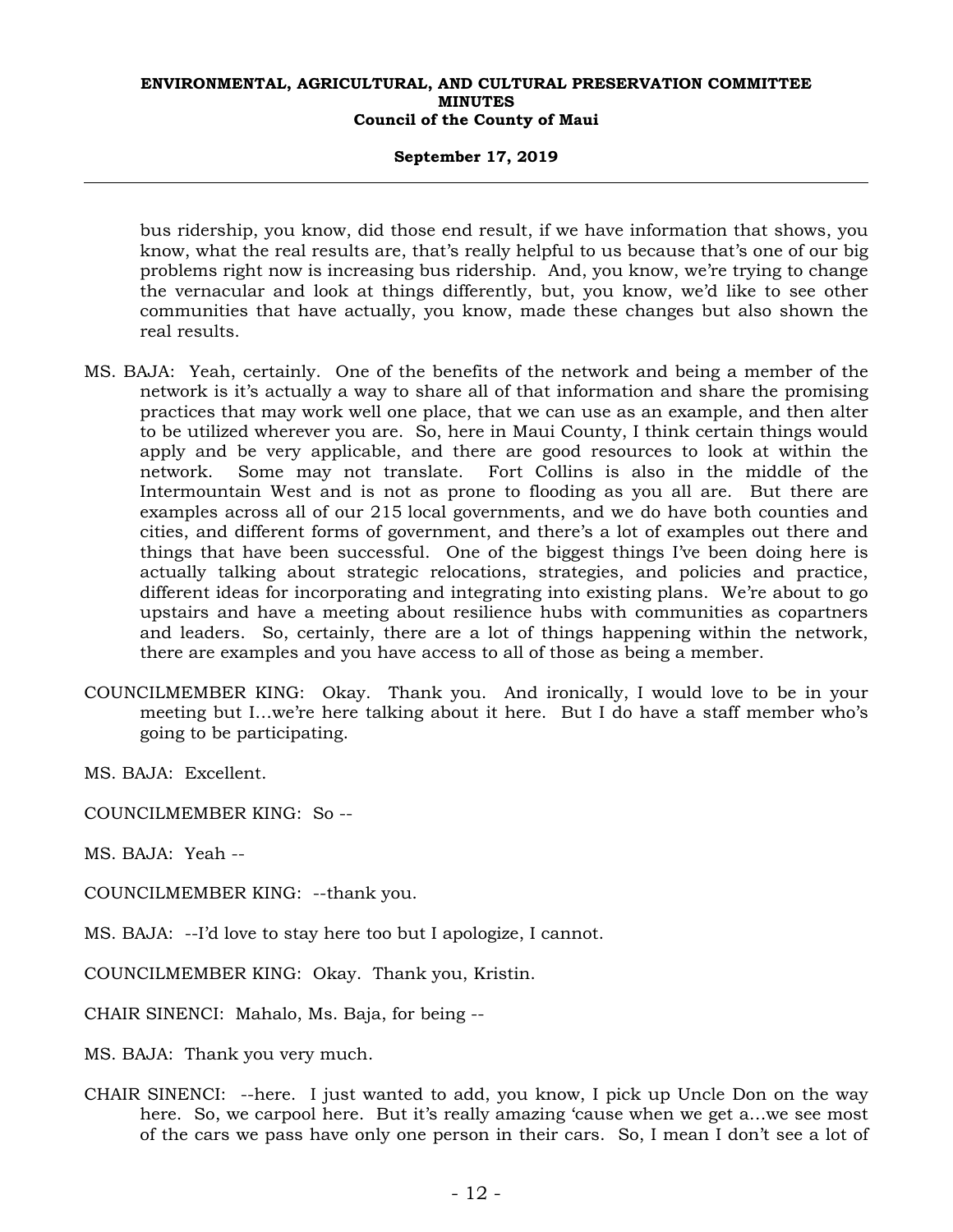## **September 17, 2019**

carpooling beside the buses or anything like that. But it's amazing when you look and see how many cars, there's just one driver and…

- COUNCILMEMBER KING: Chair, I'm really glad you said that because I mentioned that yesterday in our afternoon session of Game of Extremes. And I have the same experience, you know, and I was saying that for me who, you know, and I've haven't driven on petroleum on the island of Maui since the year 2000, but when I drive around, you're right, it's like nine out of ten vehicles have one person in them.
- MS. BAJA: It's a really great opportunity for a climate office to make a huge difference while making sure it's well integrated with your Economic --

COUNCILMEMBER KING: Yeah.

MS. BAJA: --Development Office 'cause there are --

COUNCILMEMBER KING: We just want to make --

MS. BAJA: --massive --

COUNCILMEMBER KING: --sure --

MS. BAJA: --synergies.

COUNCILMEMBER KING: --it's going to make that difference. So --

MS. BAJA: Yeah --

COUNCILMEMBER KING: --yeah --

MS. BAJA: --absolutely.

COUNCILMEMBER KING: --thank you so much for your assistance.

MS. BAJA: Thank you very much.

- CHAIR SINENCI: Okay. Mahalo for your testimony. Is there anyone else in the Chambers who would like to testify? Seeing none, can we go out to our District Offices? Ms. Denise Fernandez in our Lanai District Office, any testifiers?
- MS. FERNANDEZ: Aloha, Chair. This is Denise Fernandez at the Lanai Office and there are no testifiers.
- CHAIR SINENCI: Mahalo. Ms. Zhantell Lindo at our Molokai District Office?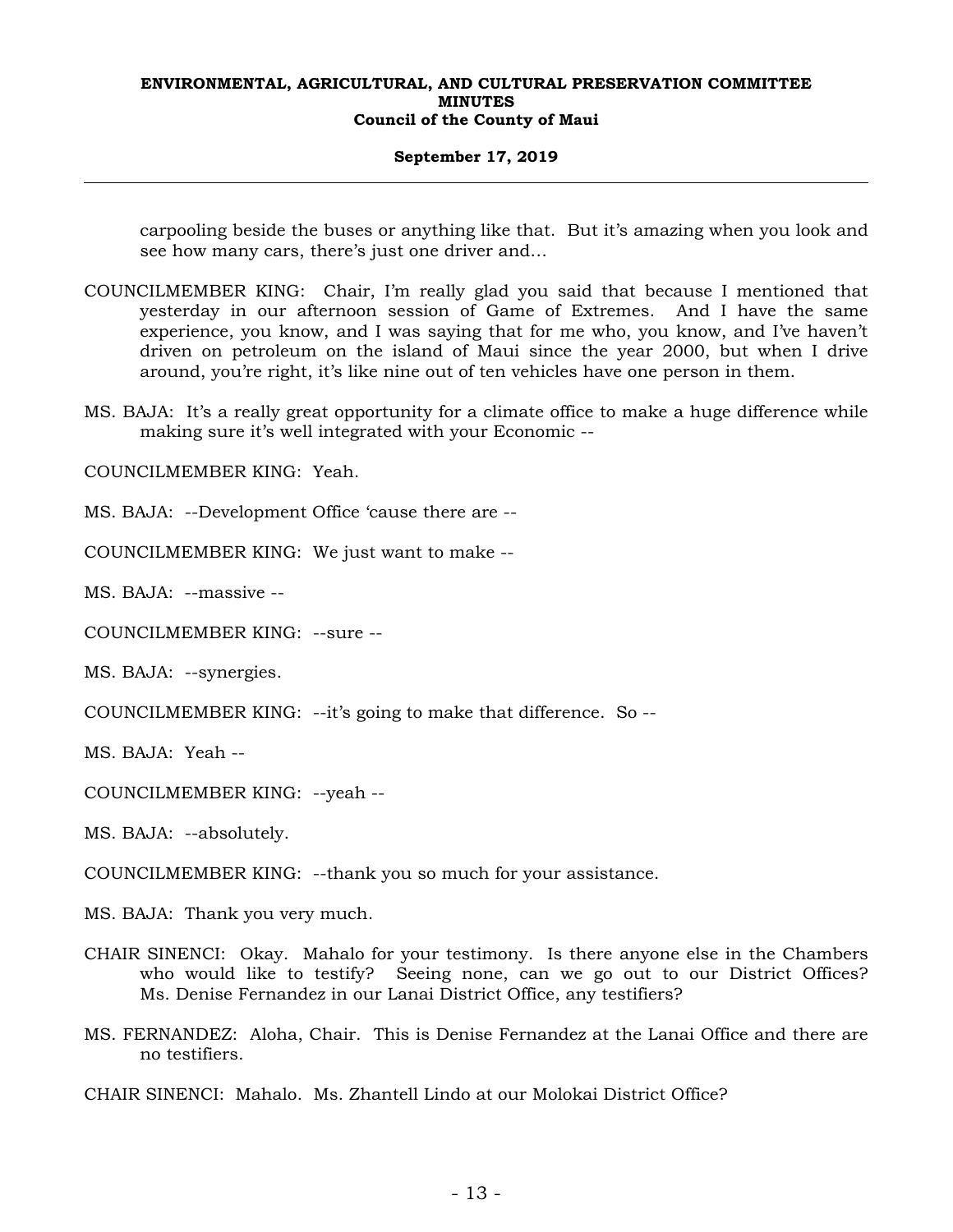## **September 17, 2019**

- MS. LINDO: Aloha, Chair. This is Zhan at the Molokai District Office and there are no testifiers.
- CHAIR SINENCI: Thank you very much. So, Members, seeing there are no other individuals wishing to testify, without objection, I will close public testimony.

COUNCILMEMBERS: No objections.

## *. . .END OF PUBLIC TESTIMONY. . .*

## **EACP-26 ESTABLISHING AN AGENCY TO ADDRESS CLIMATE CHANGE, SUSTAINABILITY, AND RESILIENCY (CC 19-177)**

CHAIR SINENCI: Thank you. Again, Members, so, this one item, EACP-26, and so, my intention today for this item is just to give the floor to our guest, Dr. Josh Stanbro, for being here. We're lucky to have you today, Mr. Stanbro. He has joined us from the City and County of Honolulu's Office of Climate Change, Sustainability, and Resiliency, and has prepared a presentation to educate us on the process and the history of establishing an agency to address climate change. He will also speak to the progress and the challenges of the City and County of Honolulu's respective office. In addition to his role at the City and County of Honolulu's office, Director Josh Stanbro has also previously served as the Environmental and Sustainability Program Director for the Hawaii Community Foundation and headed The Trust for Public Lands Hawaii office where he has worked with local communities to permanently protect over 25,000 acres, and has dedicated over \$200 million in land conservation funds. This being said, Director Stanbro has a vast background in this topic and the matter as a whole. So, Members, if there are no objections, I'd like to designate Director Stanbro as a resource person pursuant to 18(A) of the Rules of the Council.

COUNCILMEMBERS: No objections.

CHAIR SINENCI: Thank you. So, Director Stanbro, you may proceed with your presentation.

- MR. STANBRO: Is it okay if I stand over there or here?
- CHAIR SINENCI: Sure, wherever you want to stand.
- MR. STANBRO: I feel a little better standing up.
- CHAIR SINENCI: And I just wanted to add, you know, he took some time out of his busy schedule, flew over from Oahu to be here. Last time he came on September 3rd, and he was gracious about cancelling and rescheduling our meeting. So, after his presentation, I'll open the floor to questions for our resource person and take any general comments on the resolutions as posted.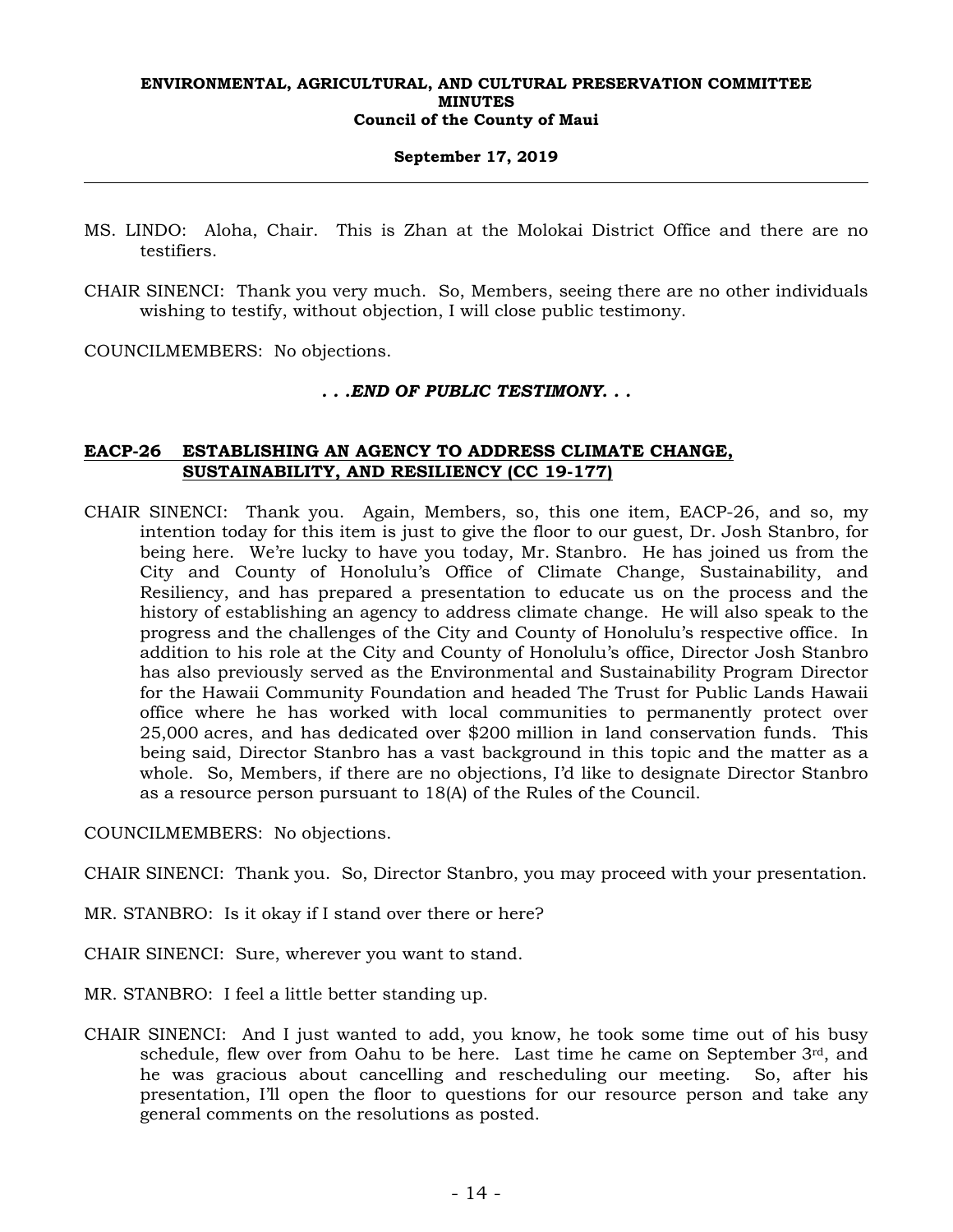## **September 17, 2019**

MR. STANBRO: I got…yeah, it works. Okay. Aloha, Chair and --

## CHAIR SINENCI: Aloha.

MR. STANBRO: --Members of the Committee. It's really an honor, and I appreciate the invitation to come. I know that obviously every island is different. Every county is different. And, you know, I'm happy to talk about sort of our experience and what we can offer up. But I know that, you know, some of it may fit, and some of it may not because of the uniqueness of each space. I think Chair gave me a promotion. I don't want people walking out thinking I'm a doctor 'cause I'm not. I wasn't able to have the patience to stay that long in school. But I do, and like a doctor, we've been analyzing this problem of climate change and trying to figure out sort of what the path is forward, and I hope that we can offer up some thoughts to help you as you think through it. I was madly taking notes. So, I'm going to skip a little few pieces before I jump into the conversation. Mr. Parsons talked about sort of what's in a name and talked about climate action instead of climate change. And one of the things we've struggled with is our terrible acronym, CCSR. So, I was working the numbers on his suggestion, and it would be climate action, resilience, and sustainability, which is CARS. So, I'm not sure if that's exactly what you want to go for but I like the intent. So, climate change is a profound challenge. The few…the testifiers, you know, before talk about how it impacts all the different departments, how it impacts every sector, and we need to work not only across the islands and between counties, we need to work across parties, we need to work between councils and mayors in all the counties, we need to work from county to State, and across sectors. And so, I really applaud this Committee and the leadership here to think about how to set this up potentially in the most effective way to work across those sectors 'cause it is very complex work, sort of works its way into multiple different parties. So, I want to, you know, commend Council. I also want to commend the Administration. And from what I gather, there's actually a movement afoot to begin getting a running start at this and helping organize a…an effort or an office that would sort of get the ball moving, if this does potentially go to the voters and establish it as a full embedded in Charter efforts. So, I think there's synergy it seems like happening between parties, and that's not something that had necessarily happened on Oahu. So, I think your County has a chance to get a faster start at this even though, you know, it's later in the game. You might be able to ramp up more quickly. And I also want to just highlight a couple elements about why this is important. I think it was touched on by a couple of the speakers. But…and the office that we have, the Office of Climate Change, Sustainability and Resiliency, is really a platform to work on policy. And policy is different than working on projects and, you know, planting trees, and keeping roads paved, and all that sort of thing. We try to work across all the departments to work on what the right policies should be to adopt, and that's that foresight of sort of looking down the road or over the horizon to adopt policies that avoid wasting money or, you know, lack of durability on infrastructure. You can also focus on partnerships. Baja, it was kind of funny to hear everybody call her Ms. Baja 'cause she goes by Baja, that's her first name [*sic*]. So, I kept thinking we're in grade school, you know, like when you like hey, Ms. Baja, you're calling her her first name [*sic*]. But, you know, she was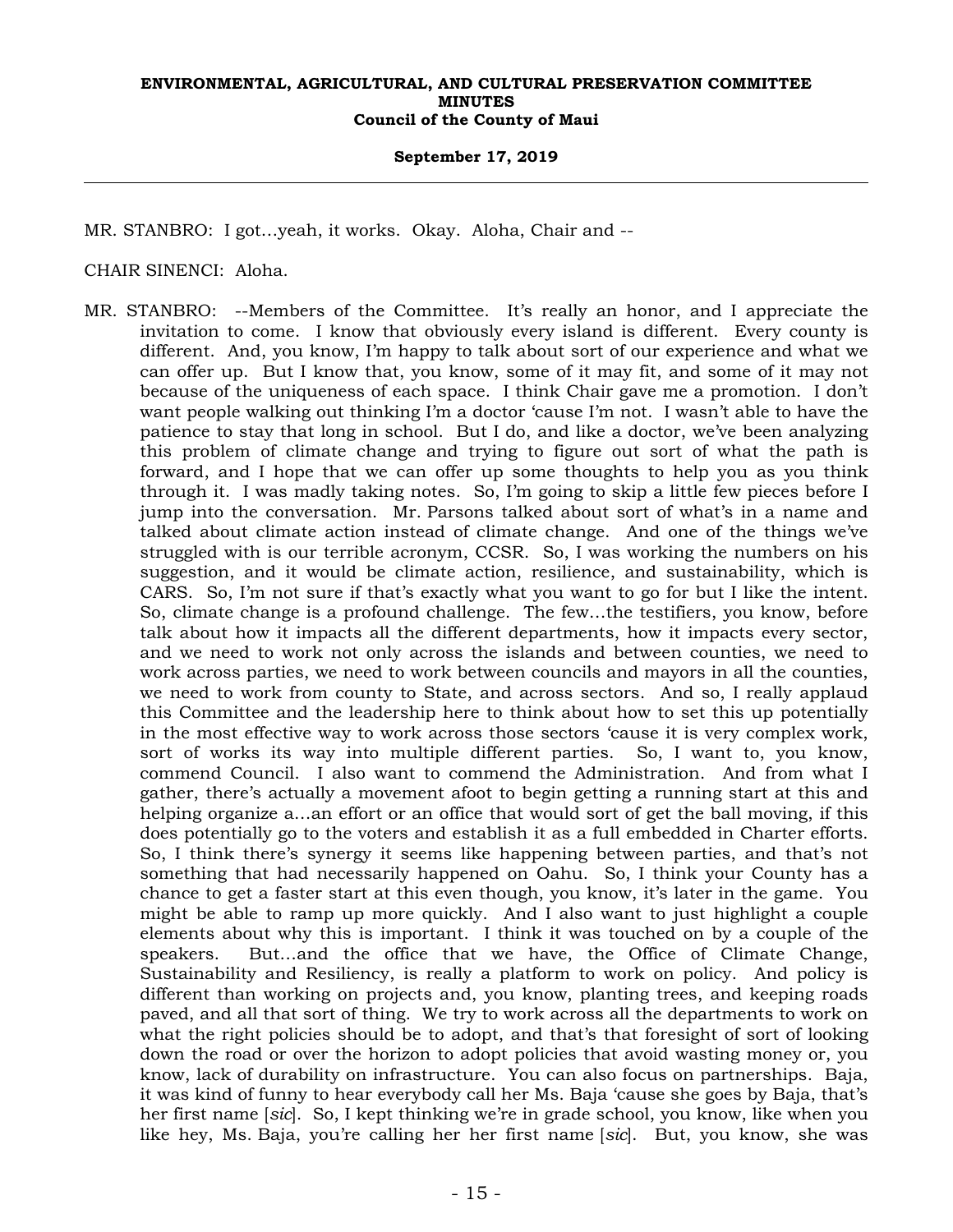## **September 17, 2019**

mentioning these partnerships, and there are potentials with national funders. There's potential with local funders as well. The Hawaii Community Foundation, where I did use to work, I just had breakfast the other day with their, you know, sort of strategic partnerships person, and one of their four priorities going forward is going to be climate resilience. So, they're going to be hiring somebody to work with other entities across the State on this. Having an office that's dedicated to these issues around climate resilience, allows you to have a one-to-one relationship where you can cultivate and work with that partnership with the State's largest foundation to try to leverage support. It also sends a signal to other cities, counties, the State, that your jurisdiction is taking a lead on this issue. We are still, the office in Honolulu, is still the only office in the entire nation on a municipal level that has the words climate change in the title. That gets attention when we talk to funders, when we talk to partners, when we talk to technical providers that are thinking about doing some pro bono work with us because they want to be associated with a forward-leaning jurisdiction. And I think you have an opportunity to do that as well. And then finally, it's a really important pipeline we've discovered over the last two-and-a-half years of our existence for youth into public service. We turn down dozens of folks who are either in school or just coming out of school that want to do internships in the office for free. They just want to be working on the issue of climate change. They recognize it as the challenge of humanity, the challenge of our time, and whether it's UH, Yale, Harvard, Columbia, we get bombarded with folks who are looking to work in an office that's focused on climate change. And then a lot of those folks have actually sort of stuck with the program and with the internships that we've built, and the VISTA programs, and the VISTA positions we've built. And we think we're going to catch a fair amount of them going into an aging workforce at our county. I'm not sure what your demographics look like. Ours in City and County of Honolulu is aging out rapidly. So, whether it's Department of Facilities [*sic*] Maintenance, Department of Environment [*sic*], and elsewhere, we need new, bright, smart, passionate folks, and it's been a good pipeline for that. So, what I'm planning to do, and please interject, cut me off if it's time, but what I would…was planning to do with the presentation is do a quick introduction to our office, how it got started; talk about some of the unique work that we've been able to focus on over the last two-and-a-half years of our existence; introduce the Resilience Strategy that we've developed, which I handed out a quick summary for each of the Councilmembers--and I'm sorry, I skipped the Chair. Kasie, can you…and then identify a couple of the resilience actions that are in here to give you a flavor for what was developed up from the community from the grassroots that we put into the Resilience Strategy; and then offer some thoughts about what we would have done differently looking in the rearview mirror now and where we're at. So, with that, let me get started.

#### *. . .BEGIN PRESENTATION. . .*

MR. STANBRO: So, the first piece is just a bit of history. So, we were established by voters in 2016 in the election. You'll remember that that was also the year that our national election was decided. And so, we had sort of interesting bookend of national policy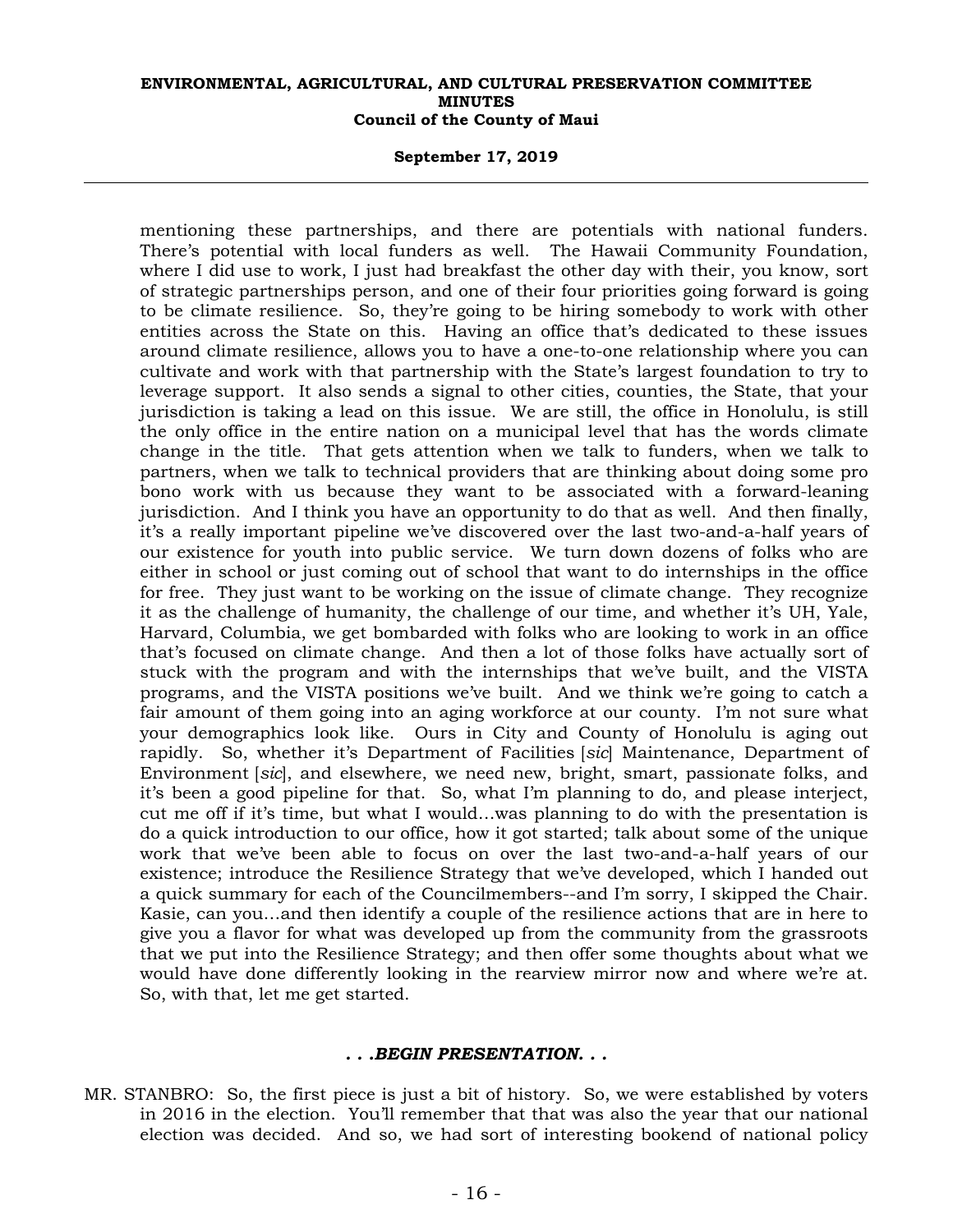## **September 17, 2019**

going in one direction, and then this exciting sort of opening at the local government level to go in a completely other direction. It passed by a large majority. And the idea for the Climate Change Office was actually polled and we're not, you know, what's the saying, good cities…like good cities copy, great cities steal, I think it is something like that. We just stole the model for our city basically from New York and New York State, which had…we kind of hybridized the two, and to take the best of the state and the city models from New York when…and this was UH Law School, looked around the country at the request of the Charter Commission in 2016 and said, what would be the best way to tackle climate change for our municipality? And this was the answer they came up with was this hybrid model out of New York, put that to the voters, and it was passed with a large majority. So, there was a lot of work that went in to, you know, what would be the most effective way and the location of the office and the design. And we can talk a little bit about why Honolulu at least settled on this model. And this was something that, you know, there was a 150 proposed charter amendments. This was one of the 20 that was selected and passed. So, the charter really lays out sort of six areas where the office is meant to focus on. I don't have my glasses on so I can't see them but I think you can. Essentially, you know, really the main thrust is working to, you know, work with communities to help build resilience; making sure that we're collaborating with other entities so that's that partnership angle where we're working with the State, with the Feds, with private foundations and others; and then, you know, the big one really is just making sure that we're focusing on reducing climate emissions…carbon emissions, and then preparing for the impacts. And just sort of from a policy angle, doing that day in and day out. The other one is basically staffing the Climate Change Commission. So, in our case, the charter vote was to also establish a standalone commission; five experts, nominated by the mayor, approved by council; that advise the mayor, council, and department heads on the latest climate science, what to do, and their policy recommendations. And that's been really helpful because they're small and nimble with five folks, experts on the subject, and they're not pulling any punches. There's no sort of mix of folks on there and political, you know, or business sort of things that are working across purposes. It's just the science and just their best advice. So, structure of our office now, we have an executive director, we have a deputy director. And we now have eight other staff in the office. We have energy program manager; climate and equity manager, has been our latest hire; and you can see the other ones up there. But what we've really tried to do is ramp up quickly with the help of private foundations, and the help of a supportive council, and a budget process to make sure that we have the tools in our toolbox to really think through policy writ large across several different platforms. We've also been able to augment our staff with AmeriCorps VISTA's, which is an amazing program, fully…almost fully-funded by the Federal government that allows us to get year-long fellows. It's like an internal peace corps, and essentially allow some of these young, bright folks coming out of school to work for a year on a project or a set of projects for our office, build up some skills within government, and then translate that into the job sector. I don't think we need to spend too much time on this, but I think there was a question earlier about sort of how do you ramp up the outreach and the community education. And so, we spent the first year straight going out to every single neighborhood board, going to every rotary we could, anybody that would have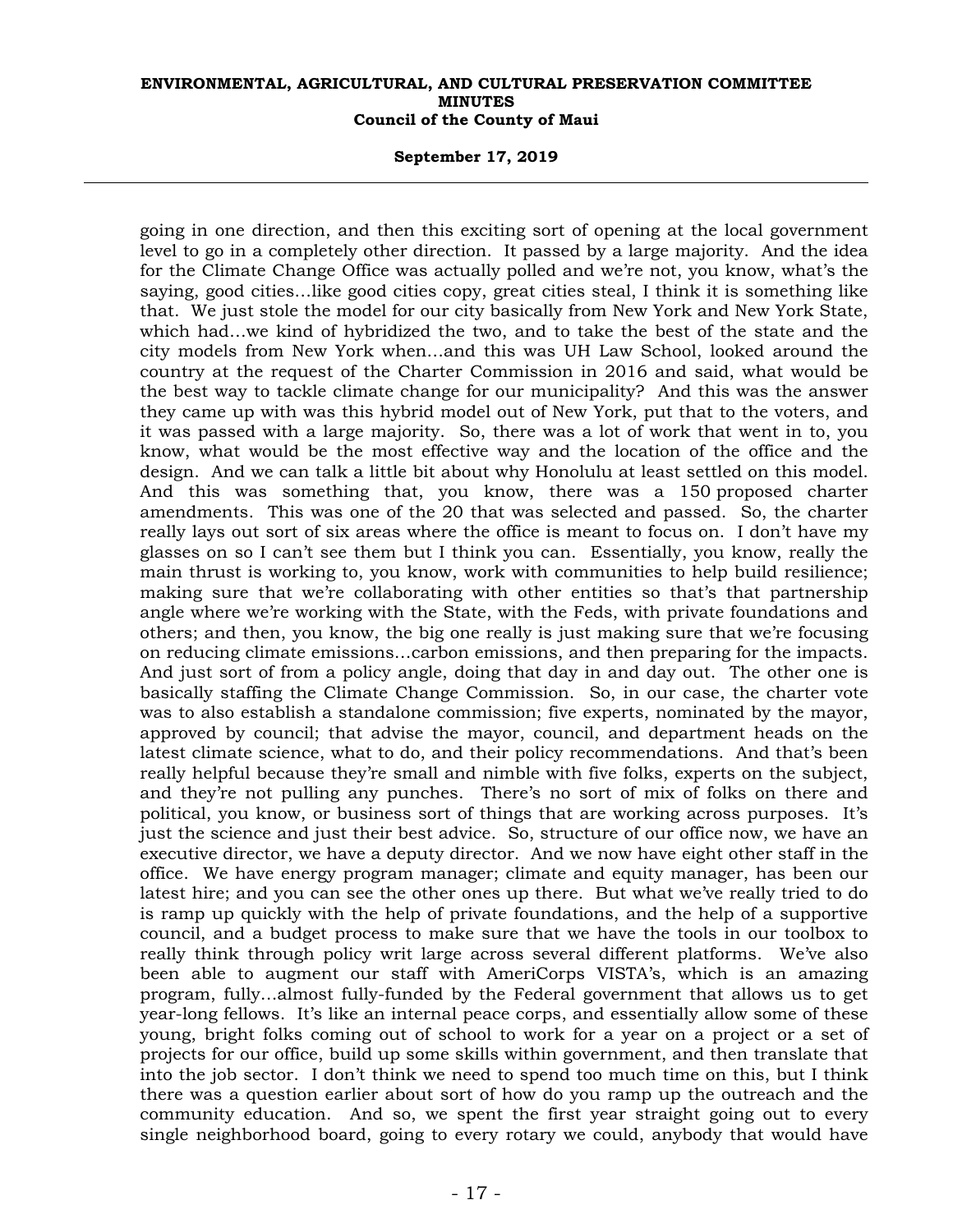#### **September 17, 2019**

us, we would go talk about what the climate office and the resilience office is and what the dynamics are around climate change. And we found that, you know, being able to focus on how you message things was really helpful because instead of showing…we started out with a bunch of graphs and like numbers going up and down, and parts per million, and all this stuff, and it wasn't landing until one…in fact, somebody from our Resilience Steering Committee, Barry Choy, who's with…he's our military liaison on the Steering Committee who sort of help leading our efforts from the outside said, you know, I heard this example about how we describe climate change in ways people can understand. And since then, we've just been, you know, using the image of a parked car. And if you park your car at, I don't know, Foodland or KTA, or whatever island you're on, you can talk about whatever, you know, grocery store it is, and you leave it for an hour and you come out, you know how hot it is inside that car. And that's exactly what's happening with the earth. You got a transparent atmosphere, which is a windshield. Light can get in. Heat can't get out. And we ask people, if you walked past the car in a big, open, hot parking lot and there was a toddler inside, windows all rolled up, what would you do? You break the window, right? You'd break it in a heartbeat. And that's not what's happening in terms of policy, in terms of change, in the pace of change that we need. And so, you know, we try to talk about in ways people can understand why the office is important, why it's important to think about these things, and work on them. And, you know, all that heat causes headaches for municipalities. That's a tripling of extreme weather catastrophes over the past 30 years I think…40 years. And those are costs that are being borne by taxpayers. When we have the rain bomb, obviously, Kauai was…bore the brunt of it. But on Oahu, we had \$28 million in damage from the rain bomb. That rain bomb is directly attributable to extra heat in the atmosphere, which could hold extra water and dump it. So, that bar chart goes into costs that are being borne by municipalities. And that's one of the reasons for the office being so important is because you've got this sort of gap between what's insured, what isn't insured, and a lot of that damage is going to fall on municipal budgets. So, again, this is that proactive part of being able to sort of try to do things that hedge and relieve the financial burden that's going to come if we're just looking through a rearview mirror rather than looking out the front windshield of what's coming at us in terms of climate impacts. You know, these are the kind of images that we use when we talk to folks about how lucky we have been, and how we're not lucky to be…not likely to be this lucky in the future. This is 2015, all the hurricane, tropical storm activity that somehow magically avoided our island, but we're not going to be that lucky. And we're looking at the example of the Bahamas now, obviously, and what…how bad it can be, and why we should have systems in place looking forward to…whether resilience hubs, which Baja was just headed upstairs to talk about, catastrophe bonds, other innovative mechanisms that our office has been able to look into for Honolulu. This is just, you know, a reminder that we have a lot of commitments out there, and I'm not sure what the County of Maui has done in terms of commitments. Obviously, we each kind of track our own, but then there's the State commitments. Commitments are great that help sort of align. It's a good north star. But in terms of actually making things happen, it takes focus, it takes resources, and it takes policy. And that's what we really…we kind of think of ourselves as the not very sexy like guys down in the coal, you know, machine below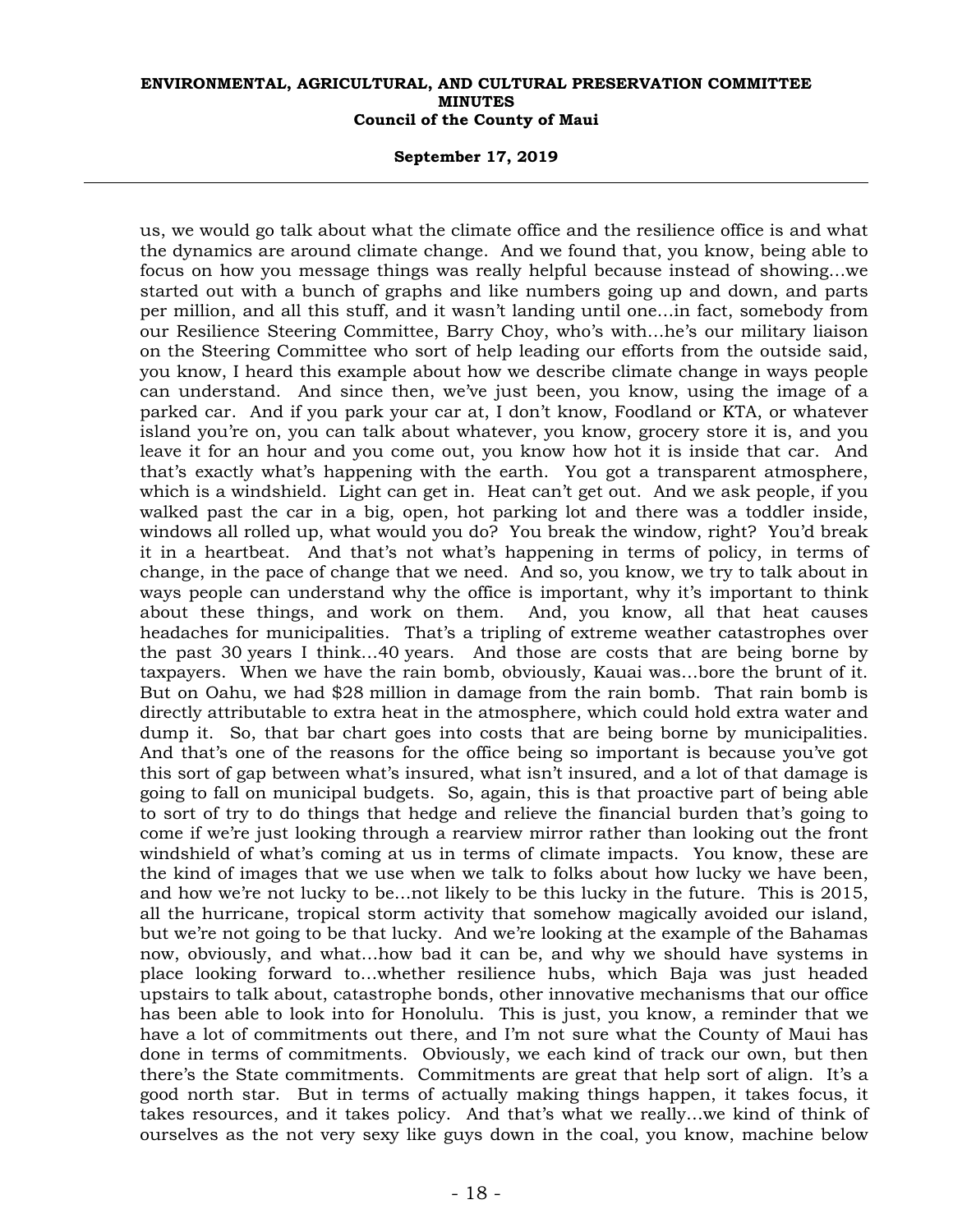## **September 17, 2019**

decks in a big steamer because the commitments could be made from the top deck but then to, you know, make them happen takes a lot of research, a lot of talking across different departments, making sure you're not having unintended consequences, and then rolling out policy, and that's what we've tried to do. And, you know, part of what our mandate is, under the Charter Commission, to develop an Annual Sustainability Report for the city, which we've never had before. Again, I'm not sure if that's something that Maui has done on a regular basis. That really helps keep us accountable. When we go out and talk to communities and we say, here's all the goals, here's what we're trying to do, the first thing that they answer back was we want to see, did bus ridership rise, you know, did these things happen that you thought would happen. And we've been pretty candid about, you know, we have theories, we have the USDN network to look at other cities' examples, but we will be honest when things don't work. We are facing an unprecedented challenge. This is…these are cases of first impression. So, sometimes we're going to throw stuff at the wall, some is going to work, some is not, but it's important that we track that and be honest and transparent about that. And then the Resilience Strategy, which you have an executive summary, I'll talk a little bit more. This is really, you know, sort of the catch-all bucket. So, aside from the bread-and-butter resilience work, we've gotten involved on waste stream with our Department of Environment [*sic*]. We've gotten involved with our Budget and Fiscal Services. As you all may know, and I'm sure it's been brought up, Moody's, S&P, the bond rating agencies are now asking for disclosure around what each municipality is doing on climate. And they reserve the right to modify a bond rating based on, you know, whether you're acknowledging that risk, and whether you're doing something proactive about it. So, now the Budget and Fiscal Services of our city asks our office to write that bond disclaimer language every time we go out for bond offering. We've gone out a couple times in the last two years. We refresh that language every time because we want to show the raters, we actually are being serious and taking…in fact, and the very first thing we introduced in that bond section is that we have an Office of Climate Change, Sustainability, and Resiliency, which to their ears is okay, these guys at least are cognizant on it and they're thinking about it. That's going to help us preserve our ability to borrow money at a lower rate for going forward. Obviously, grant opportunities, we've been really lucky and we sort of paddled into the wave at just the right time in terms of the 2016 election and the startup of the office with the Rockefeller Foundation funding the Resilient Strategy…the Resilient Cities. Bloomberg Philanthropies picked Honolulu as one of 25 cities to invest in. But there are more and more of these opportunities coming out because of the Federal void. Because the Federal government is not investing in these, private philanthropy is turning to local government and saying, how can we help, how can we partner with local government? And then the one that I've…I really want to focus on for a moment is the collaboration piece. We honestly believe that a rising tide lifts all boats, and the more that the four counties can work together and kind of manage up to the State level, we can really drive a conversation, and we can fill some pukas that the State has left. The State again is one of those entities that's…it's good at making commitments. They're sort of a high-level policy goals-oriented, but in terms of where do the fleets get purchased, where are the materials that, you know, concrete that can absorb carbon, where's that consumed,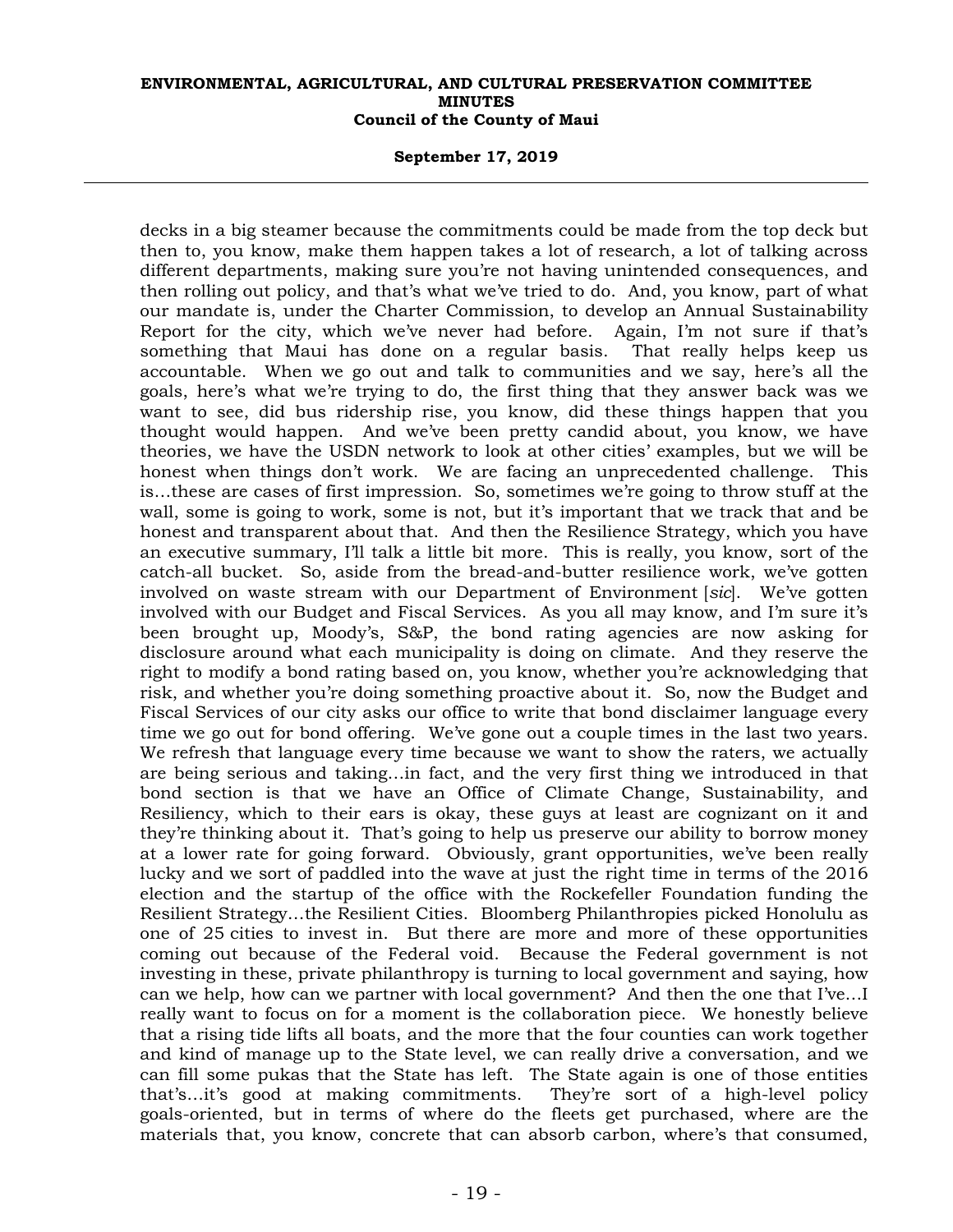## **September 17, 2019**

that's at the city level. All of these are at the City and County level. So, by partnering together, and the sustainability coordinators from each county, we were actually the last to the table, and we just feel terrible about that. For many, many, many years, Maui, Kauai, and Hawaii Island, Hawaii County, had sustainability coordinators and Oahu never had. And so, it was very difficult for a network to come together. And when our office was finally created, we were able to finally knit that cloth all the way through with all four counties, and we've taken off and we've been really closely collaborating. And I think an example is having Baja out here. You know, this is…just last week, we were all here with a bunch of planners at the planning conference. You guys were great hosts. But that visit from Baja came from an idea from Hawaii County and some content they developed. Hawaii or Kauai County's Sustainability Coordinator, writing up the grant and chasing it to ground, and getting money to actually host the meeting and the gathering. Our office put up the match to make sure that Baja was able to come fly out and, you know, her time is free, but the travel cost, and then Maui served as the host and the site host. And so, all four counties pitched in a little bit to make something happen that actually impacted all of the Department of Planning. You know, she delivered the keynote at the planning conference. So, that's the kind of magic that can come. You know, it's one plus one plus one and plus one doesn't equal four, it equals sort of ten, right, because we can actually leverage a lot more by working together. I talked a little bit about the Climate Change Commission. You know, we can have a discussion about whether this is something that really needs to be replicated multiple times. We thought it was important, or at least I can say the Charter Commission thought it was important to put that in front of the voters because the State Climate Change Commission is larger and a little bit more unwieldy. They thought that a different model might be helpful at the City and County level. Obviously, you know, these folks are the top-tier minds around climate science and deliver us white papers on a regular basis. We share those out with all the other sustainability coordinators. They're on our website. You know, this may be something that needs to be replicated at each county level, it may not, but we'd be open to having that conversation. But they have taken their mantle and their charge very seriously, and they've put out really great work and help. We can talk about their work, but essentially, you know, they're white papers around financial risk, climate, the sea level rise, you know, giving the latest science for the actual geography that you're working on rather than national data that sometimes can be a little bit opaque for us. You know, one of the things about having an office that is focused on this, and we are housed in the mayor's office as a policy shop that works across multiple departments, is, you know, the executive branch can do things including issue directives. And Mayor Caldwell issued a directive focused on climate change and essentially said to all departments, in every instance of decision-making, we want you to consider the white papers and the recommendations coming out of the commission and take those seriously, and make sure that you're factoring in the economics, the long-term economics around climate. That's made a big difference. We've actually had examples of rail going back, changing their specs, raising up their platform heights. Department of Environment [*sic*] in their wastewater treatment plant at Sand Island going back, changing their freeboard up to 16 feet to try to ensure that their new investments there are as durable as possible over time. And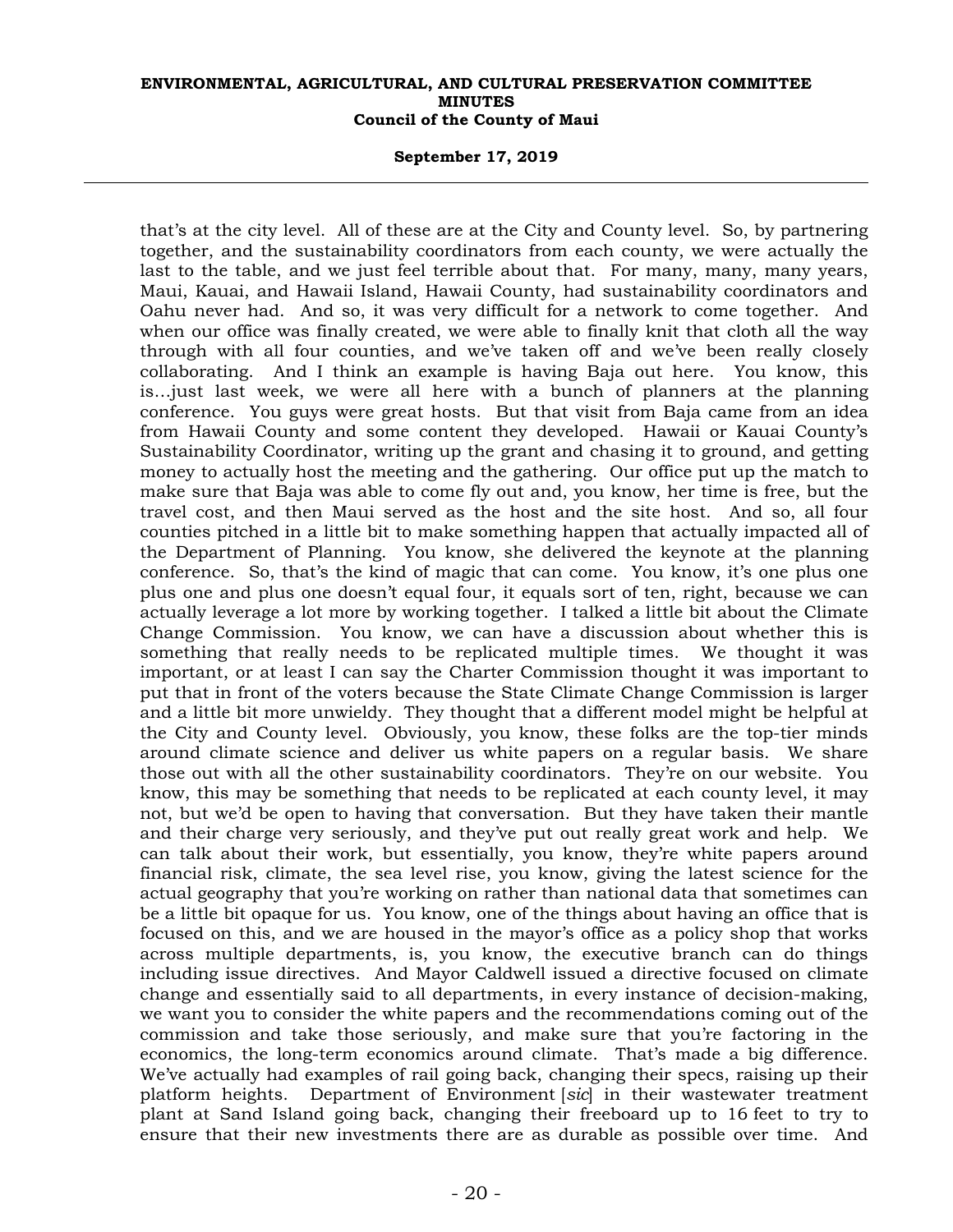#### **September 17, 2019**

then Board of Water Supply was already engaged on a climate adaptation plan for their infrastructure but went back and added some elements because of mayor's directive. And that's the kind of thing that, you know, can affect multiple departments coming out of one policy office. Again, this is sort of a new area for us. CDP is the disclosure body. This is what we point to in the bond offerings. For the first time ever last year, the City and County of Honolulu disclosed what our emissions are and what we're doing about them. Right now, I think it's HECO and City and County of Honolulu are the only two entities in the US or in Hawaii that are disclosing to CDP, and that's really the major area where everybody is being requested to. That's the kind of thing that we would encourage our sister agencies at each of the county, if they have the bandwidth and the capacity to do that and get on the record. I talked about the different partnerships. USDN, Baja is, you know, a staffer at the best bang for the buck. I encourage you. I know OED probably will come here with their budget, and they've got a little line item for USDN. Ours is \$5,600 a year, I think we pay as a membership to be part of the network. It's the best 5,600 bucks we've ever spent on anything. It plugs you into the sort of a spine into the, you know, the cerebral cortex of 215 cities and counties that are across the continent that are wrestling with the same issues as we do, and basically, being able to take all their work and not have to do it yourself. I think we've talked a bit about sort of this climate issue. The resilience piece is something that communities actually have been doing for a long, long time. This is not like we're suddenly the inventors of this. But this idea about, as you look into the  $21<sup>st</sup>$  Century, how do we continue to survive, adapt and thrive when we've got even bigger stresses and shocks coming our way? We often use the example of Hilo. I'm sure there's others, but, you know, you think about the first hit from the tsunami. Everybody built back right in the same spot. Second hit from the tsunami in the '60s, after the '40s one, let's get the political will together. Let's figure out how to, you know, have everybody pitch in a little bit and do what Baja called strategic relocation rather than managed retreat, yeah. So, you know, Hilo did a strategic relocation and we saw when the hurricane came, what a year and a half ago, remember the images of Hilo with the gas station underwater and the one car, but then the rest was just all ball fields, and that was all where Hilo was. They would have been flooded a third time. But they weren't because, you know, there was thought put into how do you recover from long-term from these shocks and stresses. And that's the kind of thing that our office is, you know, we're developing a long-term recovery strategy for the island so that in the event--and I'll knock on wood 'cause I don't want it to happen--but in the event that something big does happen, that instead of building right back where things are, you can take that opportunity, those Federal dollars, the in-pouring of support from outside, and try to reposition so that you're stronger for the next time. Okay. So, quickly, I'll just touch on the Resilience Strategy. As I mentioned, we were really aggressive about going out to the community. We're a brand-new office. So, we wanted to let people know who we were, but also answer any questions from folks, and at the same time, gather the community's knowledge and wisdom about what they wanted to see, what they were worried about resilient and in terms of resilience, and then actually tell us where do you think the City and the County is stumbling, and what are the places that we need to do better. And so, out of all those meetings, we had over 3,000 people we talked to in person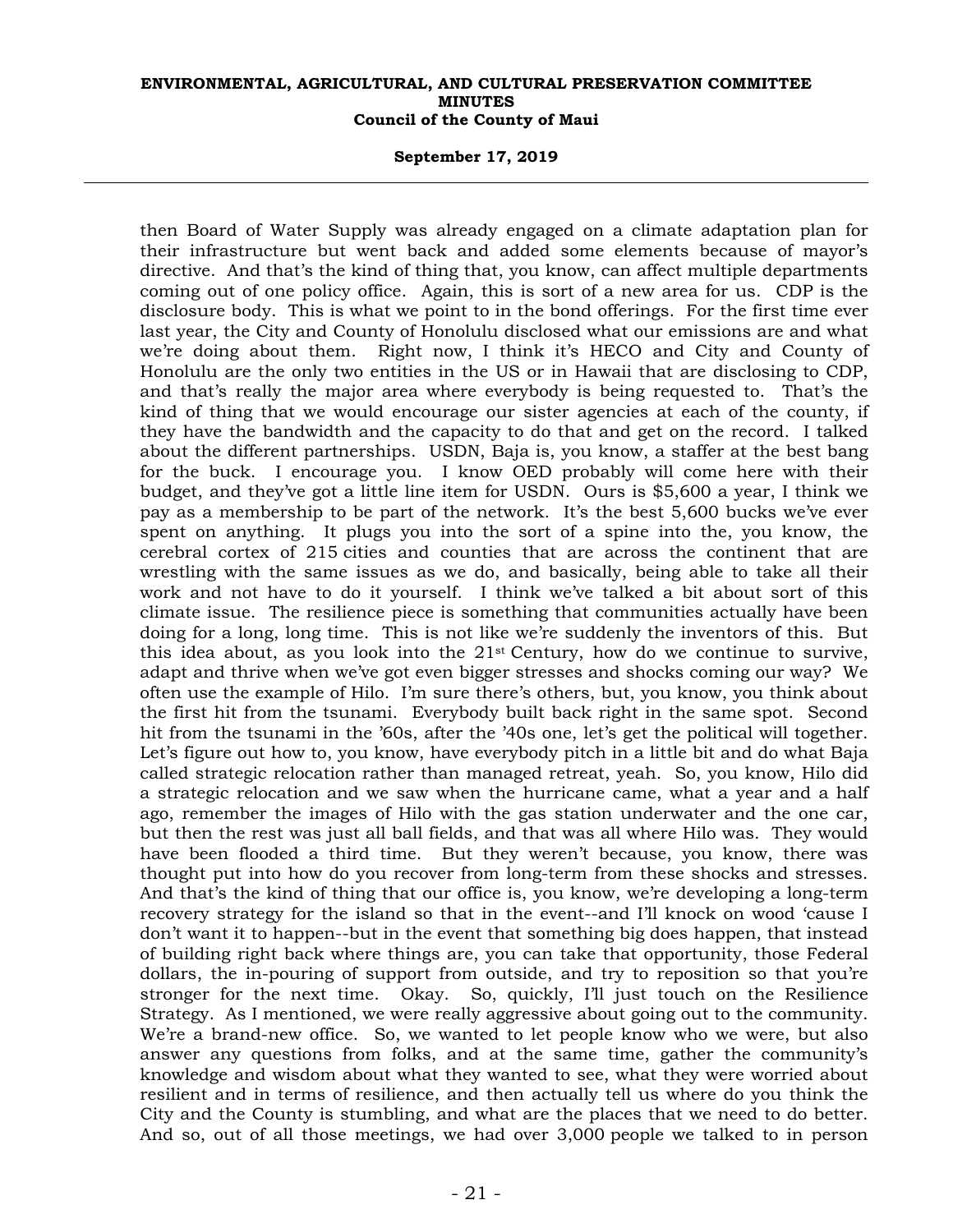## **September 17, 2019**

to…met with 200 groups. We basically pulled together, you know, these priorities, and this was directly from surveys that we did on sort of smart phones, in-person with folks, and meetings like this with a presentation. And those are the ones that rise to the surface, right? And so, once we had those in hand, we started working on, okay, here's the four areas that we want to make sure we address in our Resilience Strategy, making sure that the long-term cost of living is kept in check so people don't have to move off island; making sure that we're prepared for natural disaster; making sure that we're addressing climate challenges. So, those three are the negatives, right? We're addressing negatives, weakness on island. The fourth one was actually a strength, and we thought it was really, really important to make sure that we weren't just talking about how weak we were, but actually taking a strength of community cohesion 'cause we have the…Rockefeller was pretty strident about this. They had done 99 cities around the world, and they said at least on Oahu--and you guys are probably stronger 'cause rural islands tend to be stronger I think--they said that it was the most social cohesion and sort of neighborliness they had seen in any city, and that is the number one tool of resilience. So, if you look at Hurricane Katrina, Sandy, Fukushima, the neighborhoods that bounced back fastest are the neighborhoods where they know each other the best, and they actually come jump in each other and have trust. And it didn't matter about infrastructure, it didn't matter about riches, it mattered about how well people know each other. And so, that was what we really wanted to focus on is making sure we didn't lose that asset that we built up. We had about a 100 different community leaders that worked for 3 months on each of those different 4 areas, and they came up with recommendations to get to 44 actions. So, you'll see the 44 actions in the summary. And just a couple examples, because sometimes people don't think about how these broader issues tie into climate resilience, our number two action in there was actually addressing the vacation rentals issue. And the reason was is because of that community cohesion piece. We were having neighborhoods being hollowed out because people were buying whole homes, renting them out. People didn't know their neighbors. They distrusted who was next to them. They were irritated with who is next to them. And there was going to be an issue if we did get hit by something, you have all these people in the neighborhood who don't have resources. They don't have freezers full of stuff. They don't have extended family to rely on. And knowing the sort of nature of people in Hawaii, instead, you'd be burdened with not only taking care of your own family but taking care of somebody from Iowa next to you, right? And so, this was the sort of social cohesion element where this became a climate resilience issue for real, and we wanted to make sure that it was addressed. The other thing is this was something that our Department of Planning and Permitting had been working on for over a decade, and it hadn't gotten the sort of bump and the lift and the support to get across the line 'cause it was a very difficult political issue. And so, what we were able to do is the community identified it as a priority, the department had identified it as a priority, and we were able to put it onto this platform, this pedestal, with the Resilience Strategy to say, hey, this is really important for a bunch of different reasons. And luckily, we're not going to claim credit 'cause it wasn't us that did it, DPP did it for years and years, but it passed the month after mayor dedicated his entire State of the City to the climate resilience issue and to the Resilience Strategy. So, we're really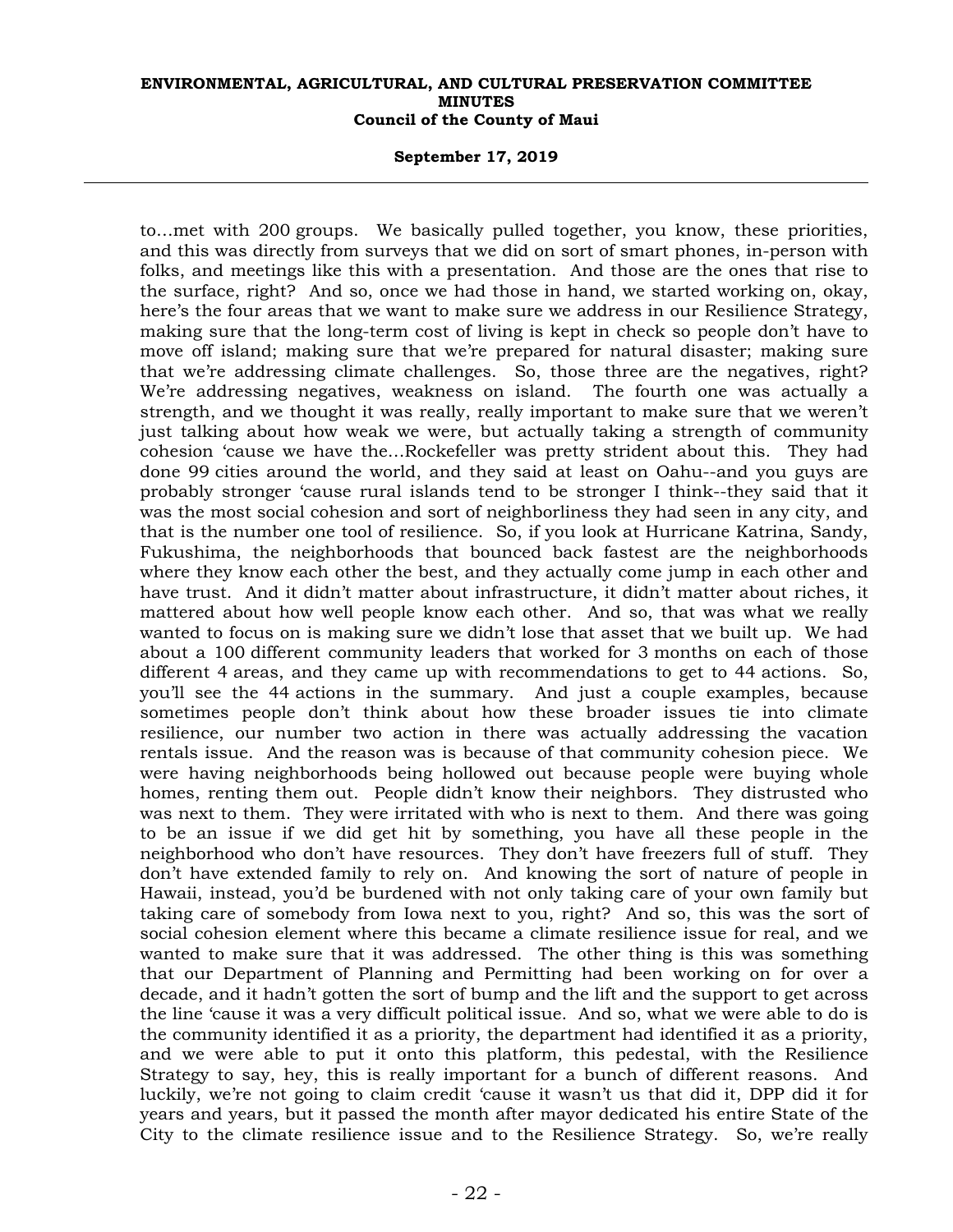#### **September 17, 2019**

happy about that. Just a couple more examples that oftentimes fly under the radar, because oftentimes people just focus on, you know, we got to eliminate cars or carbon emissions or whatever else, building codes. Again, not sexy. This is the number 1 way that we can reduce emissions on island though is making sure our buildings are built now so the…for the next 50 years, as they're on-island, they're actually more efficient, using less energy and ready and plugged-in for the EV vehicle revolution that's coming. So, we're struggling right now with different sectors to make sure we can get across the line for a third reading at council, to make sure that our energy codes are some of the most progressive in the nation. Another example, design guidelines, which is essentially in…short of demanding that other folks take on some really potentially onerous requirements around, you know, elevating building pads or looking out, you know, building outside of flooding areas, and that kind of thing. San Francisco and New York took a leadership-by-example position, and they essentially said we're going to design our…we're going to create our own design guidelines for ourselves, for our city infrastructure that we build, because we know we're going to be around for the long run. We don't want to put money into something that's not going to be good and durable for, you know, decades and decades to come. We're not just developing, and then leaving the community. So, the funny example about this is in San Francisco. They were…San Francisco was building a fire station or a fire department building next to the San Francisco Giants stadium area. And San Francisco Giants were going to be developing something as well, and they started looking at the guys building next to them, they're like, why are you bringing in all these fill, why are you going up so high? They handed them the guidelines. They said this is what we have to do at the city. Internally, this is our playbook for making sure that we're climate resilient. Giants looked at that. They're not a fly-by-night entity. Either they know they're going to be around for the long run, and lo and behold, they changed their building specs to mimic what San Francisco is doing. And so, that's sort of the power to persuade and lead by example that we're hoping to foster through our office's work. And then you guys are familiar with this. We…we're a little bit behind. I know I think the University of Maui [*sic*] is, you know, use these ESPC, the sort of this private contractor agreements to get off of, you know, as much as possible be energy-sovereign, energy self-sufficient. We're going to be trying to do this from the city side, as well as one of ours. And then I'll just…I threw all this in there because it's funny, I just read today, you know, the little scooters, the little e-scooters. So, practically zero carbon output, you know. In cities all across the nation, they're sweeping the nation. In Austin, they have 400,00 scooter rides a day now. And I just read today that Mercedes is introducing these little e-scooters. So, if the other ones weren't fancy enough for you, now, there's a Mercedes one out there. But it shows you the durability of some of these ideas like people want convenience. They also want low carbon, ways to get around. And so, this is part of what our office helps work on. We're working in…hand-in-hand with the Department of Transportation Services to reach out to USDN and others *. . .(inaudible). . .* what is the right approach to this? We don't want it to be lawlessness. We can't have these things flooding the streets, and being in the way of, you know, people in wheelchairs, on sidewalks and stuff, but there's a way to do it that we can actually capture all the good of it, and try to avoid the worst. I'm going to skip over these 'cause I know that time is precious for you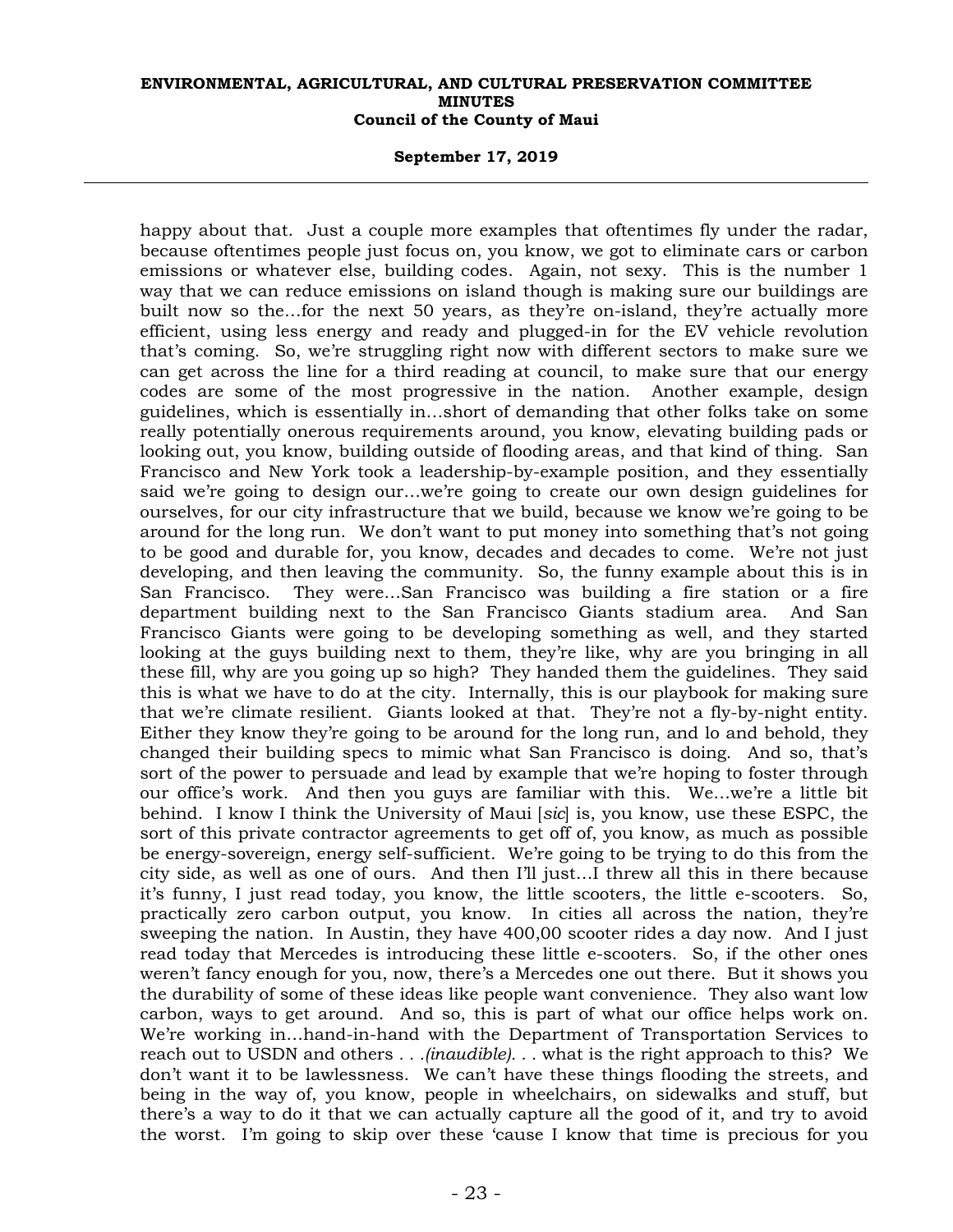#### **September 17, 2019**

guys. I think the closing piece for us is that oftentimes we get asked, you know, is it worth, is it worth it to have this office, is it duplicative, is it…it costs money, you know, we don't see the immediate results, we have cost of living issues to worry about, affordable housing and homelessness, these things are top of mind. The reality is that solving the climate conundrum actually has all of these other amazing benefits. We basically drifted so far away from where we were, you know, whether it's 200 years ago, a 100 years ago, even 30 years ago in terms of ag self-sufficiency, and the way people got around, and the way they carpooled, and the way they shared resources, that there was a whole lot of benefits that came with that sort of lifestyle that we forgot about a little bit, and one of them is community cohesion. You know, when you ride with somebody else and carpool, you actually get to know the person better, and you build bonds. My dad carpooled for years--I'm from California--with a die-hard Republican, and he had his mind opened up to some things in these long hour-long rides that he would do with *. . .(inaudible). . .* And I think there's something about what we've lost as a community that can be regained if we weave the climate solutions back and across all of the departments. And so, just to close, a couple lessons learned from our side, if we were to go back to the drawing board and set this all up again, is really in our charter amendment, it articulated there shall be an Office of Climate Change, Sustainability, and Resiliency and an Executive Director, essentially. It would sure have been nice to have, you know, an Executive Director and sufficient staff, to make this go because we did encounter a fair amount of headwinds in the early going with some councilmembers who said look, the charter just says one person, that should be sufficient, and it's not. I mean it's pretty clearly not. And so, making sure that there's a sort of ability to be flexible and adapt and grow as needed. And also, an important point that Baja made earlier about equity, equity sometimes when we go especially on Bishop Street, we talk about equity to folks, about equity in climate, and they're like, oh, investment, how…you know, it's a financial performance thing, how much equity are you putting in to this solution, right? No, no, no, it's not equity in that sense. It's equity because the most vulnerable communities, the lowest-income communities are going to be hit first and worst by climate issues. You can imagine lower building, you know, quality, leakier homes, no AC. You know, whether it's a storm or it's a heat wave, or it's flooding, oftentimes, those folks are going to be in the way of it. And so, we really wished there had been more language in our charter that had said, there needs to be an equity component to the work that the office does, not only because it would be great guidance, but because there's a lot of funding that's available to help leverage the office's work, that if we had that in our organic document, we would probably get a more serious look from some foundations like Kresge and others. And then finally, there was this issue of sort of how do you work with other departments. In this way, you guys might be a little bit ahead of us because of the way that you've got this two-step, and I don't know enough about it, but, you know, in the Environment Department, our weakness and what we're going to try to advance because Mayor Caldwell is very…is dedicated to seeing our work embedded in the administration and ongoing, is to try to put a resilience sort of liaison or resilience-focused person in each department that we can work with out of the mayor's office in a policy discussion, and make sure that the lessons that we're learning get back to their…the departments, and they can pick up on the wires what's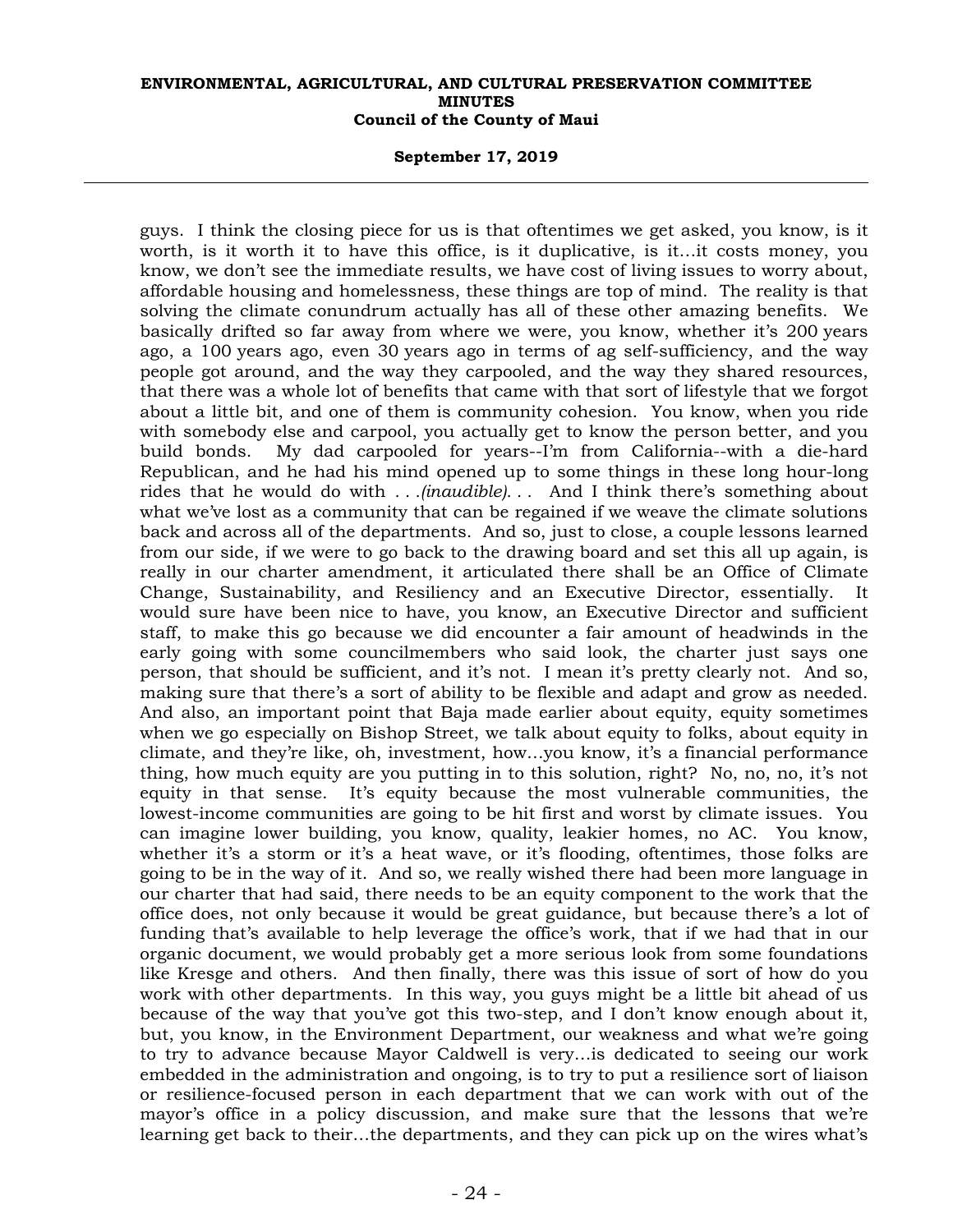## **September 17, 2019**

happening in those departments. We caught several projects that if only they had gotten to us a little bit earlier, we would have been able to give them the sea level rise information or give them the flood information to help design it before it got hard and fast on the paper. And so, having one of these liaisons or somebody in each department that's actually sort of tasked with the resilience issues would be hugely helpful for us. So, mahalo. That's what I can offer up now.

## *. . .END OF PRESENTATION. . .*

- CHAIR SINENCI: Thank you, Director. Members, so…thank you for that presentation. So, we're going to open up the floor for questions for Mr. Stanbro. I did want to take the liberty to ask a couple first ones. So, Director Stanbro, the State has adopted I believe it was the UN's Sustainable Goals, are they planning or have they since looked at funding potential impact areas like State harbors?
- MR. STANBRO: So, I know…I don't follow what happens over here obviously, but I know that DOT, Harbors Division, at the State level is doing a plan right now for the Honolulu Harbor, and trying to make sure that they are going to armor up and raise the area around the harbor, sort of the wall in anticipation of sea level rise. They were able to come to us directly and basically asked what numbers are you using, where did you get them, what is…what are your infrastructure agencies using so that there can be some consistency. 'Cause the last thing you want is to have harbors raised by three feet, but then, you know, our DTS guys, who are doing street levels around there, are actually raising it by four feet, and then you have drainage issues and everything else. And so, that is one of the benefits of having a go-to entity because we have been working actually with harbors in Honolulu on how to make sure that there's consistent, coordinated activity around the, at least on the armoring issue for the harbor.
- CHAIR SINENCI: All right. Thank you. And then, is the Honolulu City and County addressing other coastal areas potentially impacted by sea level rise and possibly looking at changing the zoning of these areas or SMA boundaries, moving SMA boundaries?
- MR. STANBRO: Boy, that's a zinger --
- CHAIR SINENCI: Loaded.
- MR. STANBRO: --question. So, I know just from the quick listen in last week at the planning conference that Kauai has actually, in their community plan for west side, is looking at down-zoning some of the coastal properties. That's the first example I've heard anywhere in the State of that happening. We have not, as you may be able to appreciate, we developed our coastline a lot earlier than the neighbor islands. We're right up on the edge. Our setbacks are still quite antiquated compared to the progressive setback laws of Maui, and Kauai, and even Big Island. Our Planning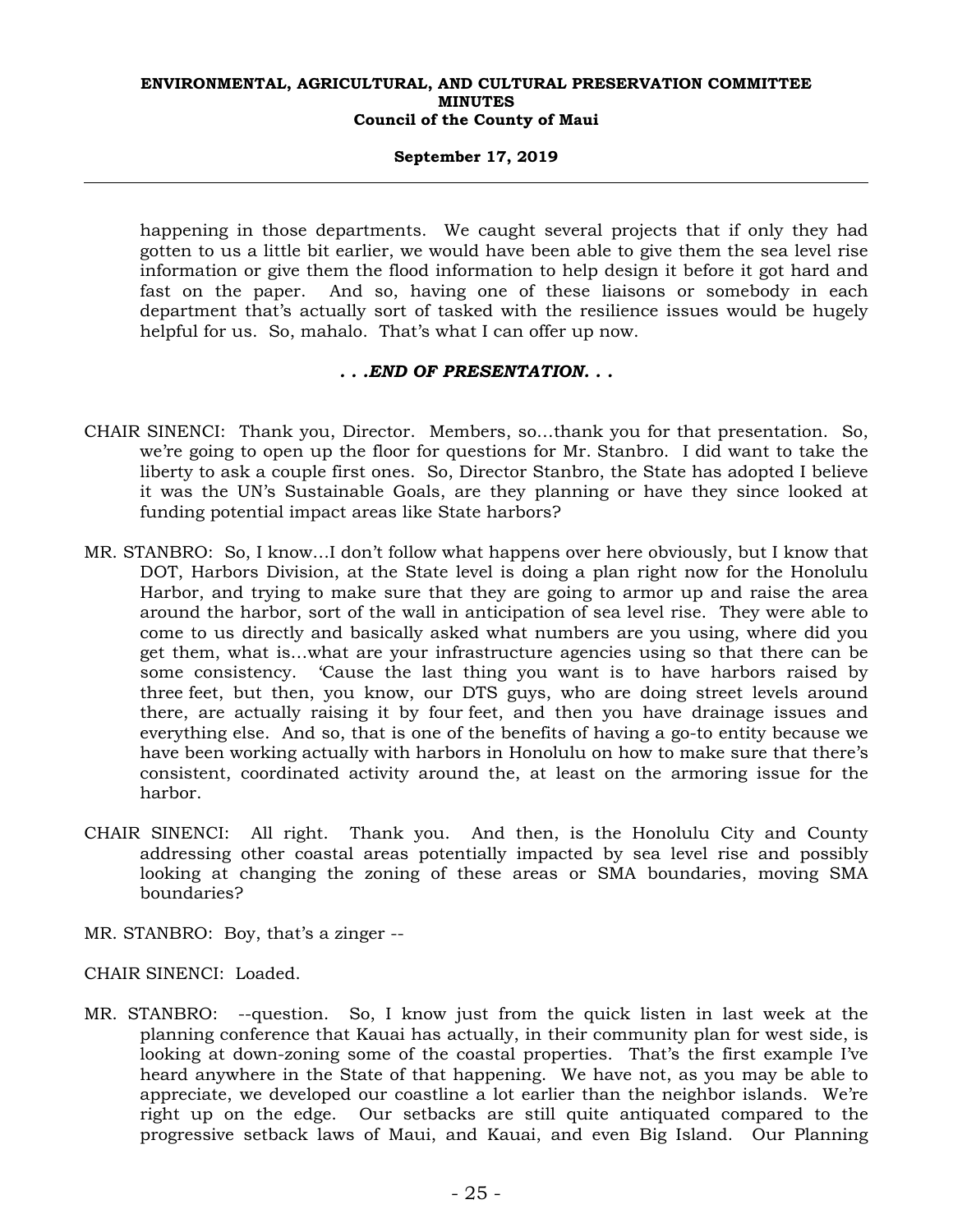## **September 17, 2019**

Department dreams of having the same setback requirements that you all have. So, we are in the process…to answer the question, we are definitely in the process of trying to revise our setbacks. There's a working group with Sea Grant and our Department of Planning and Permitting, and our office, to try to frame that up hopefully for introduction to council next year to try to get off of our 40 feet, and get something more flexible like what you all have established.

- CHAIR SINENCI: Okay. Thank you, Director. Members, any questions for the Director? Chair King?
- COUNCILMEMBER KING: Thank you, Chair. So, I was kind of going through, I'm going to ask my questions 'cause --

MR. STANBRO:  $\qquad \qquad$ 

COUNCILMEMBER KING: --I was writing them down as you were doing your presentation, but thank you for being here, Josh, and for your --

MR. STANBRO: No, thank you for the --

- COUNCILMEMBER KING: --presentation.
- MR. STANBRO: --invitation.
- COUNCILMEMBER KING: And you do keep it very well updated 'cause I've seen it before, a couple times, and I…it's good to see the updates. My first question was on the Urban Sustainability Directors Network. Because we heard from Baja that we're all members, that we're already all members, but how is it, I mean we're rural, and this is for urban areas. So, do you feel like everything just translates over to, you know, Kauai, Maui, and Big Island who are rural areas?
- MR. STANBRO: Yeah, so, I think the name is a misnomer. The way that USDN got started was there were five or six sustainability coordinators from five or six cities that were trying to figure out how to do their job. This was like over a decade ago, and they were kind of brand new, and they didn't know exactly what they're doing. And they wrote a grant to a local foundation to say can you just give us some money to, you know, fly in together once in a while, swap best practices, whatever, and it really worked. And so, what they did is that just kept mushrooming and leveraging, and leveraging. So, when they…when Baja says there's 215 entities, it's not just cities, it's counties as well. So, there's rural counties in there, there's cities, there's small cities, there's big urban metropolises. So, the advantage of it is that you go in to the network, and it's a big online, like a wonderland of all kinds of different policy solutions and white papers and studies and everything else. And you can find somebody that is close to where you're at, whether it's population size, whether it's the actual issue. 'Cause you may have a city that has the exact same struggle around like a waste issue as a rural area that may not match other cities, and you can find that on there. What the real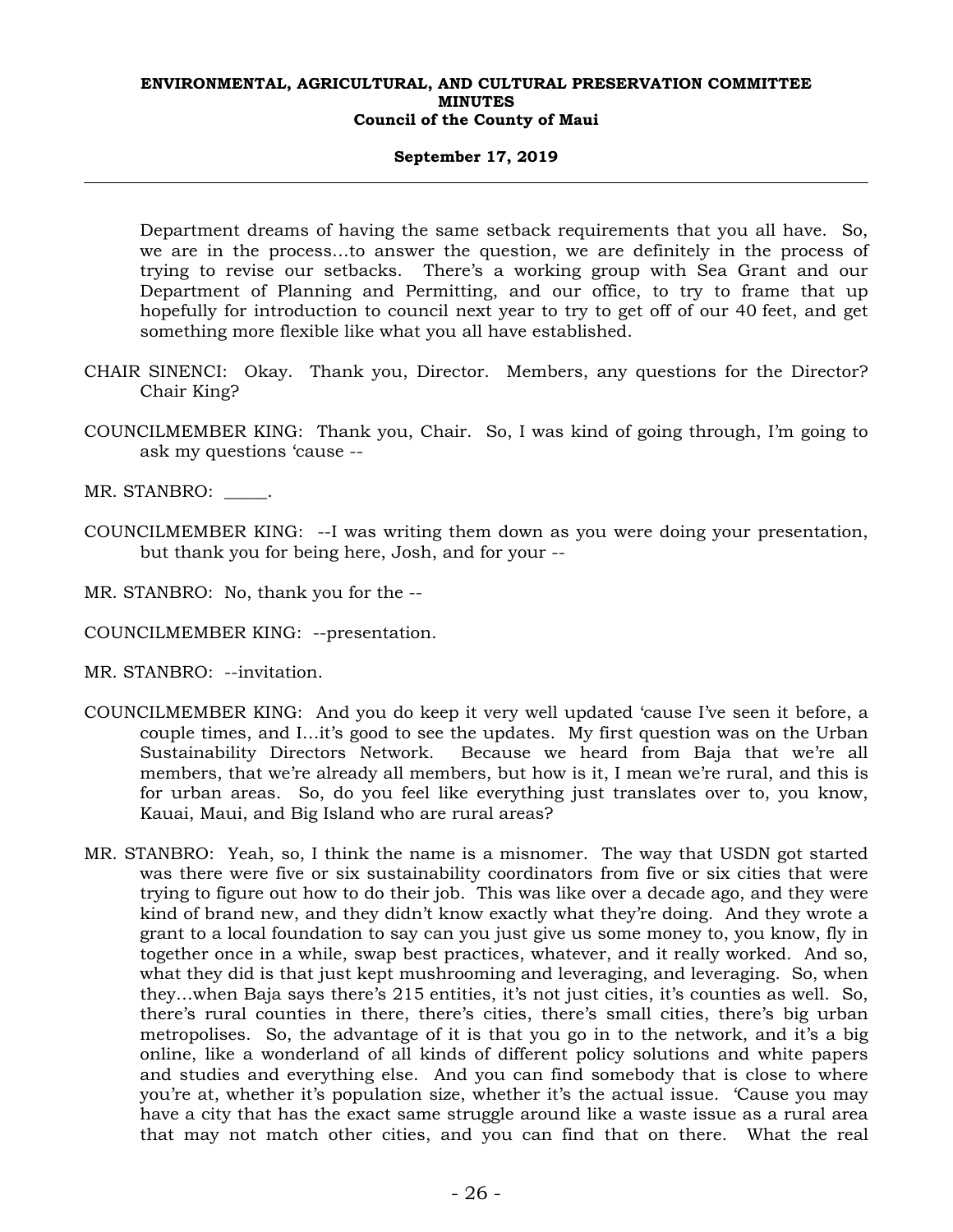## **September 17, 2019**

limitation of it is once you have entry to it, and all four counties are members, the real limitation is do you have enough bandwidth to really mine that information, and then reach out and contact those peers, and those other places to get the nuance and the lessons learned. 'Cause oftentimes, it takes a phone call. You guys know how.

- COUNCILMEMBER KING: Is it categorized like, you know, in…so that it will be easy to find, or, you know, do we just --
- MR. STANBRO: Yeah --
- COUNCILMEMBER KING: --have to --
- MR. STANBRO: --so --
- COUNCILMEMBER KING: --start kind of…
- MR. STANBRO: --the magic is the, you know, you can do it a number of different ways. You can slice and dice it across, you know, whether by population or by type of project, or by outcome, but you can also just put a kahea out to the whole network.

## COUNCILMEMBER KING: Oh.

MR. STANBRO: So, there's a way to just say we're working on a single-use plastic ban, does anybody have any information about loopholes, or what worked or what didn't? And then folks, the most active users on there, will actually say oh hey, I'm in whatever, Philadelphia or I'm in, you know, Marin County, and here's what we did, here's how we had to amend it two years later 'cause we had this completely unknown element, and here's the text of what we did for ours so that you can start from that as opposed to start \_\_\_\_\_. So --

COUNCILMEMBER KING: Okay. That's --

MR. STANBRO: --yeah --

COUNCILMEMBER KING: --great.

MR. STANBRO: --it's --

COUNCILMEMBER KING: Yeah --

MR. STANBRO: --pretty --

COUNCILMEMBER KING: --that's --

MR. STANBRO: --versatile.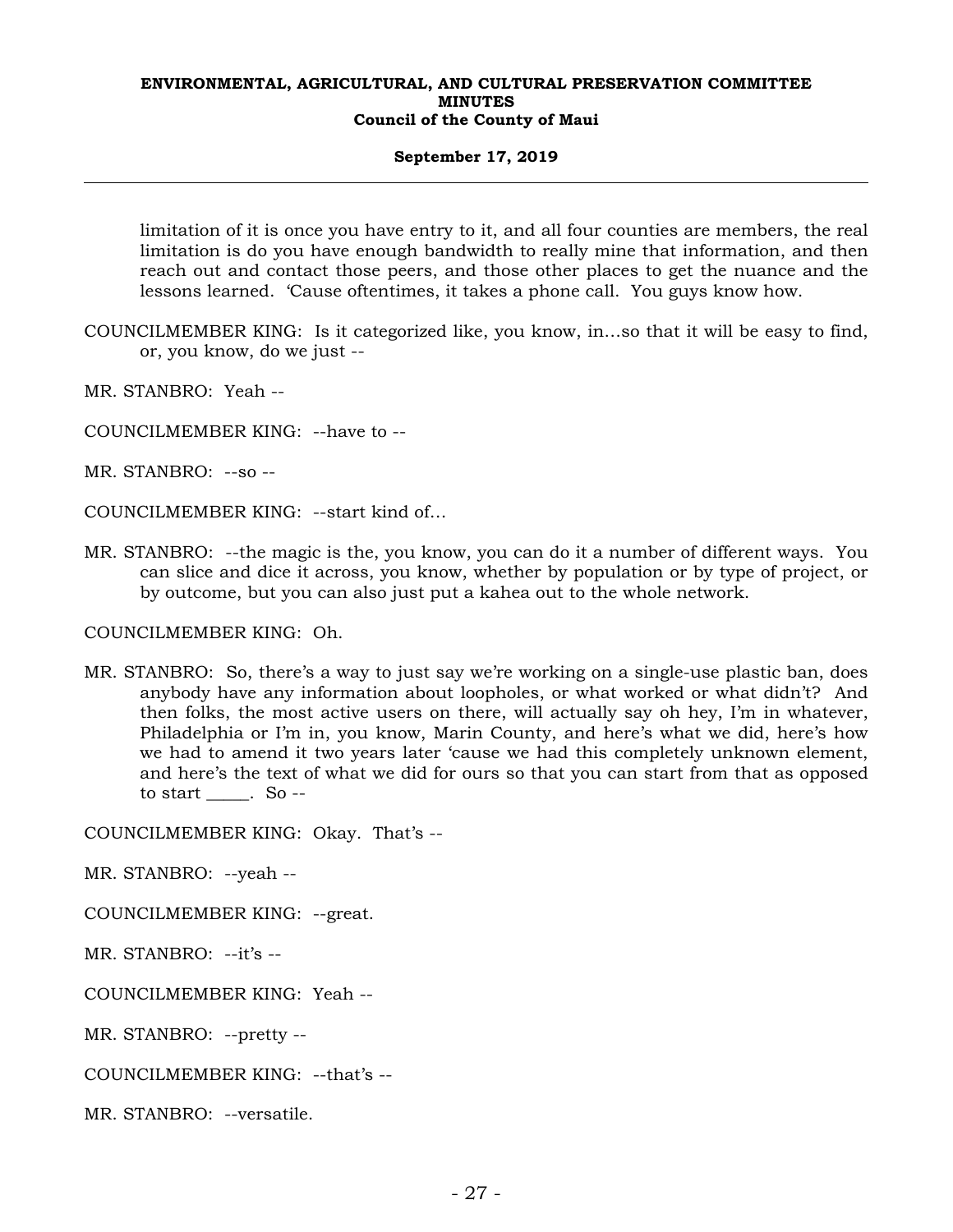## **September 17, 2019**

- COUNCILMEMBER KING: --great to know*.* So, I mean especially for our research, I'm looking at our research division. And then my next question is when you were talking about messaging in community and how you had to change your message to make…did you guys use any of the Climate Reality messaging? I mean is that…how closely related is…'cause we have some people in our community that --
- MR. STANBRO: Yeah.
- COUNCILMEMBER KING: --gone to that training, and actually, we're trying to get them to bring that training over here because I don't know how relevant it is. So, does that help you in your…
- MR. STANBRO: It…it's…so, my wife actually did one of the…she was in like the fourth cohort of the Climate Reality trainings many years ago.

COUNCILMEMBER KING: Wow.

- MR. STANBRO: So, my original slides that I used when we were going out and doing outreach, we kind of cockroach'd all of her Climate Reality slides. Some of them super helpful, some of them not so much. It's going to be the same here. Some of them are going to really resonate with folks on Maui and some are not. It really just takes times going out and doing them, and seeing what people like perk up, and they ask questions about, and where people seems to just sort of glass over.
- COUNCILMEMBER KING: Okay. Well, that's good to know because I, you know, we had somebody actually in OCS who went to the training, which then…and then left us a month or so after. And actually, I was going to tell you too that last slide that you show, I used to use that in my --

MR. STANBRO: Yeah.

COUNCILMEMBER KING: --slide show when I would do presentations too like from ten years ago.

MR. STANBRO: The go-to.

COUNCILMEMBER KING: It's a good slide.

MR. STANBRO: It's a standard.

COUNCILMEMBER KING: What's your current office budget for your office with all --

MR. STANBRO: One --

COUNCILMEMBER KING: --the…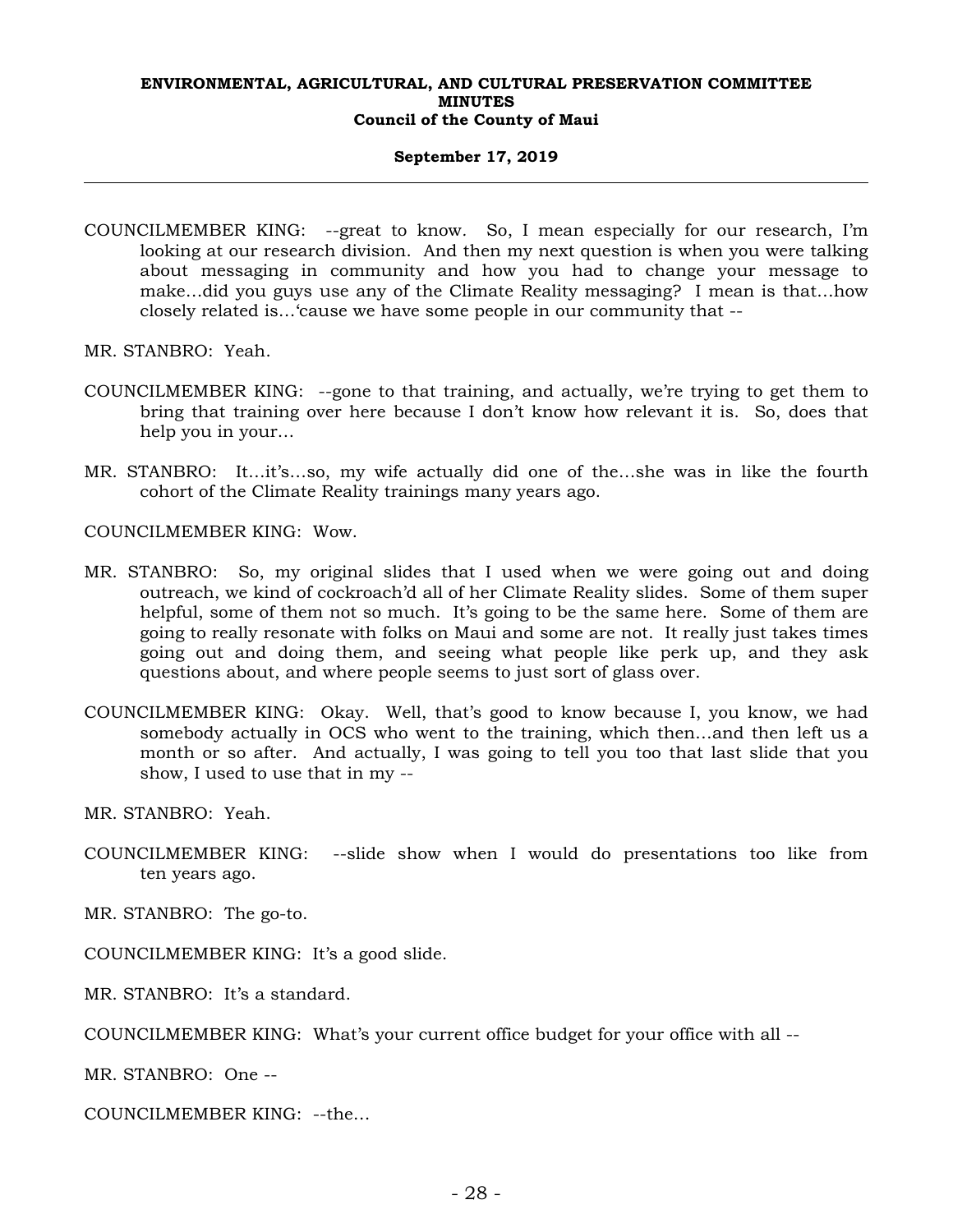## **September 17, 2019**

MR. STANBRO: --point two four --

COUNCILMEMBER KING: Okay.

MR. STANBRO: --million.

COUNCILMEMBER KING: And that's with the eight employees or…

MR. STANBRO: So, that includes…so, some of our staff are actually grant-funded. So, that's --

COUNCILMEMBER KING: Oh.

MR. STANBRO: --not going to be in there.

COUNCILMEMBER KING: Okay.

- MR. STANBRO: We have an embedded staff from our Bloomberg Philanthropy partnership. We have a grant for our climate and equity person from the Hawaii Community Foundation, or at least partly through them. And then one other I think, oh, our Hazard Mitigation and Long-Term Recovery officer, which is a crazy long name, but actually hits at two different really critical climate resilience elements, and that is going to be funded in part from Federal post-hazard mitigation dollars. So, you know, when a disaster hits, there's a source of money that comes in afterwards to the counties. And so, we're using some of those funds to pay for the position, kind of prime the pump and get him to be able to pull down grants from FEMA, and then go and ask council to go ahead and fill…backfill that position…
- COUNCILMEMBER KING: Okay. And then those eight people, the eight positions that you showed us, are those the…are those…do those people actually act as liaisons in the departments as well?
- MR. STANBRO: No, so they don't. So…

COUNCILMEMBER KING: So, there's another layer of…

MR. STANBRO: Well, we would like to have. We don't have right now. Currently, what we do is we have a what's called a city resilience team. So, we have the directors or the deputy director of the most impacted departments that we work with, so the Facilities [*sic*] Maintenance and ENV and Parks, and several others. We have like eight corporation counsel, BFS. So, those directors get together on a monthly basis and we try to swap notes. Obviously, those folks are very busy, and it's difficult to maintain consistency in terms of them coming, and then get back to working. So, what would be better is if we had a dedicated person in each of those departments that came to these meetings, found out what the latest was, and then went back into their departments, and we're regularly working on it. So, we don't have --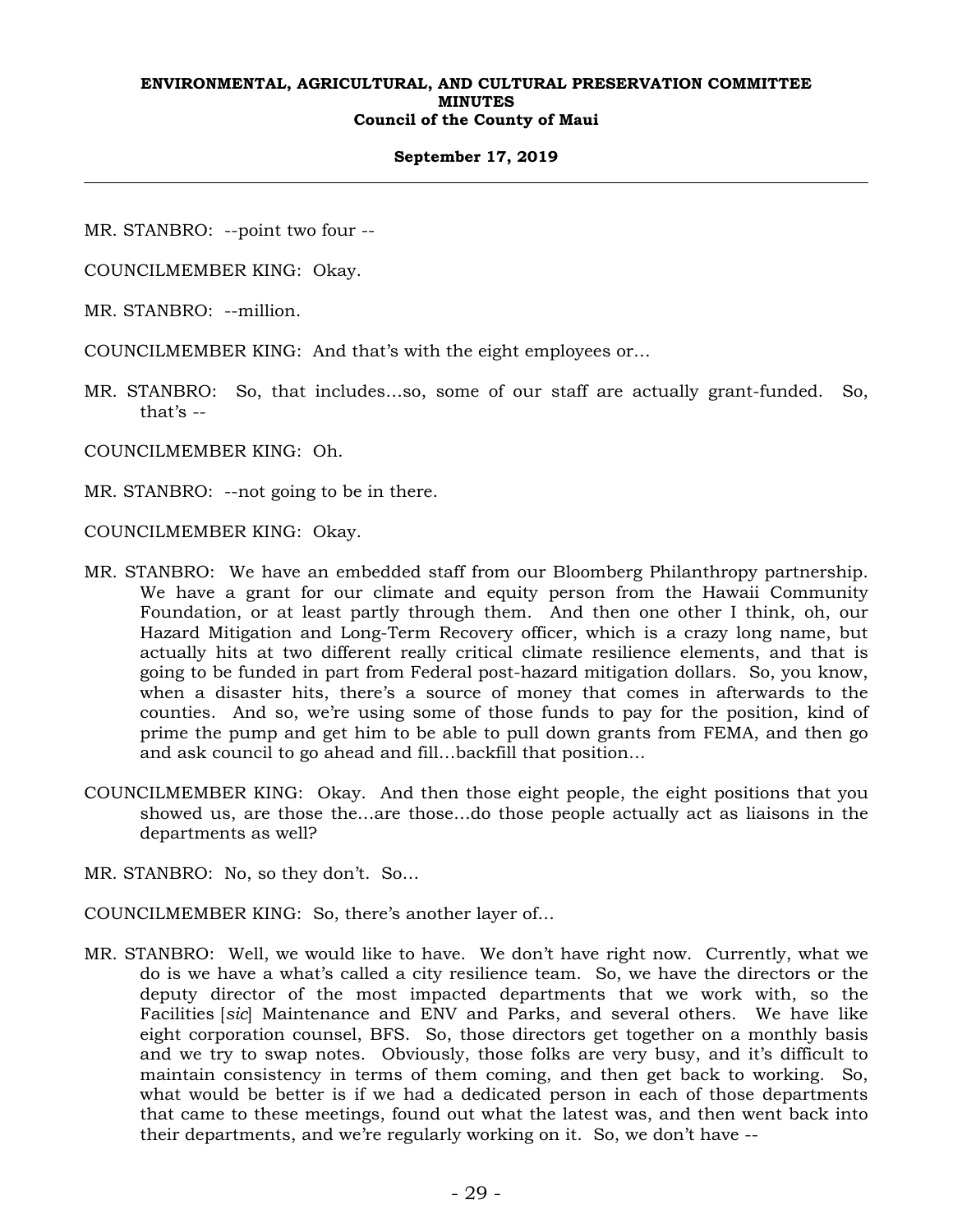## **September 17, 2019**

COUNCILMEMBER KING: Okay.

MR. STANBRO: --that right now --

COUNCILMEMBER KING: Okay.

MR. STANBRO: --at all.

COUNCILMEMBER KING: But you're…I mean I think one of the differences is your initiative came from your mayor, who oversees the departments. And in the past, our initiative for the EP&S program came from the voters --

MR. STANBRO: Yeah.

COUNCILMEMBER KING: --and then the Mayor never established that office, and then when…by the time we did get that established, the department wasn't interested in working closely with that office. So, it remains…it almost is like a silo within a silo. So, I'm trying to figure out how to get that interaction to work is --

MR. STANBRO: Yeah --

COUNCILMEMBER KING: --really…

MR. STANBRO: --no, I think that's a real concern, and that would be a concern for me about the model that was earlier talked about in terms of having your own department because this is not a one-department issue, this is a all across the entire municipality issue, and all the departments. And so, I think there's real merit in adopting what New York and what, you know, we researched it or our Charter Commission researched it. Being in the cabinet of the mayor and being able to have those discussions with the other department directors, and being treated as a peer is hugely helpful to move the mission and to have those peer-to-peer conversations about how do you change things within your department given all the nuance and all the things --

COUNCILMEMBER KING: I mean so --

MR. STANBRO: --that we found.

COUNCILMEMBER KING: --that works with your office, that…so, you're in the cabinet?

MR. STANBRO: Yeah. So, by definition --

COUNCILMEMBER KING: Okay.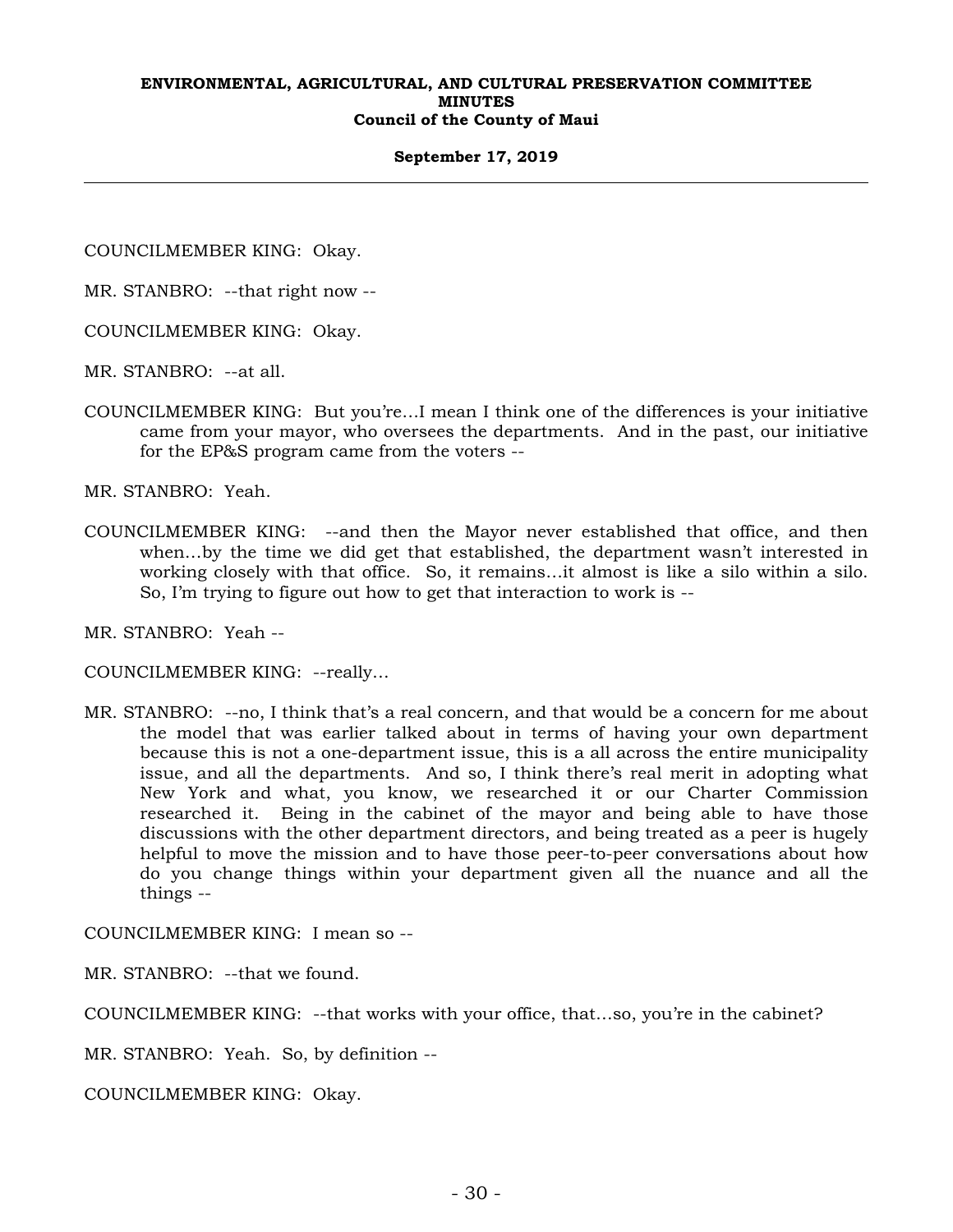## **September 17, 2019**

- MR. STANBRO: --I think it's in charter. If it's not, it should be. That would be another lesson learned, that the Chief Resilience Officer or the Executive Director of the office is, you know, is a member of mayor's cabinet. And I think…
- COUNCILMEMBER KING: Okay. I thought that we have a descriptive, in our Charter, of what the cabinet…who's on the cabinet. *. . .(inaudible). . .*
- MR. STANBRO: Yeah. So, it may be just, you know, as a expected thing. I mean I do think from what I've heard over the last few weeks that there is a commitment from the current Administration to take this on, and try to, you know, move it as a Administration priority across the departments that wasn't there in the past Administration.
- COUNCILMEMBER KING: Okay. And then my last question is what levels…you talked about levels of sea level rise that you're using, what levels are you using?
- MR. STANBRO: So, the…I can speak for the Climate Change Commission because that's what we go off of, whatever they say is sort of our gospel that we use.

COUNCILMEMBER KING: Okay.

MR. STANBRO: Their projection is for three feet of sea level rise, minimum, by the end of the century, 2100. For critical infrastructure that you don't ever want to move, plan on six feet by the end of…it could be as high as six feet by the end of the century. And additionally, they say there will be nuisance flooding, which they define as flooding probably on the order of once every month at that three-foot sea level rise by mid-century. So, they don't put a date on it. They don't say 2050, but they say sort of midway between now and when we get to the end of the century. If you're building in an area that's at that three-foot rise area, you're going to be getting your feet wet every month. So, before we get to the time where it's water all the time like in a bathtub at three feet, there's going to be run-up, there's going to be these big events that…king tides, that kind of thing that are going to affect your infrastructure in those --

COUNCILMEMBER KING: Okay.

MR. STANBRO: --areas.

COUNCILMEMBER KING: Okay. That's all my questions. Thank you.

MR. STANBRO: Yeah, thanks.

CHAIR SINENCI: Thank you, Chair King. Mr. Molina, you had --

COUNCILMEMBER MOLINA: Yeah, just a couple --

CHAIR SINENCI: --questions?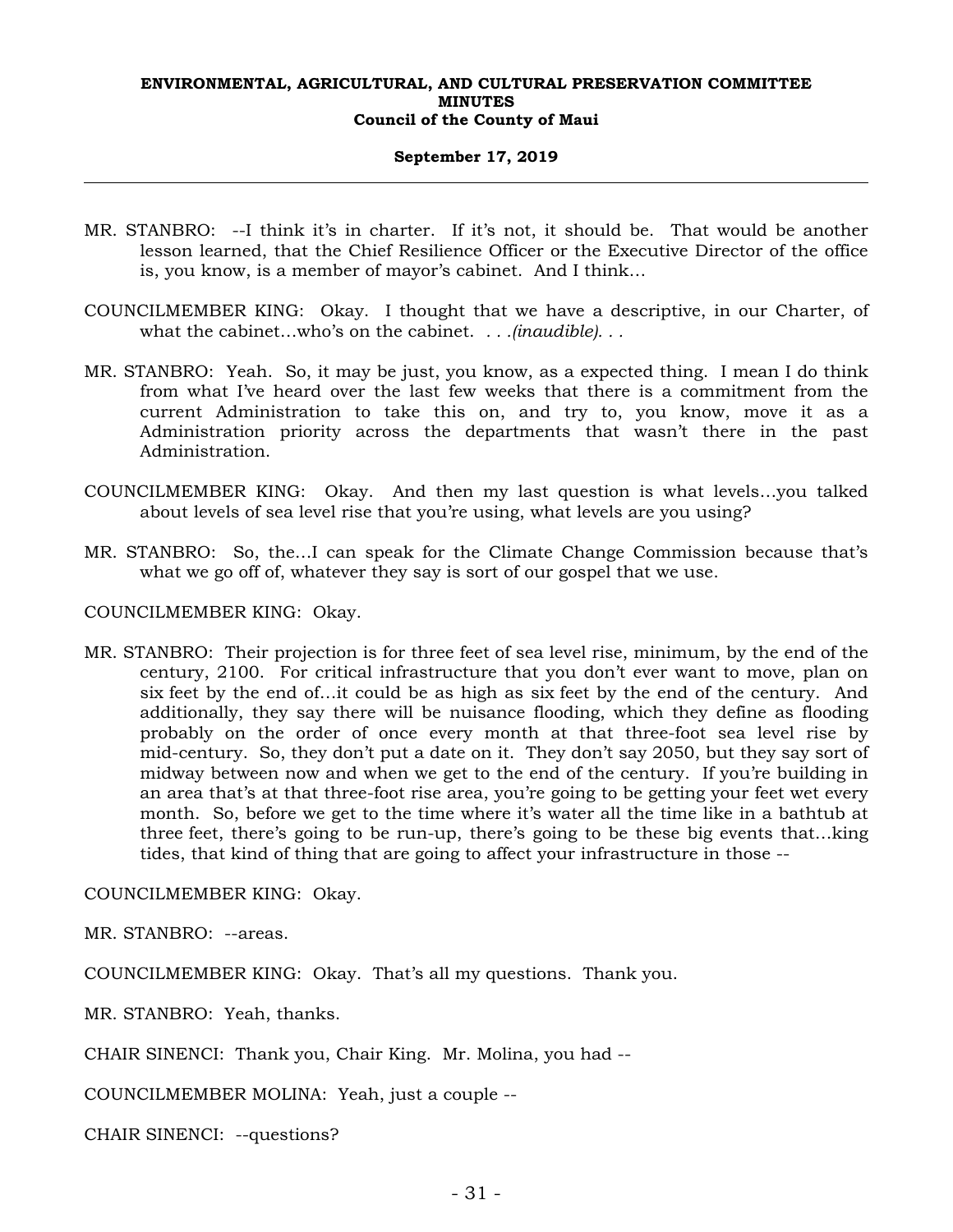## **September 17, 2019**

COUNCILMEMBER MOLINA: --of questions.

CHAIR SINENCI: Okay.

- COUNCILMEMBER MOLINA: Yeah. Thank you, Chairman. And good afternoon, Mr. Stanbro. Thank you --
- MR. STANBRO: And good afternoon.
- COUNCILMEMBER MOLINA: --for the very interesting presentation. Just following up on some of the questions that Chair King had with regards to your office, do you see it more feasible operating as an office, out of the, say the mayor's office versus a department at this point?

MR. STANBRO: I do.

COUNCILMEMBER MOLINA: Yeah.

MR. STANBRO: I think because of the nature of the work that crosses multiple departments, I think there's a natural sort of instinct when you're in one department for other departments to be like oh, that's your kuleana.

COUNCILMEMBER MOLINA: Yeah.

MR. STANBRO: And to work across departments, it helps to be in a less-defined area or in…I don't want to say higher, but it does help to be in the mayor's office because then you're able to sort of go to whatever department you need to around a certain policy objective, and you're coming from the mayor's office, and you're again, a peer in a cabinet situation. When you're in your own department, they tend to think…we already get that a fair amount that oh, it's a climate change thing, go talk to Josh. And oftentimes, what we do, we say, it's a climate change thing, we're happy to talk with you about it, but this is your kuleana just as much as it's ours, you know. I mean if you're Parks and you're planting trees in an area where saltwater level is going under the soil and starting to kill roots, like Parks has got to think this through. It's not just us that's going to come up with a plan around that. We can help. So, I do think that being in the mayor's office…now, there are downsides to it and we, and, you know, we should be open about that. I mean Mayor Caldwell has struggled with, you know, he really wants the office to ensure a long sort of, you know, a durable presence that would, ideally that would be civil service sort of like these are jobs that are described somewhere, and they are going to be…now, anything in the mayor's office tends to be appointee. So, that is one of the calls that the Charter Commission made originally, and we think they made the right call that having the flexibility of being in the mayor's office, and also being able to be at that level is worth the downside of the potential for another administration to come in and just sort of do away with it.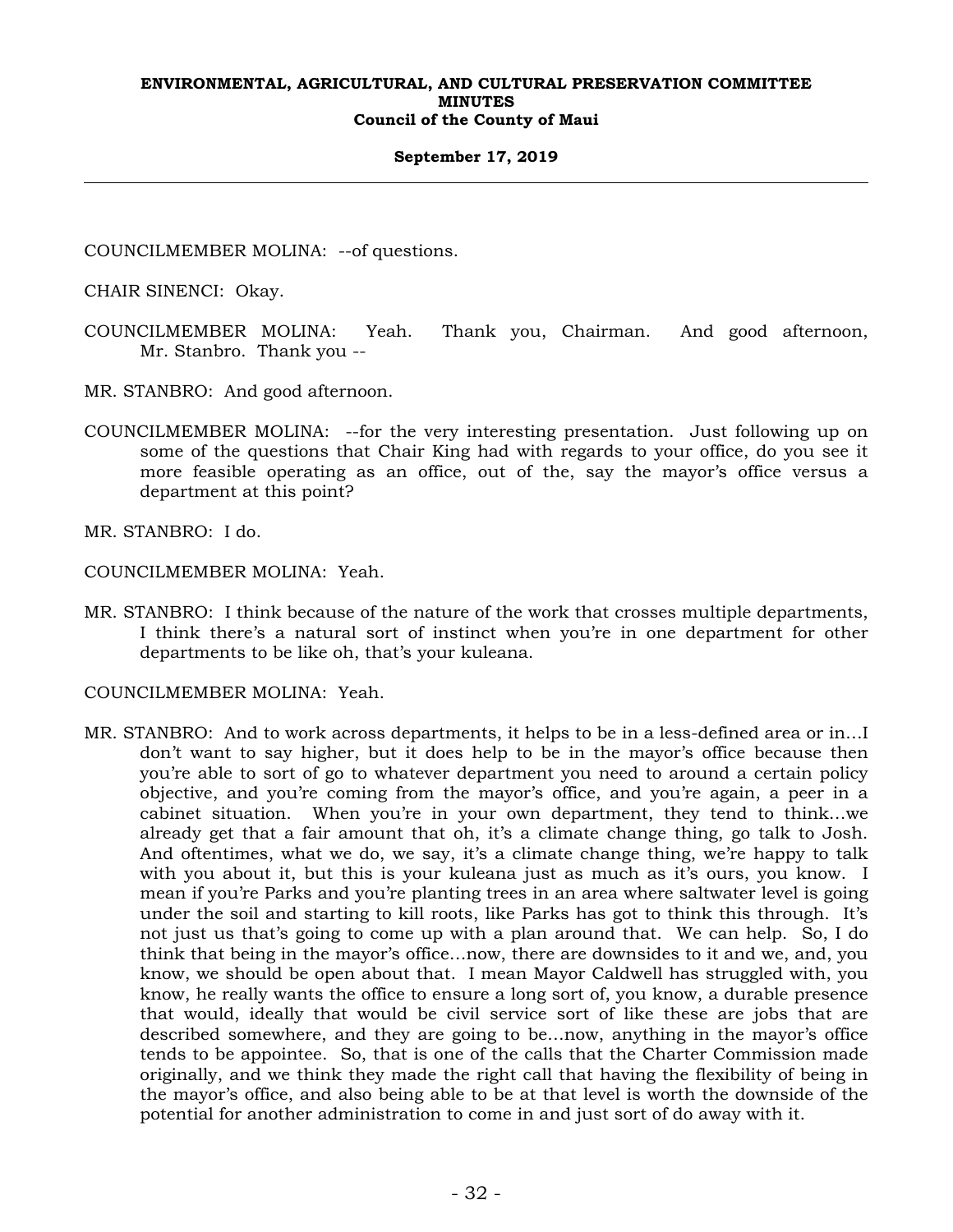## **September 17, 2019**

- COUNCILMEMBER MOLINA: Okay. And looking at Maui County, you mentioned to Chair King, you currently have eight personnel, operating with a budget of 1.2 million. Looking at Maui County, the size of our population versus yours, what would you say would be a good amount of personnel for Maui County's interest? You know, we have Molokai and Lanai to serve. Just grabbing numbers out of the sky, how many personnel would you recommend out of the Mayor's Office would work I guess to get the message out effectively here?
- MR. STANBRO: I would hate to venture a guess around that because your guys' situation has got to be far more, I mean it's unique, right? So, is it less 'cause you have less population, or is it more 'cause you got three islands or four islands that you're, you know, working across? You may have completely different populations that need…have different needs. You're more spread out. I just, you know, you guys would know your situation better. I, you know, I can tell you that from our experience, having an office that had these nodes of expertise, whether it's around energy, or long-term recovery, or coastal issues helps to have that expertise, and then to work out across the departments. And so, there's a certain level of just sheer numbers that you need to have that in-house expertise. But whether, you know, you really need 20 people or you need 5 or 6 is dependent on what you expect, you know, in terms of the office's performance I think.
- COUNCILMEMBER MOLINA: Okay. And then one of my last questions or two, Chair, you know, I like the idea that some of the employees are getting grants to pay for their salaries.
- MR. STANBRO: Yeah.
- COUNCILMEMBER MOLINA: Any types of grants or revenues that you currently receive that maybe before this office was established that was not able to get, based on the creation of this if where it didn't exist before, anything new that came in with the existence of this Office of Climate Change --
- MR. STANBRO: Yeah, absolutely --
- COUNCILMEMBER MOLINA: --and Sustainability?
- MR. STANBRO: --and I don't want to make representations that the same, you know, opportunities might be available for an office coming along now. Like I said, we, you know, as we started, there was the series of opportunities that came across our, you know, sort of radar that worked out really well. But I can say absolutely, all of the grant funds that we've got, and we've probably got, you know, we have just about matched one-to-one in terms of outside dollars to that 1.2 committed dollars. And a lot of those dollars that we use from the grants are for special projects for research, for developing policy, that kind of thing. So, I would caveat my earlier answer to Chair King around, our budget is 1.2, but that's the City and County dollars that are dedicated to just make the office go. We've been able to take those monies and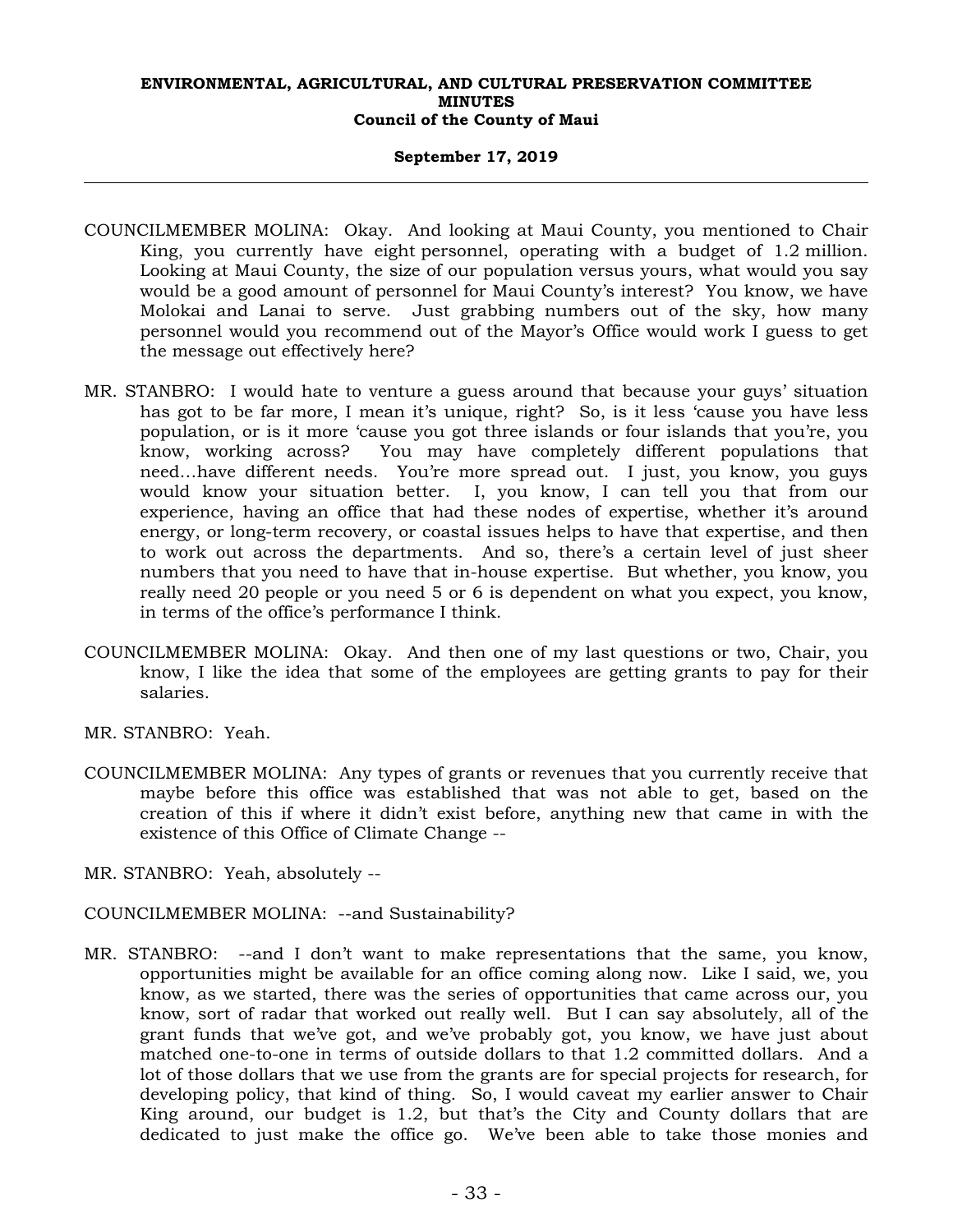## **September 17, 2019**

leverage them one-to-one without outside dollars that we spend on other projects. So, we probably have a outsized impact for the amount of the dollars that the City and County have dedicated to us. But a prime example of some of these FEMA dollars, and that was because, you know, our DEM and other agencies are so stretched that going after researching, creating the relationships, a lot of the stuff is relationships. So, even having the time for Chris, our Long-Term Recovery guy, to go up to San Francisco and meet at the regional level with FEMA, and say, hey, how's the program changing, what are you looking for in applications, you know, what was wrong with our last application that we didn't get tied in, that kind of time, and the ability to build a relationship is what I think has resulted in success later. And some of the departments are busy, you know, filling potholes or they're trying to, you know --

## COUNCILMEMBER MOLINA: Yeah.

- MR. STANBRO: --put their fingers in dikes. They don't have the ability to do that, and I think that's part of the reason that we've been successful.
- COUNCILMEMBER MOLINA: Great. And my last question, Chair…Mr. Stanbro, it relates to this document that was given to us, the Oahu Resilience Strategy. And something near and dear to everybody's heart, the issue of affordable housing and --

MR. STANBRO: Yeah.

- COUNCILMEMBER MOLINA: --reducing additional cost. So, with your Office of Climate Change, I know you mentioned I guess building code regulations, looking at that, making adjustments to that, and making building more cost-efficient to save money. Anything else, you know, I also like the fact that one of the issues here is returning illegal vacation rental units to local housing.
- MR. STANBRO: Yeah.
- COUNCILMEMBER MOLINA: So, quite timely. Any additional thoughts on that how establishing this office can help us here on Maui?
- MR. STANBRO: Yeah, no, so I think the discussion that we've tried to foster around long-term affordability is one that hasn't won the day often in the past. So, you know, we've…right now, we are just having this discussion about the energy codes, and there is definitely a higher cost upfront to putting say, you know, solar water heating on a roof on a home. There's a lower cost to doing on-demand gas water heaters, right? So, from the person building that house to develop and sell, the incentive is to go for the lower-cost option obviously, 'cause that's dollars in your pocket. But for the person living in that home for 30 years, they will save almost \$10,000 if the higher-cost option is adopted upfront. So, we've crunched numbers. We've run data. We've like had national experts come and like do side-by-side analysis, and taken that to our councilmembers to say, look, the numbers really bear out that although there's a, you know, affordability argument against, if we're talking about, you know, dollars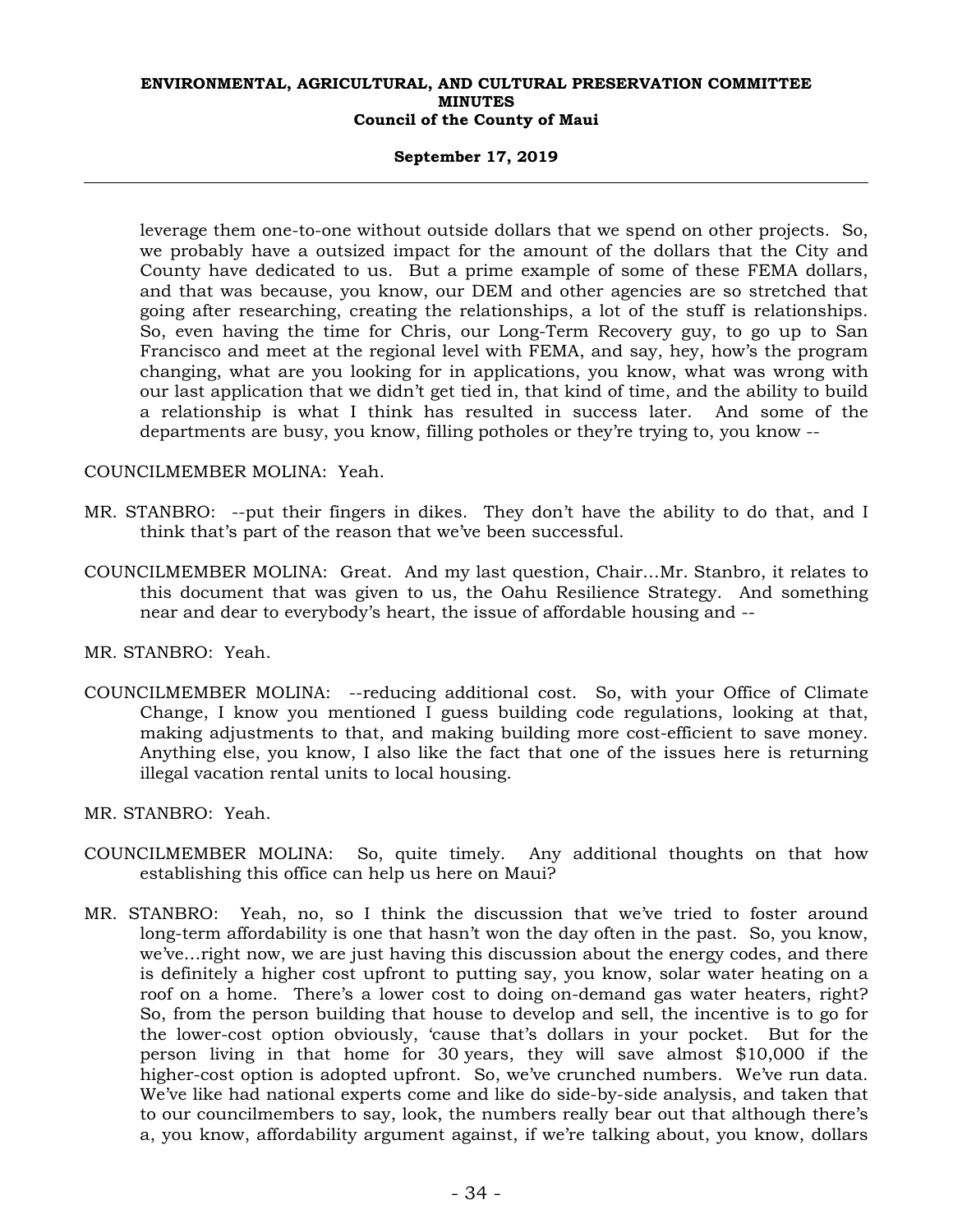## **September 17, 2019**

in people's pockets for the long run, it's actually better, it lowers the cost of living for people to be able to stay on-island. And I think having that level of, you know, time and ability to source data, to go to partners, to have it be analyzed, to get third-party analysis and bring that to the decision makers without, you know, having it just play out in terms of a public forum, where people are testifying against each other, is really helpful. And that's part of what we've prided ourselves on is doing the backend work on the data and the policy analysis, and delivering up and say, you guys make the call, but here's the way we see it around. If we're going to be more climate resilient and we're going to lower the cost of living over the long-term, here's the policy that matches those two up. That's not always going to happen. Sometimes it's going to be climate resilient, yes, but affordability, no. And we've…we're going to leave those till later. We think we're going to get there eventually 'cause we're going have to just because of the way the crisis is unfolding, but right now, we're just going for ones that are win-wins.

COUNCILMEMBER MOLINA: Okay. All right. Thank you very much, Mr. Stanbro.

MR. STANBRO: Thanks.

COUNCILMEMBER MOLINA: Thank you, Chair.

CHAIR SINENCI: Thank you, Mr. Molina, for your line of questioning. Members, we've reached the midpoint of our meeting. So, we're…if you don't mind --

MR. STANBRO: Yeah.

CHAIR SINENCI: --Josh, we're going to take a ten-minute break, and then we'll continue questioning when we get back. I know you have a plane to catch later, but we should --

MR. STANBRO: I'm good.

CHAIR SINENCI: --just finishing up with some questions. So…

MR. STANBRO: I also have a…the full Resilient Strategy here. We didn't print that many 'cause we're trying to save paper, but I'd be happy to share them around with the Councilmembers if, during the break, you'd like to look at the full…

CHAIR SINENCI: Okay. Thank you.

MR. STANBRO: Thank you.

CHAIR SINENCI: The EACP meeting is now in recess. *. . .(gavel). . .*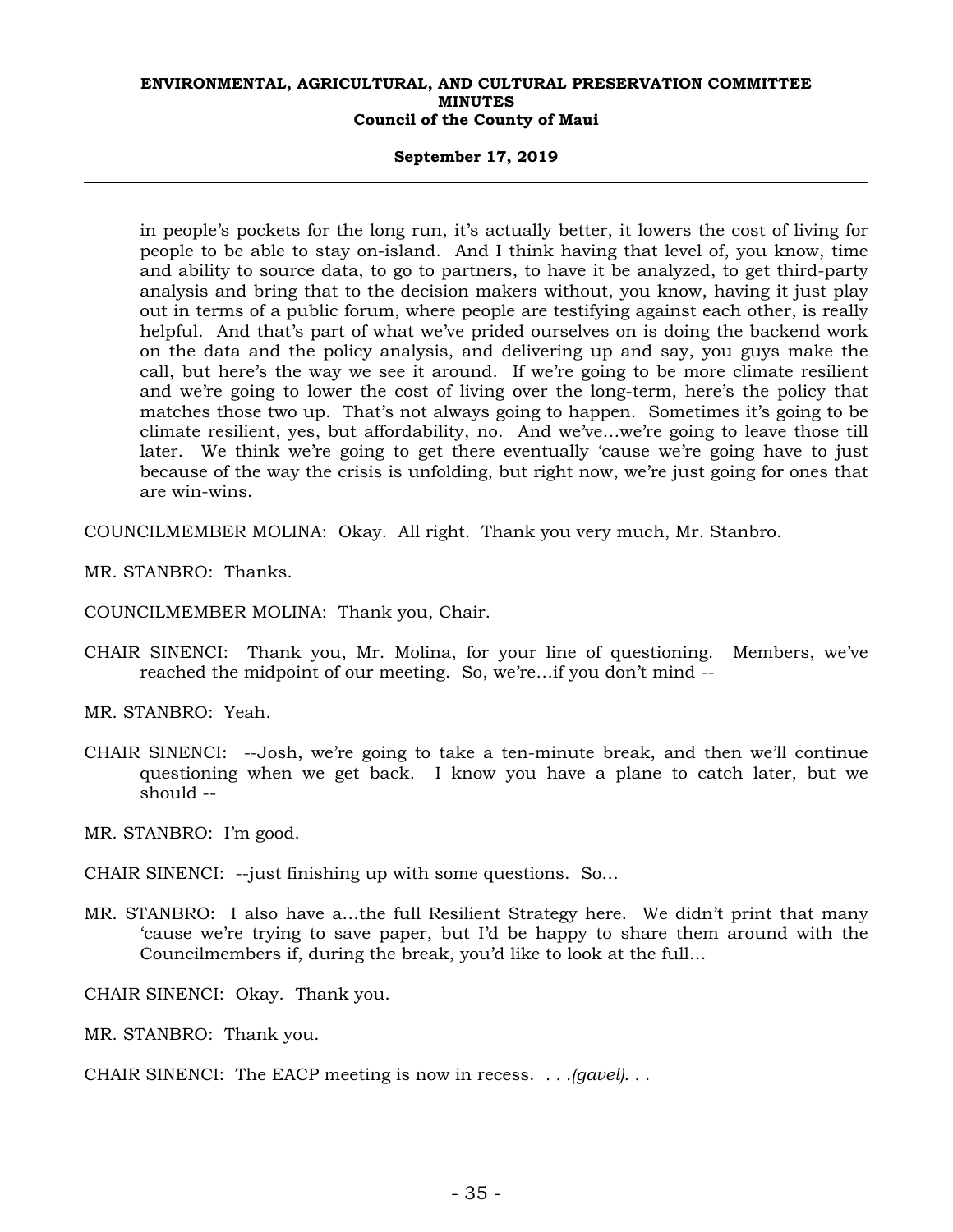## **September 17, 2019**

 **RECESS: 3:03 p.m.** 

## **RECONVENE: 3:17 p.m.**

- CHAIR SINENCI: *. . .(gavel). . .* Will the Environmental, Agricultural, and Cultural Preservation Committee please come back to order? It is 3:17, September 17th, on a Tuesday afternoon. So, Members, we're just going to continue with some more questioning for Director Stanbro. Member Paltin, you had some questions for Director Stanbro? Thank you.
- COUNCILMEMBER PALTIN: Thank you, Chair. Thank you, Director Stanbro, for being here. My question was, you know, with climate change and the resilience, and stuff like that, what happens when like about the equity issue and affordability housing, like how do you provide for that? Like what I kind of noticed was in Hawaii Island, Maui, wherever it is, like the places that are zoned to be developed into homes and things like that are usually way out of price so it makes it an unequal affordability situation. And so, these 201H projects end up coming in a place where there is like zero walkability, and it's not close to schools and transportation and things like that, but at the same time, it's an equity issue 'cause we need affordable homes. So, how…has City and County of Honolulu run into that through this Climate Change Office and how have they addressed it there?
- MR. STANBRO: Yeah. Thanks, Councilmember Paltin. So, we haven't…the office hasn't taken a leadership role in terms of sort of siting and the long-term like where housings develop. We've been more focused on, you know, the building codes, and how houses are built so that they are more affordable to live in. We have a section in our Department of Planning and Permitting called the transient…Transit Oriented Development group, and they have really taken a lead on how do we maximize sort of building occupancy and, you know, higher-rise buildings and more density in the areas that are either along the rail line or closest to the bus hubs and service hubs. And I think they've had some success. I mean we've got…we…for many years, we took a hiatus, the City and County of Honolulu, from actually having a housing development sort of department, at the same time that we were approved by charter in 2016, the Department of Land Management was approved by charter. So, separate agency, separate entity that was new to the City and County of Honolulu. And they've focused almost all their time on buying and rehabbing derelict buildings to create more affordable housing for folks on island, and then partnering with developers on city-owned land that are in good spots that are going to be more serviced by some of the transit. And so, I think I might…I think we have 1,300 units now that Department of Land Management manages and, you know, keeps in affordable housing stock, and then I think they've got partnerships basically with either vacant lots or buildings to rehab for another 900 units that they're going to be trying to execute over the next couple years. So, you know, it's…that's a drop in the bucket compared to, you know, all the housing units on the island, but it does make a huge difference in terms of having those, you know, 50 percent and below AMI, 60 percent and below AMI units there, and that they are in places where people can actually access transportation and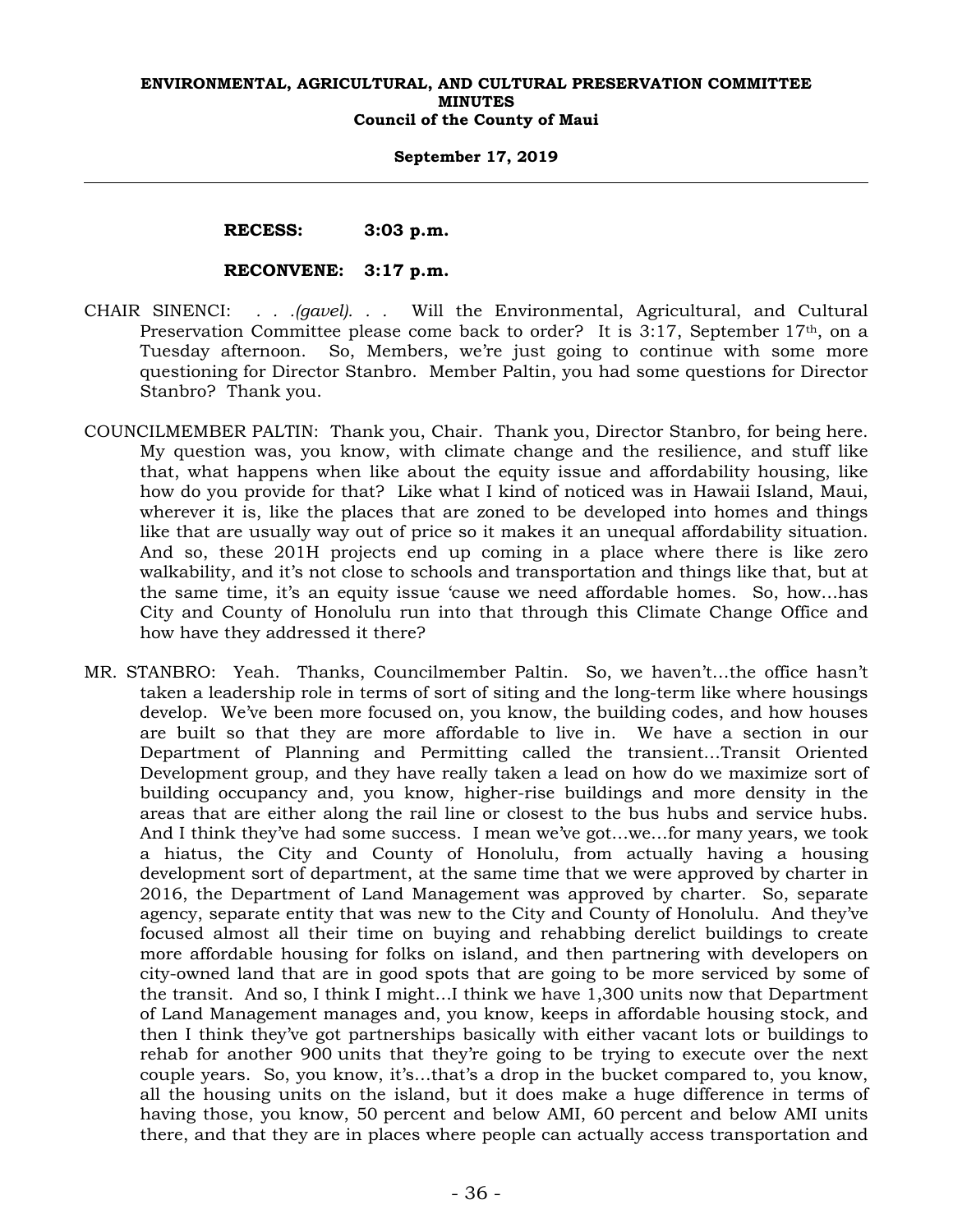## **September 17, 2019**

not bleed money to try to pay for gas and drive around. The climate resilience element is different. Now, that's where we would work with TOD if they were looking to site a project. You know, if it's in a flood zone or if it's in a sea level rise exposure area, we want to make that they are either elevating or setting back, and trying to site it so that that housing would be available to folks for a long term and it's not going to be exposed immediately to natural hazard. The other thing that they are doing is for the first time ever, they're going to do a--God, I don't…what's the name--it's not composite housing, but it's prefab I think, where you actually bring in the elements of the…of a…it's a multi-rise. I think it's three story but you're going to pre…you like with panels and slab, put it together. I would suspect that there's probably some advantage to that. If there is some sort of natural disaster damage, you can just replace some of the elements and the panels, as opposed to having damage that you have to go in and pull everything out 'cause it's all integrated.

COUNCILMEMBER PALTIN: Thank you.

MR. STANBRO: Yeah, thanks.

CHAIR SINENCI: Thank you, Member Paltin. Ms. Sugimura, you have any questions for Josh?

COUNCILMEMBER SUGIMURA: Yeah, I just…I…I'm so glad to see you back here --

MR. STANBRO: Yeah, thanks --

COUNCILMEMBER SUGIMURA: --and…

MR. STANBRO: --for having me back.

COUNCILMEMBER SUGIMURA: Yeah.

MR. STANBRO: I appreciate it and thanks for inviting us out the last year to --

COUNCILMEMBER SUGIMURA: Yeah --

MR. STANBRO: --discuss --

COUNCILMEMBER SUGIMURA: --that was --

MR. STANBRO: --this.

COUNCILMEMBER SUGIMURA: --a awesome presentation. And we almost got that Charter amendment through but for various --

MR. STANBRO: I know.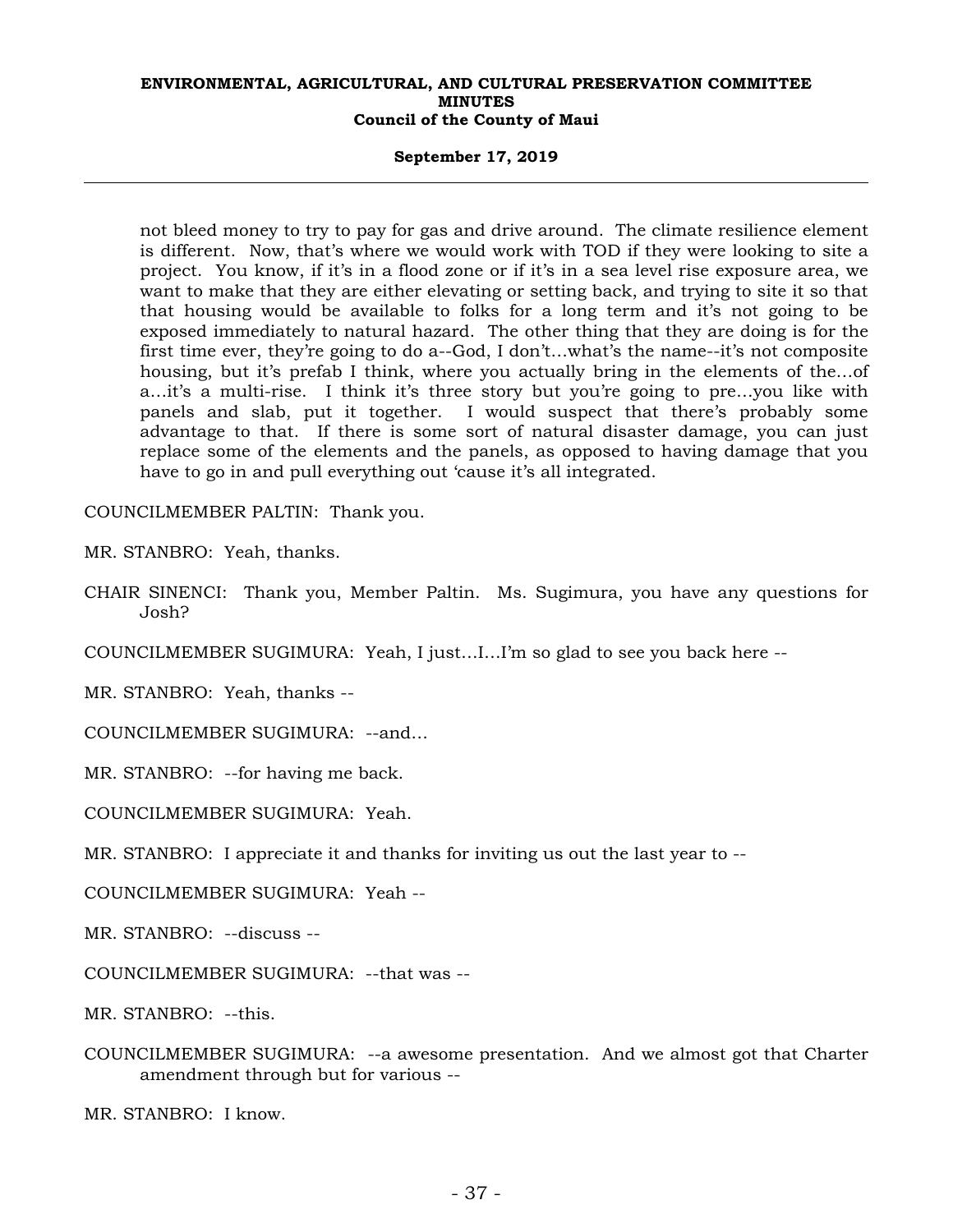## **September 17, 2019**

COUNCILMEMBER SUGIMURA: --reasons, right, which you --

MR. STANBRO: Close --

COUNCILMEMBER SUGIMURA: --know.

MR. STANBRO: --only counts in horseshoes and hand grenades is what --

COUNCILMEMBER SUGIMURA: Yeah --

MR. STANBRO: --they say --

COUNCILMEMBER SUGIMURA: --yeah, yeah.

MR. STANBRO: --right? So…

COUNCILMEMBER SUGIMURA: I'm sure that you're working with our departments, I'm hearing with OED. I would love to learn more about funding sources because I think that really helps in terms of moving big pictures forward. And one of the…one of them that you mentioned is Federal BRIC, is that what you said, program?

MR. STANBRO: Yeah --

COUNCILMEMBER SUGIMURA: The --

MR. STANBRO: --Baja --

COUNCILMEMBER SUGIMURA: --Federal…

MR. STANBRO: --mentioned BRIC. But I can talk a little bit about --

COUNCILMEMBER SUGIMURA: Yes, yes.

MR. STANBRO: --'cause we've been tracking it.

COUNCILMEMBER SUGIMURA: Okay. Could you just little bit?

MR. STANBRO: Yeah, so, lo and behold, I showed the slide about the catastrophes, weather, you know, extreme weather tripling over the last 30 years. You can imagine what that's doing to FEMA's bank account. So, they're essentially underwater when it comes to all of these payouts on all of these hurricanes, disasters, flooding. So, what they're coming to the realization pretty quickly is that we can't keep this model of paying after the fact. We need to do some preventative stuff now. The…I mean there's plenty of economic research out there and studies and everything that confirm for every \$1 that you spend on resilience, you save \$6 in terms of avoided cost after an event. So, they've finally sort of gotten the message on that. And this BRIC program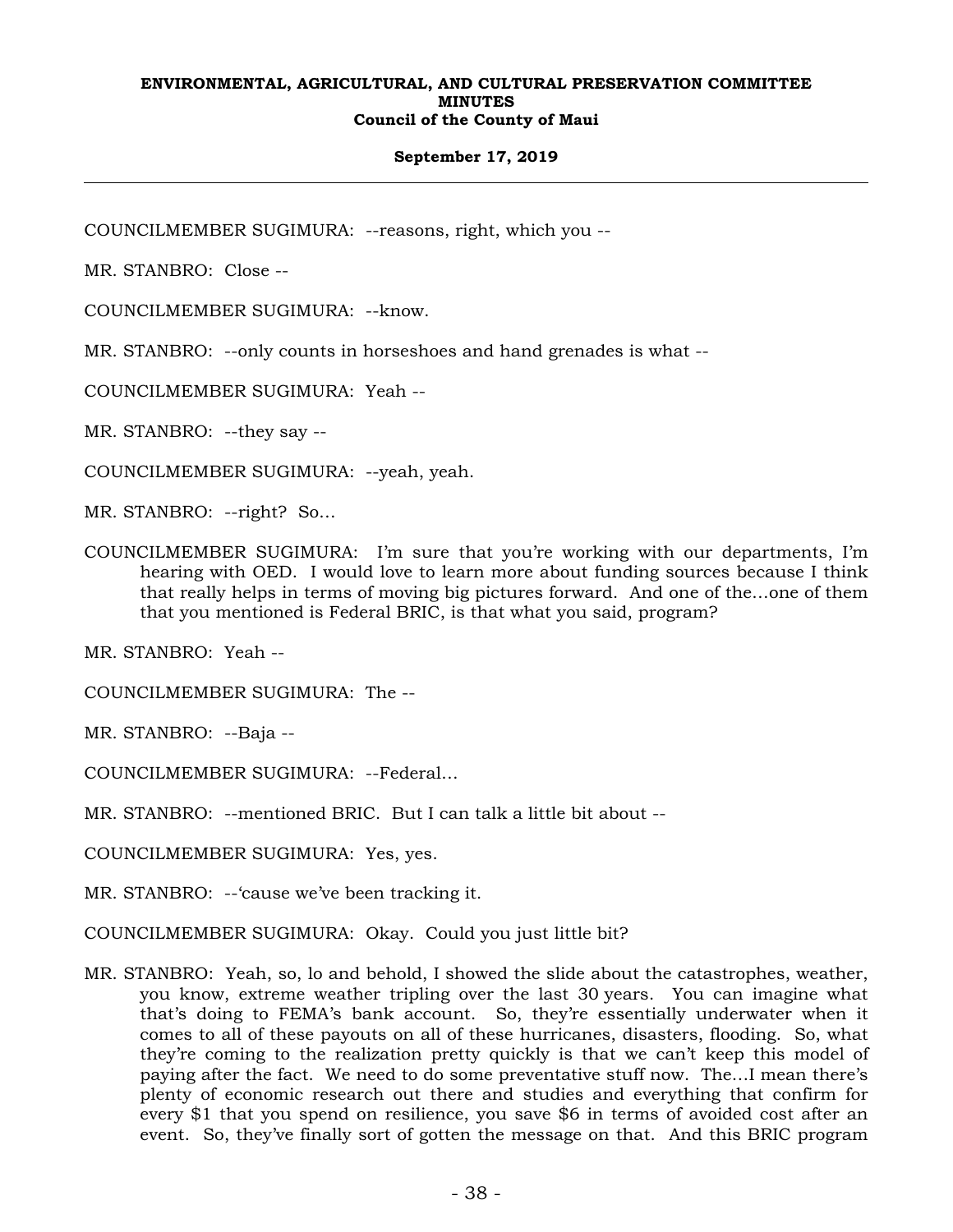## **September 17, 2019**

is essentially taking a bunch of the money that they would have reserved for payout after disaster to rebuild, and they're pushing it and frontloading it so that municipalities that are ready and prepared to accept funds can bring those in for hazard mitigation. That's the reason that we went out and got grant funding to hire this Hazard Mitigation and Long-Term Recovery position so that Chris can just focus all of his time on preparing us to have a very robust hazard mitigation plan. We did that as soon as we heard. So, another benefit of having an office that's focused on these things is we sort of have our fingers on the wires all the time whether it's USDN or other networks, they'll say hey, just heads-up, this thing is moving through Congress, you know. So, we'll hear about BRIC up…12 months before BRIC actually gets signed by President, right? And so, if it sounds like it's going to make it, we can prepare ahead of time to go to departments, pull together all the projects that would qualify for some of these funds, what are the things that are in our CIP budget that instead of using county funds for, City and County funds, we could put into the BRIC line. And those funds, I mean true to form, USDN was right again. I mean they told us these things were going to happen. It went from \$90 million two years ago or last year, 250 million nationally this year, and they expected to go to 500 million next year.

## COUNCILMEMBER SUGIMURA: Wow.

- MR. STANBRO: So, what we're trying to do is get out in front of that. Kauai has been very good. It's always good to have a little bit of healthy competition, right? So, when you go to these, you know, hazard mitigation meetings, where they figure out like what are the applications, what's across the state, and what's going to go in. Kauai has been super good about their Department of Emergency Management preparing those applications, having those relationships, and they've outcompeted all of the other three counties combined. They get like six grants and everybody else gets one. We're trying to change those odds. We're trying to, you know, make sure that we're competitive as well. But that's where those grant funds, and you can see that opportunity growing, going to be doubling again next year. We want to make sure that our departments are prepped, and we're not scrambling every time an announcement comes up and calling people the last minute, you know, hey, can you give me a project, just anything, throw it in. We want to have those curated and developed ahead of time, have all the metrics there, have all the costs associated so that as soon as the opportunity comes, we just put it in, and then start working with the staff of FEMA to say how can we make this better.
- COUNCILMEMBER SUGIMURA: Excellent and exciting. And I like hearing that you did code changes.

MR. STANBRO: Trying.

COUNCILMEMBER SUGIMURA: Yeah.

MR. STANBRO: So…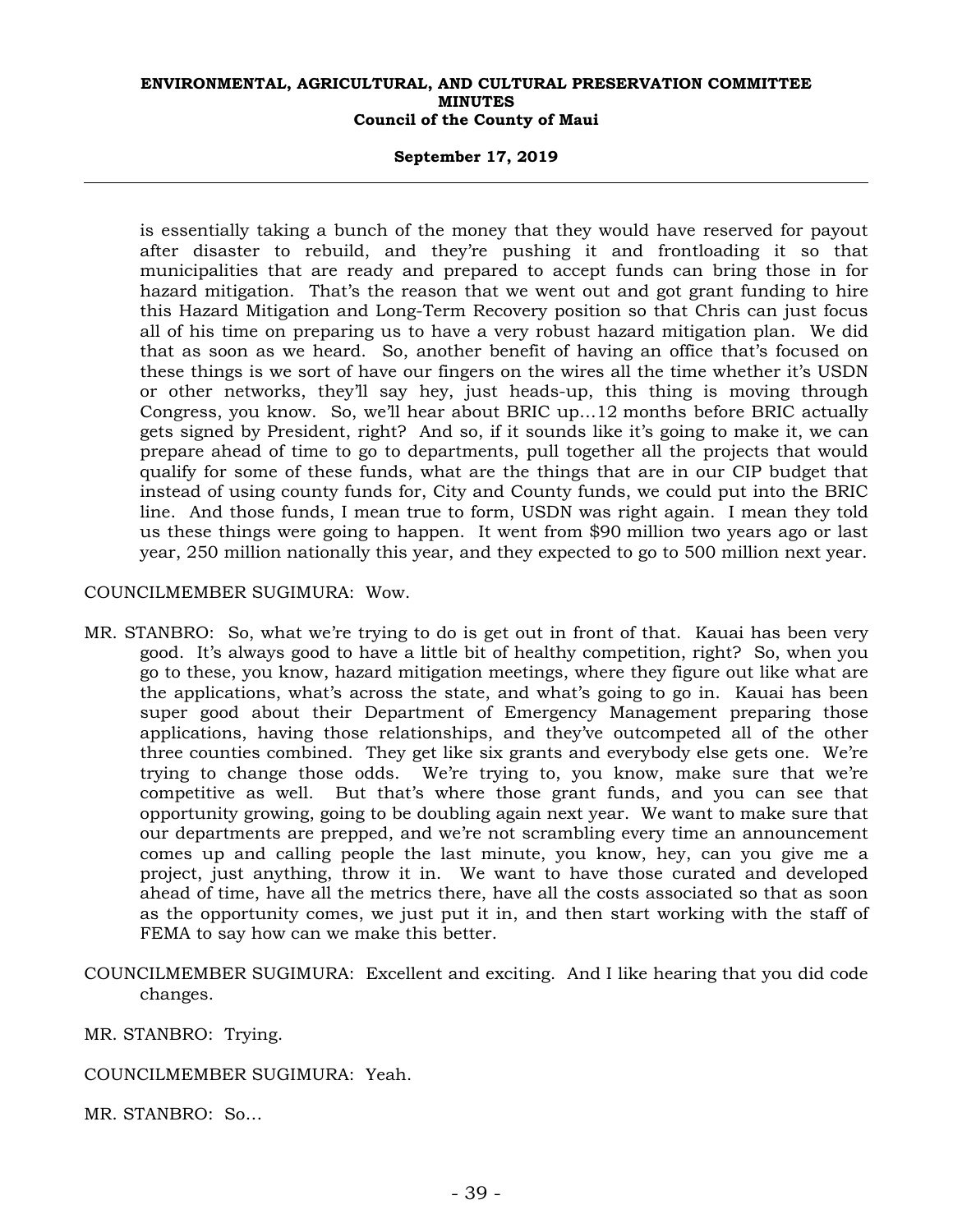## **September 17, 2019**

COUNCILMEMBER SUGIMURA: Or you're almost --

MR. STANBRO: Not yet.

COUNCILMEMBER SUGIMURA: --there.

MR. STANBRO: Yeah. So, we…the…in the Resilience Strategy, the…you know, one of the actions was update all of our codes 'cause we'd actually fallen behind. We were really out of compliance, 2006, we're operating on some codes that are 2006 right now. So, the first one that we worked with Department of Planning and Permitting to update and get across the line was the 2015 Electrical Code. That went through council, got approved, got signed by mayor. So, electric is done. We're now working on energy codes, and we're having a little bit more difficult time to work with some of the stakeholders to ensure that our progressive sort of vision around what we want, in terms of energy efficiency, gets through, but we've gone through two hearings, and we fully expect to get through a third, and mayor will…is supportive and will sign off on that. After that code, there's plumbing yet to come. There's huge water savings. There's, you know, I saw Michelle is here from the Community Foundation, and they have a freshwater initiative that really identify plumbing codes as something where a lot of water security can be gained. So, we will be working with our Department of Planning and Permitting again to make it as green as possible, and then deliver that to council, and then through mayor, and then building codes. And that's where the resilience piece comes in. That's where, you know, what are the size of the hurricane tie-down straps, you know, what are the dimensional lumber sizes, like how do we make our buildings as resilient as possible in the face of the hurricane threats that we're facing increasingly. The best example of this is a really good one. If you want to go read up on it, it was Florida. Hurricane Andrew hit the same time as Iniki, same year as I recall. And while we didn't respond as quickly as we probably could have, Florida did. Immediately, they said, you know, our housing just got wiped out by Andrew. We're going to put much more stringent building codes and make sure that our houses are built to last. But the building industry pushed back, up in the Panhandle, up in the northern part of the state, and they said hey, look, we never get hurricanes up here. This is just cost that's going to be out of pocket for people. It's…we can't afford this kind of thing. It going to drive up the cost of housing. So, exempt part of the state from these new codes that don't get hit by hurricanes. They did, and that was a faithful decision because as you know, the hurricanes have been moving further and further up and getting more erratic as they come through the Caribbean. And the one--I forget the name of it--but one came up through the Panhandle, destroyed like hundreds of millions of dollars of fighter jet aircrafts that were on the runways, but then completely wiped out that Tallahassee and other areas. Those were all homes that were not built to the same Andrew codes specs in the south. And you saw it just completely wiped out. So, it works. There's tons of proof about how a few hundred more dollars, in terms of the building and the strapping in the beginning, can actually leave people with roofs over their heads in an event.

COUNCILMEMBER SUGIMURA: One last question. So, tied --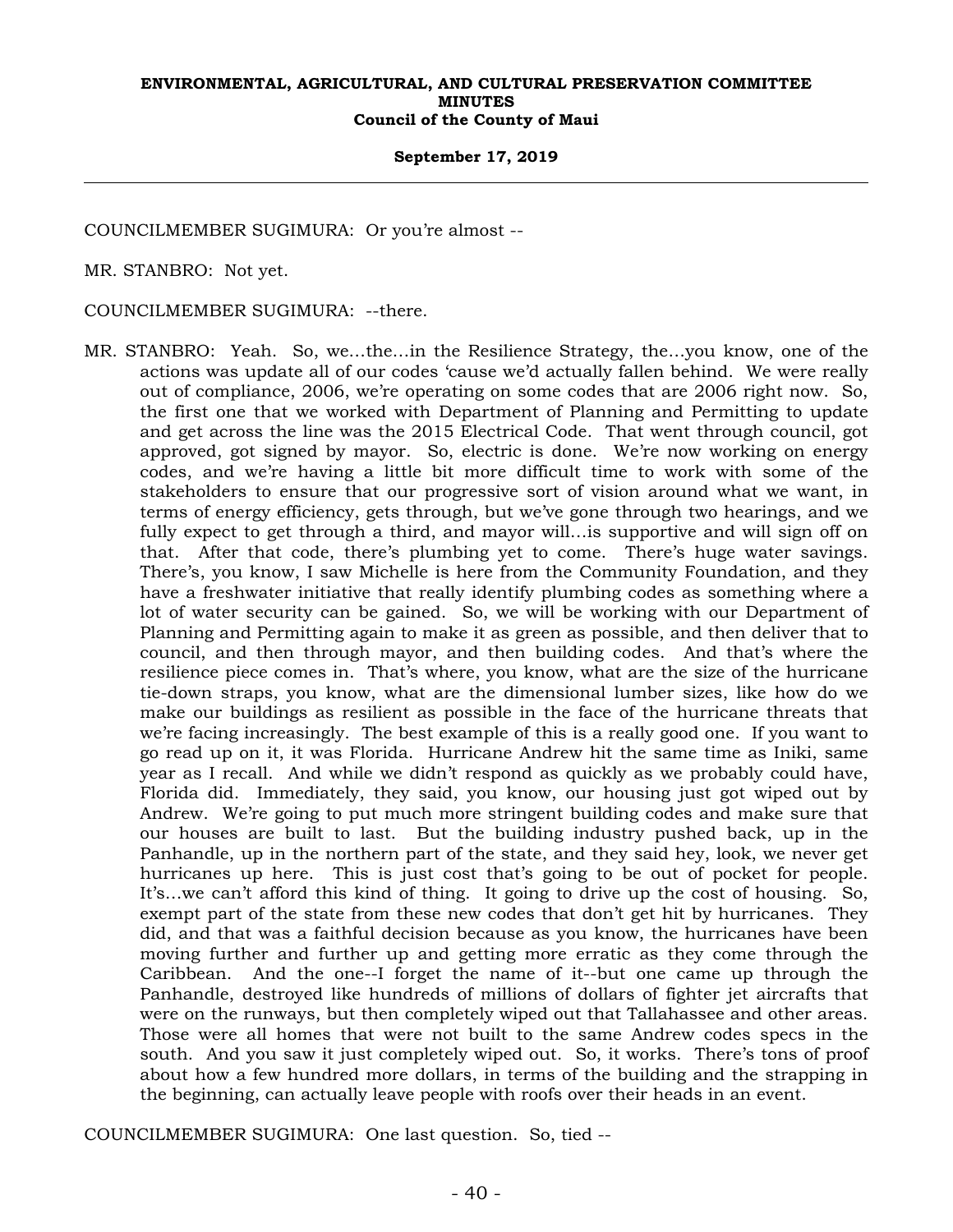## **September 17, 2019**

CHAIR SINENCI: Go ahead.

- COUNCILMEMBER SUGIMURA: --to that and the success of moving code changes, who did you network within…on the community side to support you so that it can get the votes you needed? Or what did you do in terms of reaching out to the community?
- MR. STANBRO: So, we tried to do a different model, and because we have a little bit more, you know, capacity as an office dedicated to the policy side, we held almost 50 meetings with different stakeholders, and in the end, had met with over a 100 individuals from all across the spectrum. So, we didn't necessarily just go to folks that we thought would be allied. We actually went to all the folks that we thought would be adversely impacted as well and would likely be against it, but we went to them early. So, we started our outreach back in January of this year and spent six months holding meeting after meeting after meeting. We'd go to their office if we needed to, to talk to, you know, folks like, you know, the Building Industry Association, or to D.R. Horton, or to, you know, these different entities as well as Blue Planet Foundation, and the U.S. Green Building Code [*sic*] Council, and, you know, all of these different folks to say here's what we're thinking about presenting because we want to change the trajectory around our emissions on island and lower the cost of living. Tell us what you think. We got a lot of feedback. And so, we tried to change some of the amendments in the code to help reflect those diversity of opinions. You know, in some cases, we had to make a policy call from the administration side that we know we want to be pretty aggressive about this, and that's not going to make everybody happy. In other places, we were able to kind of come to a meeting ground around jalousies, of one of the things that was just like, you know, the jalousie industry was like why are you picking on us because we're actually, you know, working with trade winds. And we're like, you're right, that's an oversight, we can make that work. And so, we were able to work through some of those issues that weren't resolved at the State Building Code Council through all of that outreach. Not everyone can be happy in the end, but I think that people feel like they were at least approached and transparent, and we were transparent on how we developed it and why.

COUNCILMEMBER SUGIMURA: Excellent. Thank you.

CHAIR SINENCI: Thank you. Pro Tem Kama, you have…

VICE-CHAIR KAMA: Thank you, Chair. So, I just have a few questions, Josh, and yes --

MR. STANBRO: Yeah, sure.

VICE-CHAIR KAMA: --thank you for being here and thank you for taking on such a forward-thinking issue. Because I think not only you have to think forward, you have to actually move today as if you are there, right? So, you all had a…you had a ballot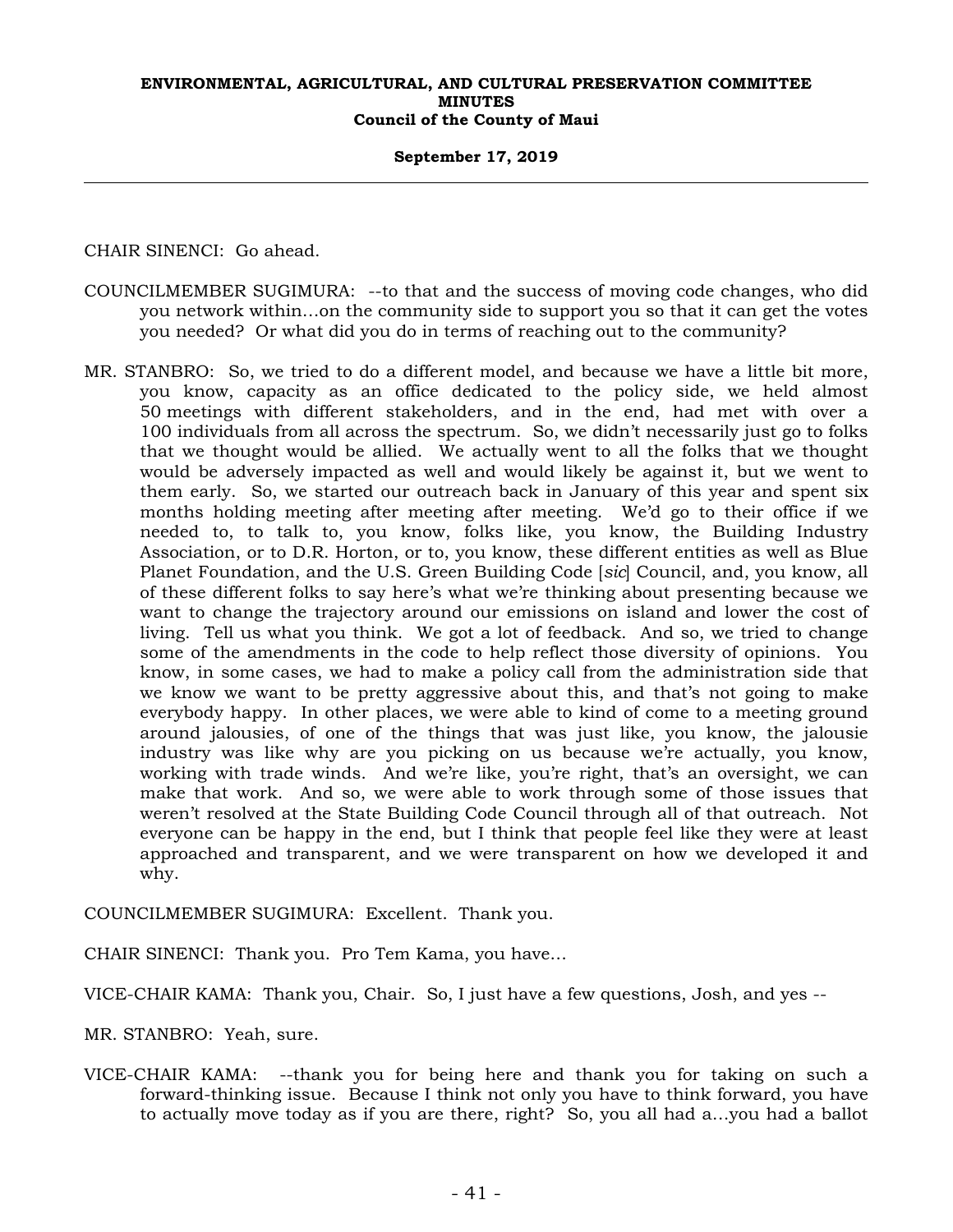## **September 17, 2019**

question on your charter, I mean on your…at your election, right, in 2016? So, does that mean that you're three years old today? Not today, but it…this 2019.

MR. STANBRO: Yeah.

- VICE-CHAIR KAMA: You're three --
- MR. STANBRO: Well…

VICE-CHAIR KAMA: --years old.

MR. STANBRO: So, the…it passed on, I forget, what was it, November 6, I think, 2016. So, that was the formal sort of this was approved by the voters, and then it got certified towards the end of the year, and some people --

VICE-CHAIR KAMA: Right.

MR. STANBRO: --celebrate that as the birthday. But then it took a while to actually get staff and go through the process.

VICE-CHAIR KAMA: Yeah.

MR. STANBRO: So, I wasn't hired until May 1, 2017. So, some people say that was the actual creation of the office. So, there's multiple stages along the way. What I'm encouraged about is that it sounds like there's some interest from the Administration here to actually get that process started and maybe put something in budget, reconsolidate, create something so that there is an actual movement around --

VICE-CHAIR KAMA: Yeah.

MR. STANBRO: --getting a --

VICE-CHAIR KAMA: Yeah.

- MR. STANBRO: --running start. So, if it does, if you guys do decide to send it to the voters, there would be, you know, it would be a formal embedding of what has already gotten some baby steps underway, which would be better than we had it, yeah.
- VICE-CHAIR KAMA: So, do you think that for our County, that a formal embeddation [*sic*] would be better, or do you think it could actually be done just from the Mayor's Office himself?

MR. STANBRO: I definitely think formal is better.

VICE-CHAIR KAMA: Okay. Yeah.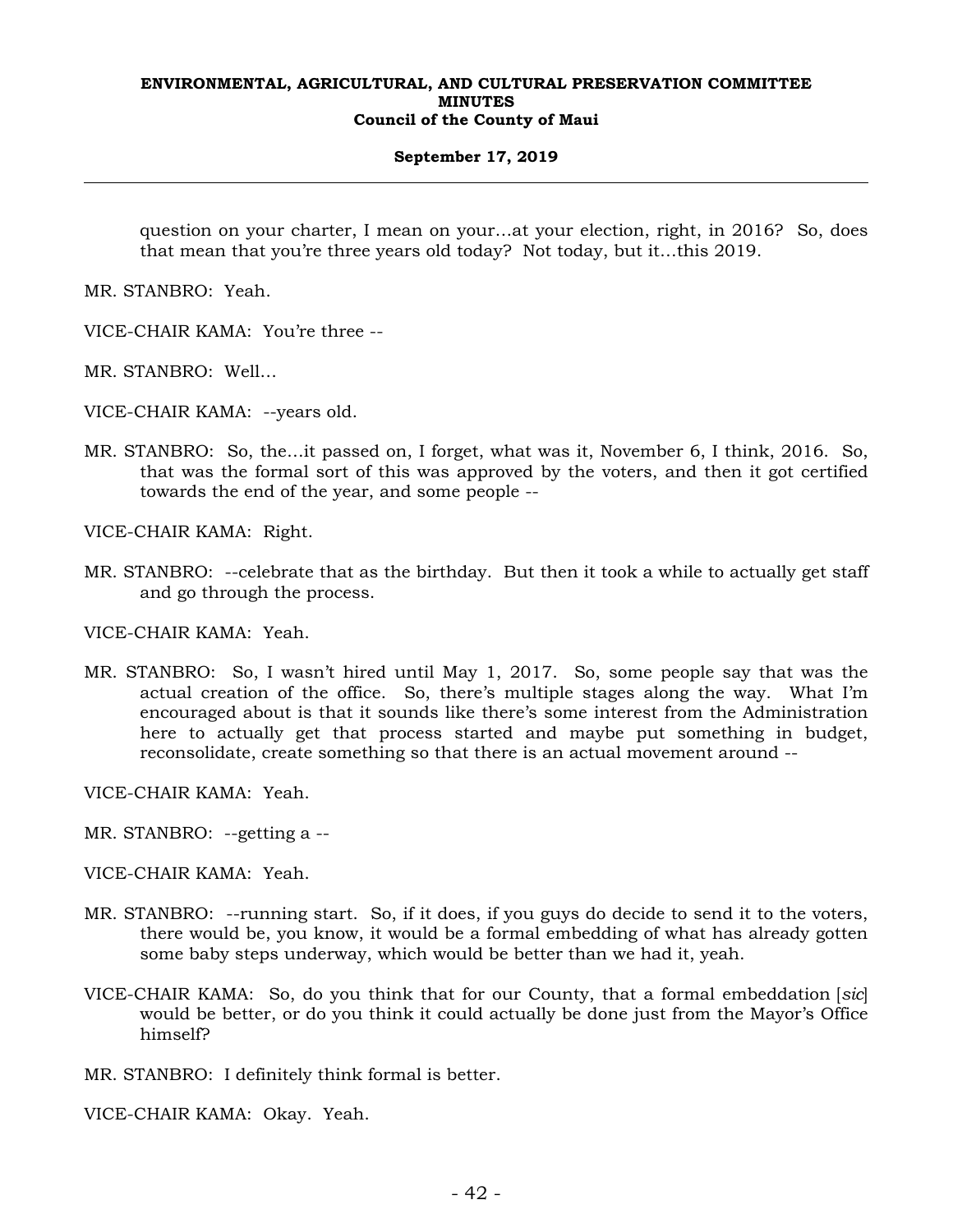## **September 17, 2019**

MR. STANBRO: The ability that we have to go back to departments and remind them, this is in charter, that's --

VICE-CHAIR KAMA: Yeah.

MR. STANBRO: --the constitution --

VICE-CHAIR KAMA: Yeah, yeah.

MR. STANBRO: --helps --

VICE-CHAIR KAMA: Okay.

MR. STANBRO: --a lot. And, you know, and the other thing is it helps with the funders. So, if you're trying to create these partnerships --

VICE-CHAIR KAMA: Yeah.

MR. STANBRO: --elsewhere, and you say hey, you might be trying to award this to Boulder or Austin, or somebody else, do those guys have it in their charter? Do you know that this is going to be around --

VICE-CHAIR KAMA: Right.

MR. STANBRO: --for years and years to --

VICE-CHAIR KAMA: Right.

MR. STANBRO: --come because it can't be taken away? They tend to value that.

- VICE-CHAIR KAMA: So, I noticed that your vote that was taken, you had 266,000 people actually voted in that particular initiative, and that half of them, a little more than half, voted yes and half voted no I guess. When I look at the numbers, they're pretty…they're not really that close but they're close enough to think that people were thinking about that. So, was there a magic number that you all were going for, or you just were going for majority?
- MR. STANBRO: So, I wasn't involved in the actual, you know, charter amendment and the election. Yeah, I came along later as a staff for the office. But I know that, I think the numbers broke down, I don't know, I have my slide up there, but I think it was, you know, 51, 52 percent voted yes, 37, 38 percent --

VICE-CHAIR KAMA: Oh, there.

MR. STANBRO: --voted no, and then a lot of people left it blank because there's a lot of folks that just are like I don't know --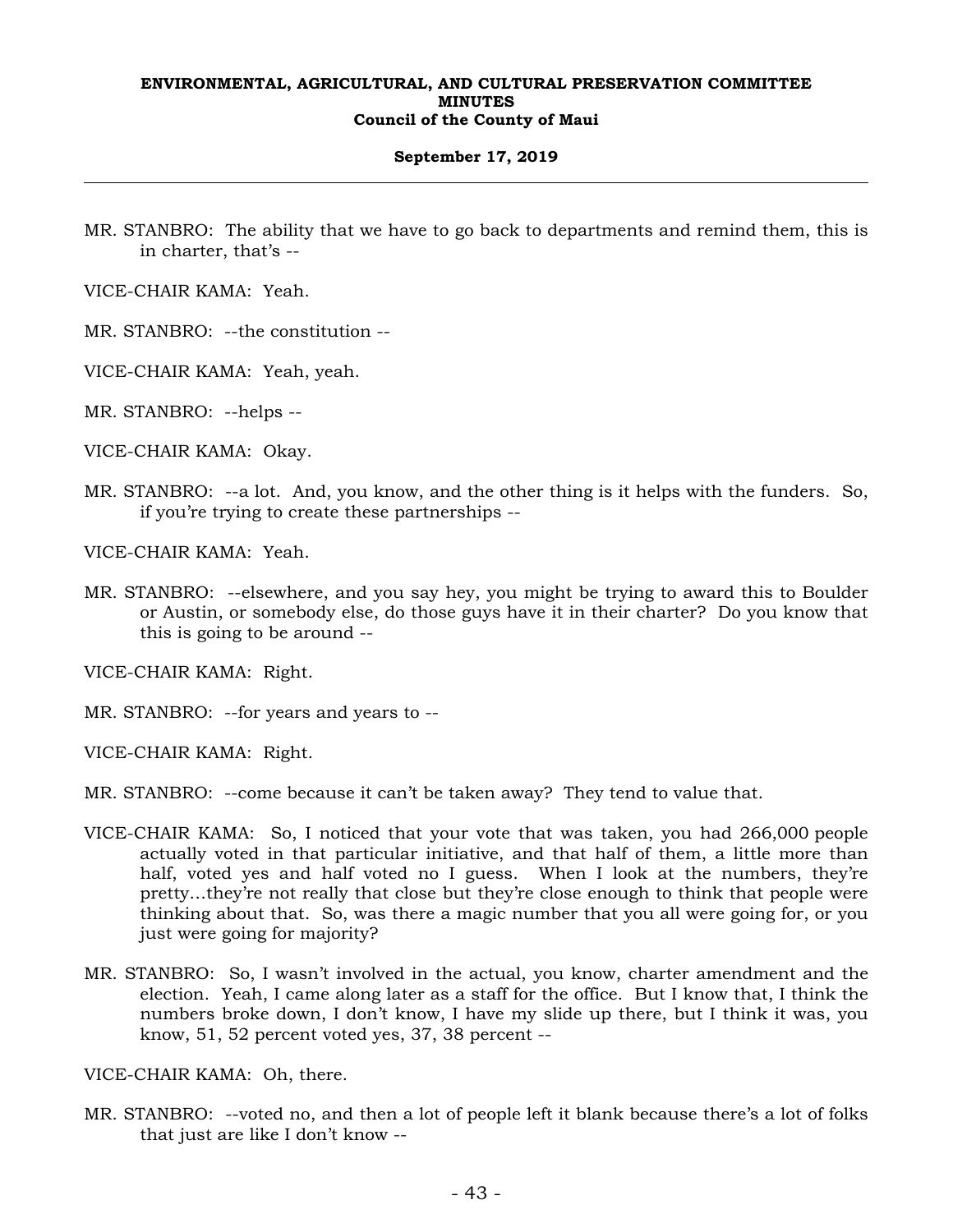## **September 17, 2019**

VICE-CHAIR KAMA: Yeah.

- MR. STANBRO: --on this one, right?
- VICE-CHAIR KAMA: Yeah.
- MR. STANBRO: So, when you do charter amendments, some people leave it out. So, the actual yes-no difference was, you know, 16 percent or --
- VICE-CHAIR KAMA: Yeah --
- MR. STANBRO: --something --
- VICE-CHAIR KAMA: --it's small.
- MR. STANBRO: --which is, yeah, pretty --
- VICE-CHAIR KAMA: It was small.
- MR. STANBRO: --big.
- VICE-CHAIR KAMA: So, how much community outreach do you know was done to ensure that you would get the response that you guys got?
- MR. STANBRO: You mean on the vote?

VICE-CHAIR KAMA: Yes.

- MR. STANBRO: Again, I wasn't involved but I watched 'cause I was --
- VICE-CHAIR KAMA: Yeah.
- MR. STANBRO: --interested. I was working at the Community Foundation at that time on sustainability issues. So, I was kind of watching what was happening. I think that it was not…there was not a coordinated campaign. There was maybe a couple op-eds in the paper about people that were like hey, this is a really good thing, we should have this. I think there were some nonprofits that, you know, put together a list of recommendations for how to vote in an election, and they had recommend vote yes on charter number seven, but there wasn't a coordinated effort. Again, this is a position where you guys would actually be in a much stronger position than us, coming into this with full knowledge and being able to push it out, you know, earlier, if it's something that you would like to put to the voters.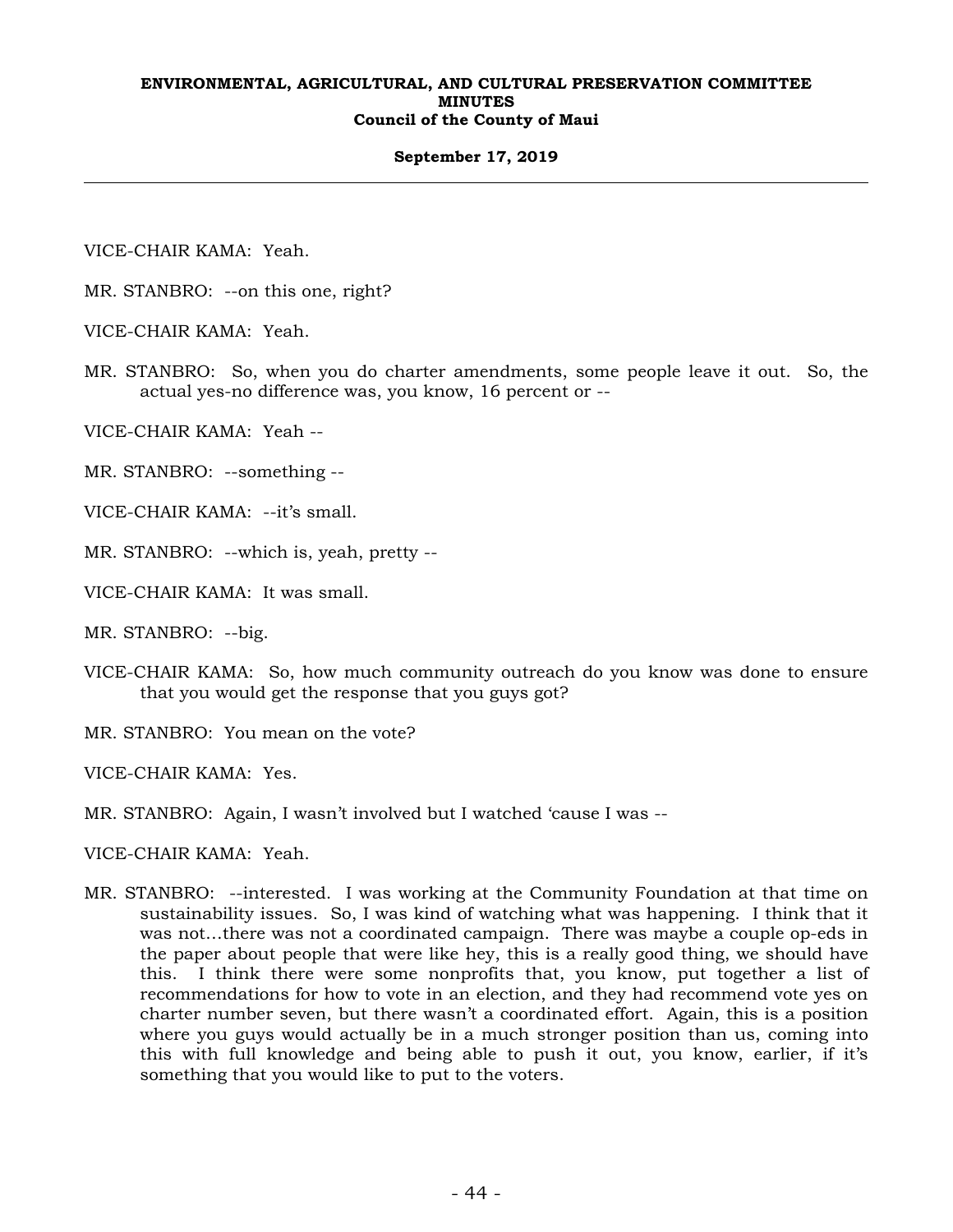## **September 17, 2019**

- VICE-CHAIR KAMA: So, it says in your PowerPoint that you have 16 total staff, 7 of which are regular city staff and 3 are grant-funded, 16 from office…in your office VISTA, and 9 of citywide VISTA. Oh, so is your 16 plus the 7 and the 3, or is it total 16?
- MR. STANBRO: Yeah, so it's seven --
- VICE-CHAIR KAMA: Plus.
- MR. STANBRO: --city-paid staff, three more that are grant --
- VICE-CHAIR KAMA: Grant.
- MR. STANBRO: --funded. So, that's our ten basic staff in the office, and then we have six, I think --
- VICE-CHAIR KAMA: VISTA.
- MR. STANBRO: --VISTAs --
- VICE-CHAIR KAMA: Yeah --
- MR. STANBRO: --which are --
- VICE-CHAIR KAMA: --in the office.
- MR. STANBRO: --year-long fellows that are mostly paid for 80 percent, 90 percent paid for by the Feds, and then we match a little bit.
- VICE-CHAIR KAMA: Right.
- MR. STANBRO: So, in total, our hui in the office is, you know, around 16, and then we have 3 interns that we carry all the time. So, we always have one intern from UH, one from HPU, and then one that's a floater from other places that are like I said, you know, really wanting to work with the office. And so, we carry them. It's kind of one of those things, it's a lot of work to have an intern 'cause you're always training somebody up --

VICE-CHAIR KAMA: Yeah.

- MR. STANBRO: --new, but it's --
- VICE-CHAIR KAMA: Yeah.
- MR. STANBRO: --really worth it 'cause when they catch fire and they want to contribute, they come back.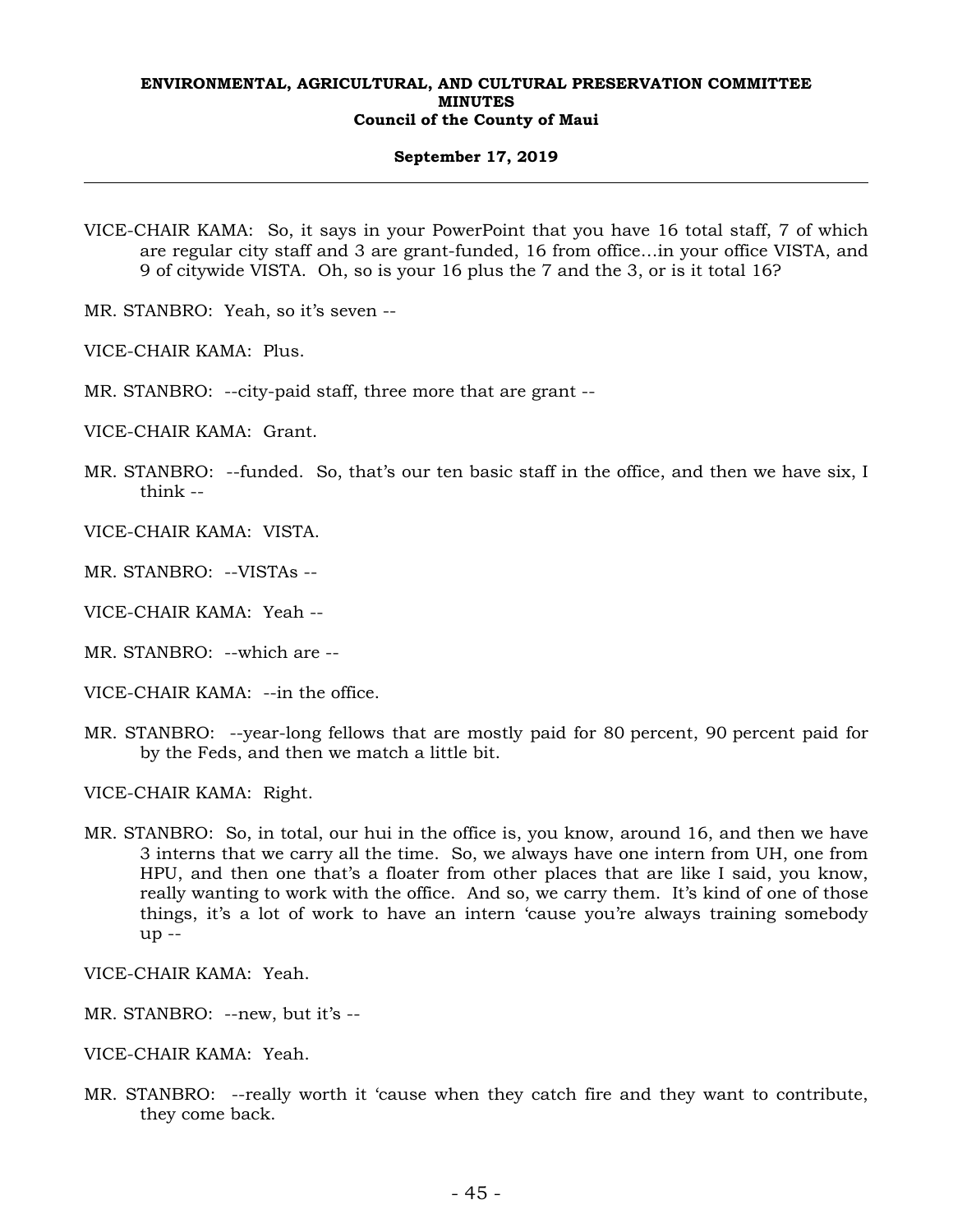## **September 17, 2019**

VICE-CHAIR KAMA: So, my final question is in the event that this Council does say yes, let's go do this, and I'm hoping that they will 'cause I'm saying let's go do this, would you be able to come back and help us to be able to do community outreach and help us to assist us to be able to get our voters to be able to participate in this initiative?

MR. STANBRO: I would…

CHAIR SINENCI: You'll be our poster child.

MR. STANBRO: Yeah, I was going to say I would love to say yes. I haven't been in government long enough to know what I can and can't do in terms of, you know, another jurisdiction, and whether that's electioneering or whatever else. I mean I will say, you know, this is really, really, really important to us. It's really important to the State having a strong, vibrant network that is embedded and works really well together. We have a great relationship. I'm looking back at Makale`a now. You know, amongst the four counties, and we work really closely together, having a permanence and a durability to each of those four offices, and, you know, is something that we would celebrate, and I think would help our efforts on our island as well. So, if it comes to it, I would take vacation time to come over and have talk stories and do whatever it took to help share the story, at least just speak from our experience --

VICE-CHAIR KAMA: Yeah.

MR. STANBRO: --and not necessarily sell --

VICE-CHAIR KAMA: Yeah.

MR. STANBRO: --something --

VICE-CHAIR KAMA: Right.

MR. STANBRO: --but just --

VICE-CHAIR KAMA: Right.

MR. STANBRO: --answer --

VICE-CHAIR KAMA: Yeah.

MR. STANBRO: --questions, yeah --

VICE-CHAIR KAMA: Yes.

MR. STANBRO: --I'd be happy to.

VICE-CHAIR KAMA: Thank you, Josh. Thank you, Chair.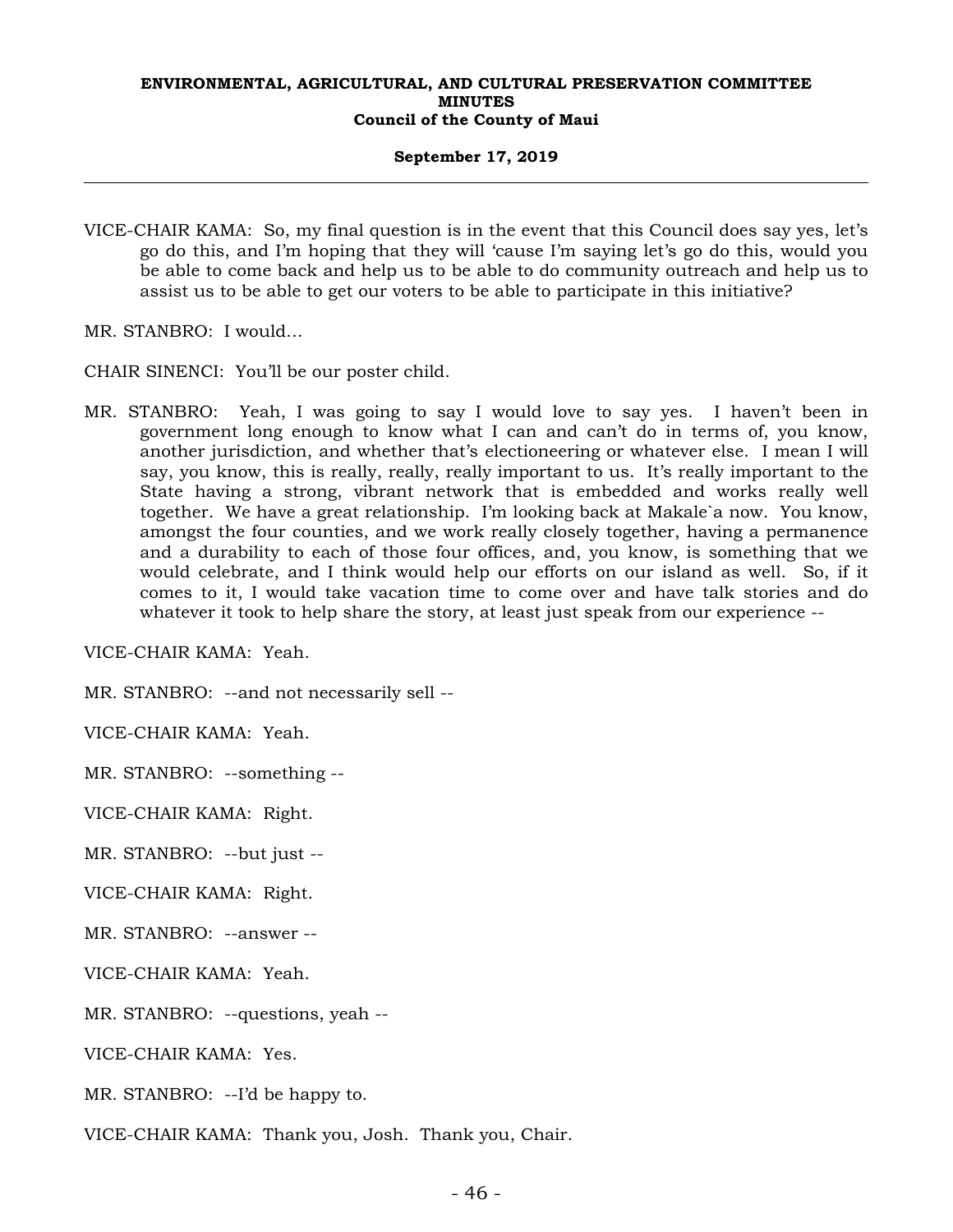## **September 17, 2019**

CHAIR SINENCI: Mahalo, Pro Tem Kama. Chair King, you had another question?

- COUNCILMEMBER KING: Thank you, Chair. I just wanted to follow up on a couple things. One is the idea of it's in the charter and so it's law. In 2012, we…the Council, the then Council passed the Charter amendment that created the EP&S program, the Environmental Protection and Sustainability --
- MR. STANBRO: Yeah.
- COUNCILMEMBER KING: --and that was not instituted till 2018. So, I'm not sure that the Charter has that much, you know, demand on it. And --

MR. STANBRO: Yeah.

COUNCILMEMBER KING: --unfortunately, I think it should, but that, you know, putting it in the Charter doesn't mean that it's going to happen quick…more quickly. And I think I…we have one Councilmember who has a proposed ordinance, which would probably help get it into, the office created earlier. But, you know, I…that's just the reality. I've, you know, and I've noticed other things that are in the Charter --

MR. STANBRO: Yeah.

- COUNCILMEMBER KING: --that haven't been done. So, I think we can move in that direction but it's really going to take the commitment of the voters, you know, electing someone who the…a Council and a Mayor who really believe in it and who are going to enact it. The other thing I wanted to ask you about is what if anything is your office doing about the idea of taxing renewables for transportation? Is there any interaction with the DOT? 'Cause I know they're trying to, you know, we just enacted fees and taxes for biodiesel and electric vehicles over here, and I know that the State is trying to pass the, what do they call it, the mileage, the…
- MR. STANBRO: Oh yeah, the road usage fee…
- COUNCILMEMBER KING: Yeah, the road…miles traveled or something that the fact that you…the idea that you would pay per mile traveled, and there seems to be a lack of understanding of the value of renewables to…holistically. So, we're trying to, you know, in some instances, silo the use of the road versus the overall benefits. So, are you having any effect on that level of thinking?
- MR. STANBRO: So, all we are able to do at the city level, as I understand it delegated from State, is to effect the gas tax, our portion of the gas tax. We have, you know, Mayor Caldwell has tried to increase the gas tax a couple times. That has not been successful at council. One of the things that he was interested in doing is figuring out a way to raise gas tax, and then take the proceeds from those and be able to offset some of the cost and barriers for lower-income communities to get renewable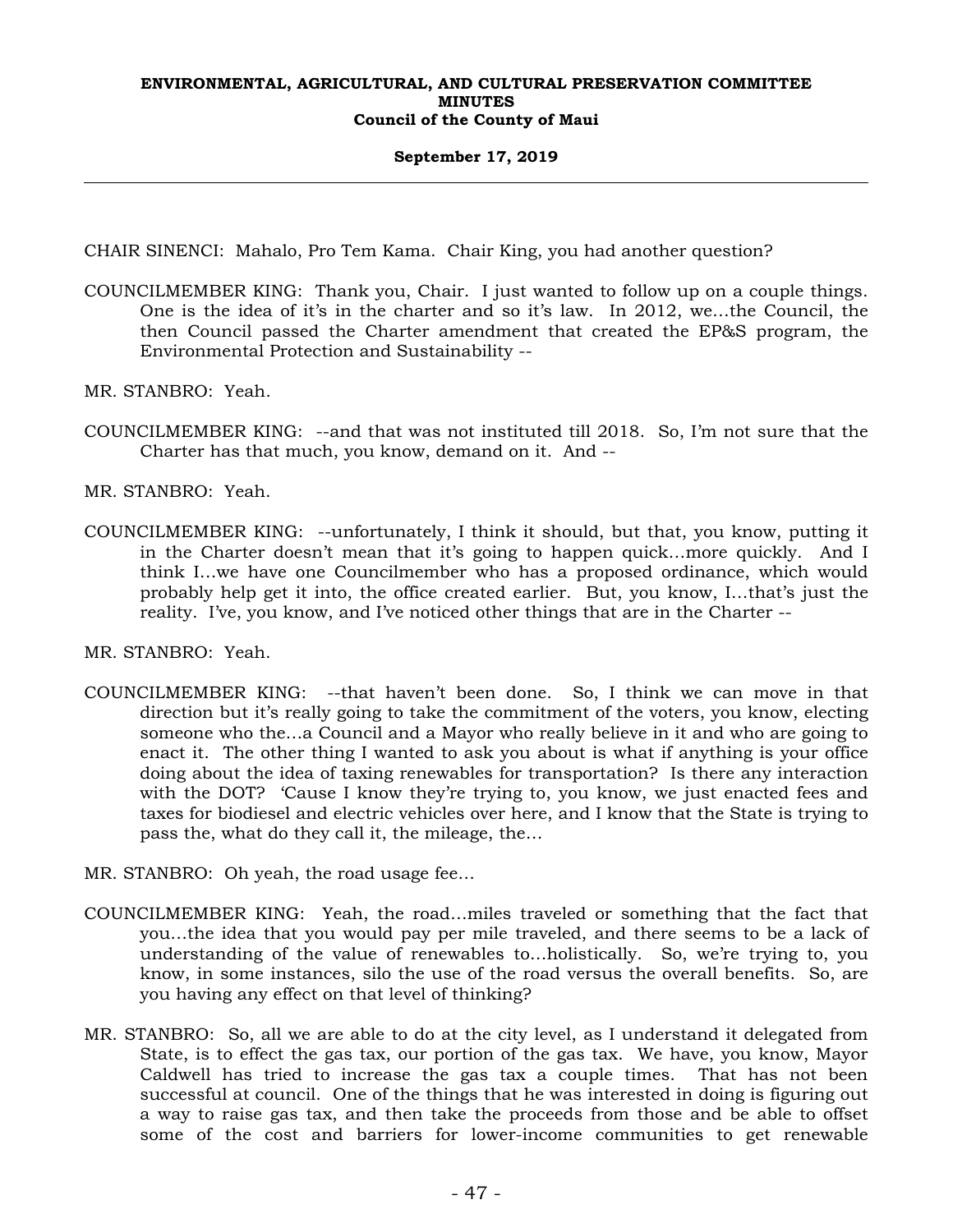## **September 17, 2019**

lower-cost cars. 'Cause once you're in an electric vehicle, you're actually out-of-pocket less money. It's about half as much to maintain, own, and operate. So, it's about addressing that upfront barrier. We haven't figured out how to do that yet. But to the larger question I think that you might be asking is, when State does things that are going to adversely impact our sustainability and climate resilience efforts at the county level, that's where having a robust network can really help. So, we have at the last two Sessions for the State Legislature, we've tried to organize the four counties' sustainability offices and the mayors by default, 'cause we'll go to our own mayors and advocate to have them adopt, you know, positions on bills at the State level that would show four-county opposition to a bad bill or four-county support for something that would help push and advance our efforts. And I think the road usage fee would be potentially one of those things where if we are able to develop a cogent, good argument amongst the four counties to say hey, we think, you know, just abandoning a gas tax, and then putting the weight on all of the folks that are the early adopters on the things that we want to incentivize and see is not the right path. There's got to be a way to do this while preserving an incentive to having people adopt. And so, that's where it would play --

COUNCILMEMBER KING: Okay.

- MR. STANBRO: --out is through --
- COUNCILMEMBER KING: And that's --

MR. STANBRO: --the --

- COUNCILMEMBER KING: --where you can do that --
- MR. STANBRO: --Legislative…
- COUNCILMEMBER KING: --at the…at your county level as well because you do have a county road tax, and you folks have not, I don't think you have put any fees on to electric vehicles --

MR. STANBRO: We have not.

COUNCILMEMBER KING: --or renewable fuels.

MR. STANBRO: Yeah.

COUNCILMEMBER KING: Okay. 'Cause that's one of the, I think the issues that we struggle with over here. And just speaking from myself as part of a company that looks at it holistically because we process, as part of the whole process, we're processing grease trap material and keeping it out the landfill. We continue to do that on Oahu because there's been support over there. We're going to stop doing that over here, and as of October 1st unfortunately, is going back in the landfill. And it's horrifying to me but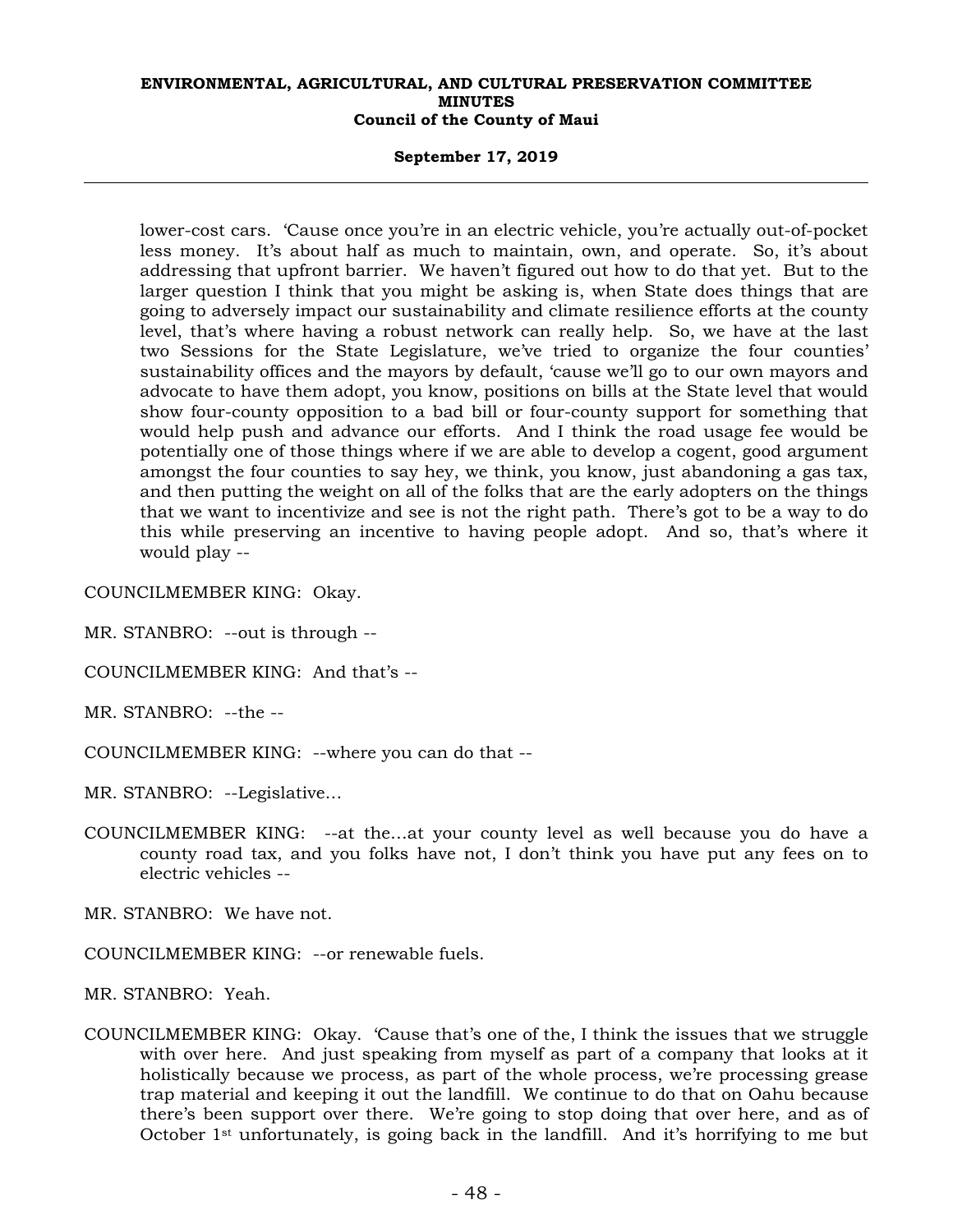## **September 17, 2019**

it's that lack of having that office to think in that holistic manner of how does…how do all these pieces affect the greater issue that we're dealing with. I mean this is the preeminent issue I think of our community and of our State and of our country. And if we don't start looking at things holistically and see how the…how they interact and interconnect and where the synergy is, we're going to be missing out, and, you know, 'cause I'm seeing that already starting to happen in some areas.

MR. STANBRO: Yeah, I don't know the details of the policy here on this island, but I do know, you know, our city municipal fleets utilize a percentage of biodiesel in our fleets, and that's part of Mayor Caldwell's commitment around, you know, trying to move towards more renewables is maintaining that program. I think we…20 percent is --

COUNCILMEMBER KING: Right.

MR. STANBRO: --biofuel.

COUNCILMEMBER KING: Yeah. Okay. Thank you.

MR. STANBRO: Thanks.

- CHAIR SINENCI: Thank you, Chair. Members, any more questions for Director Stanbro? Oh, Member Sugimura?
- COUNCILMEMBER SUGIMURA: So, you know, we have members from OED that Josh has been referencing. I wonder if they want to just give us a brief update of what they're doing 'cause I think they communicate a lot. I would love --

CHAIR SINENCI: Members --

COUNCILMEMBER SUGIMURA: --if you have --

CHAIR SINENCI: --if there are --

COUNCILMEMBER SUGIMURA: --time --

CHAIR SINENCI: --no objections --

COUNCILMEMBER SUGIMURA: --if you don't mind?

CHAIR SINENCI: --would you want to invite some of our guests down?

COUNCILMEMBER SUGIMURA: Yeah. There's Tamara and Makale`a.

CHAIR SINENCI: Thank you, Director. Do you guys want to have Makale`a?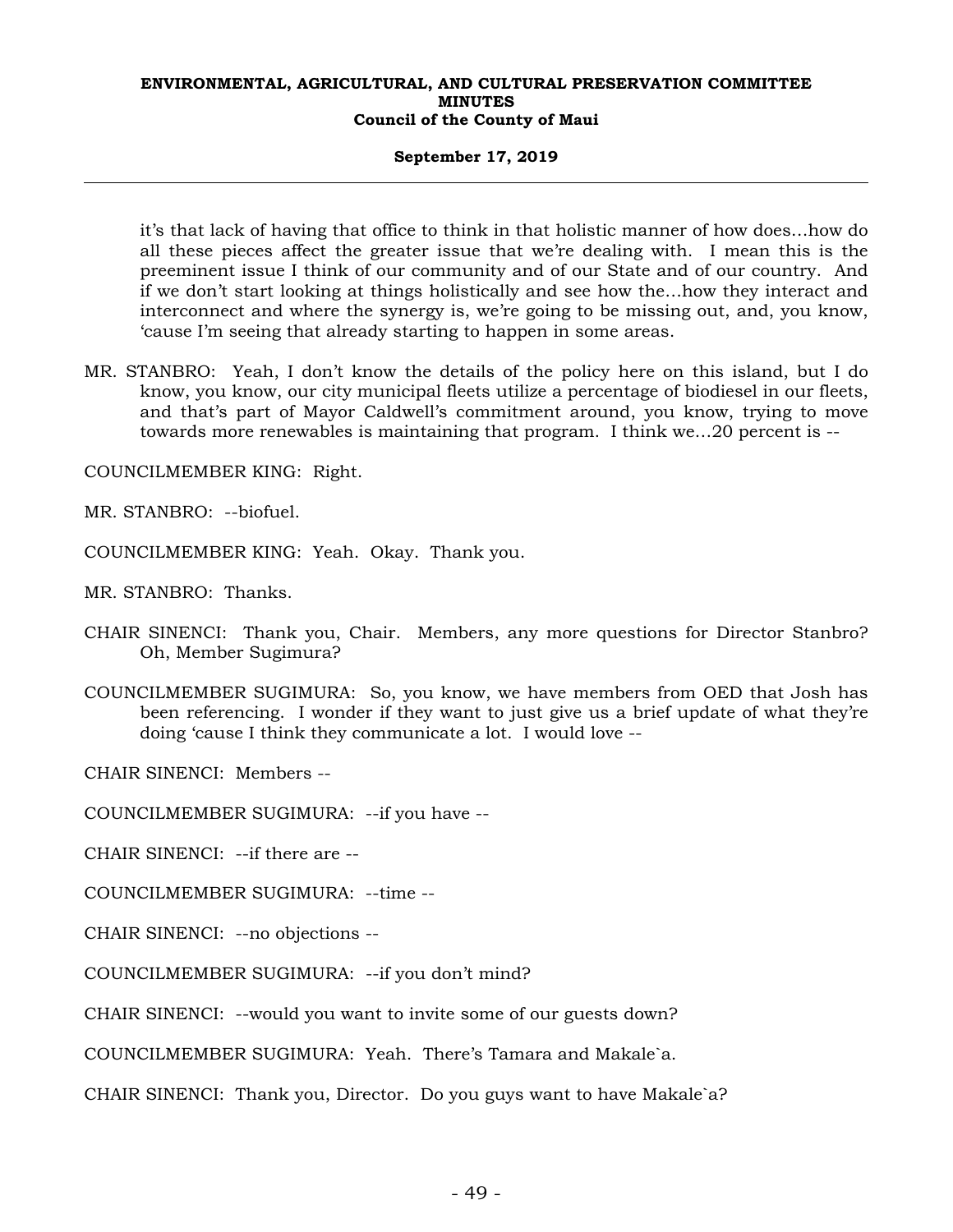## **September 17, 2019**

COUNCILMEMBER SUGIMURA: Oh, Hawaii Community Foundation. Oh, Hawaii Community Foundation is here too.

CHAIR SINENCI: Okay. Can you please state your name for the record?

- MS. ANE: Aloha. O Chana Makale`a kou inoa. Noho Mililani mai au no Kahului, Maui. No au hana o Environmental Coordinator of Maui County. My name is Chana Makale`a Dudoit Ane. I'm originally from Mililani, Oahu, and currently reside in Kahului, Maui, and I'm your Environmental Coordinator in Office of Economic Development. Go ahead.
- MS. FARNSWORTH: Aloha. My name is Tamara Farnsworth, and I work with the Department of Environmental Management, Office of Environmental Protection and Sustainability Division.

CHAIR SINENCI: Member Sugimura, you have any questions --

COUNCILMEMBER SUGIMURA: Yeah --

CHAIR SINENCI: --for…

- COUNCILMEMBER SUGIMURA: --so, I just wonder if they want to just give us a brief, you know, if the Members would allow of what they're working on, 'cause I know that they've been working hard on, you know, different projects. So, just kind of how this fits in together with what Josh Stanbro is talking about maybe.
- MS. ANE: Oh, that list is very, very, very long. And we, Alex de Roode actually, as Baja was mentioning, they're both upstairs doing a resiliency workshop. And we also sent a transmittal, the Mayor sent a transmittal on September 13<sup>th</sup>, with kind of a smaller list of all the different initiatives that we're currently working on and that he has mandated. So, some of them are energy audits; the Maui County Resiliency Strategy, where we mimic what Josh and his team has done, but focusing on what Maui County residents would like. Their program is really robust and took a lot of funding and partnerships. And hopefully, with their guidance, we can pare it down and really use…we've worked with looking at kind of keeping their template and keeping the feel the same so that it…we can leverage each other's efforts, but then really be Maui specific. We would also like to do a climate action plan, where with…in conjunction with the Resiliency Strategy, it's going to look at our emissions. We just did a draft Greenhouse Gas Emissions Inventory Report, with the help of the City and County. So, that's going to look at where our emissions are as a County, and then target different BMPs that we can put into place to reduce our emissions, and then that…so, that would be in conjunction with the Resiliency Strategy, but then really doing our energy audit, look at what the County's emissions are, and create BMPs within the County and where we can reduce the emissions, reduce energy, do savings, energy savings, and save the County some funding. I think I have tons more to go. I'm all in line with the code updates, like that has been my initiative from day one like I want to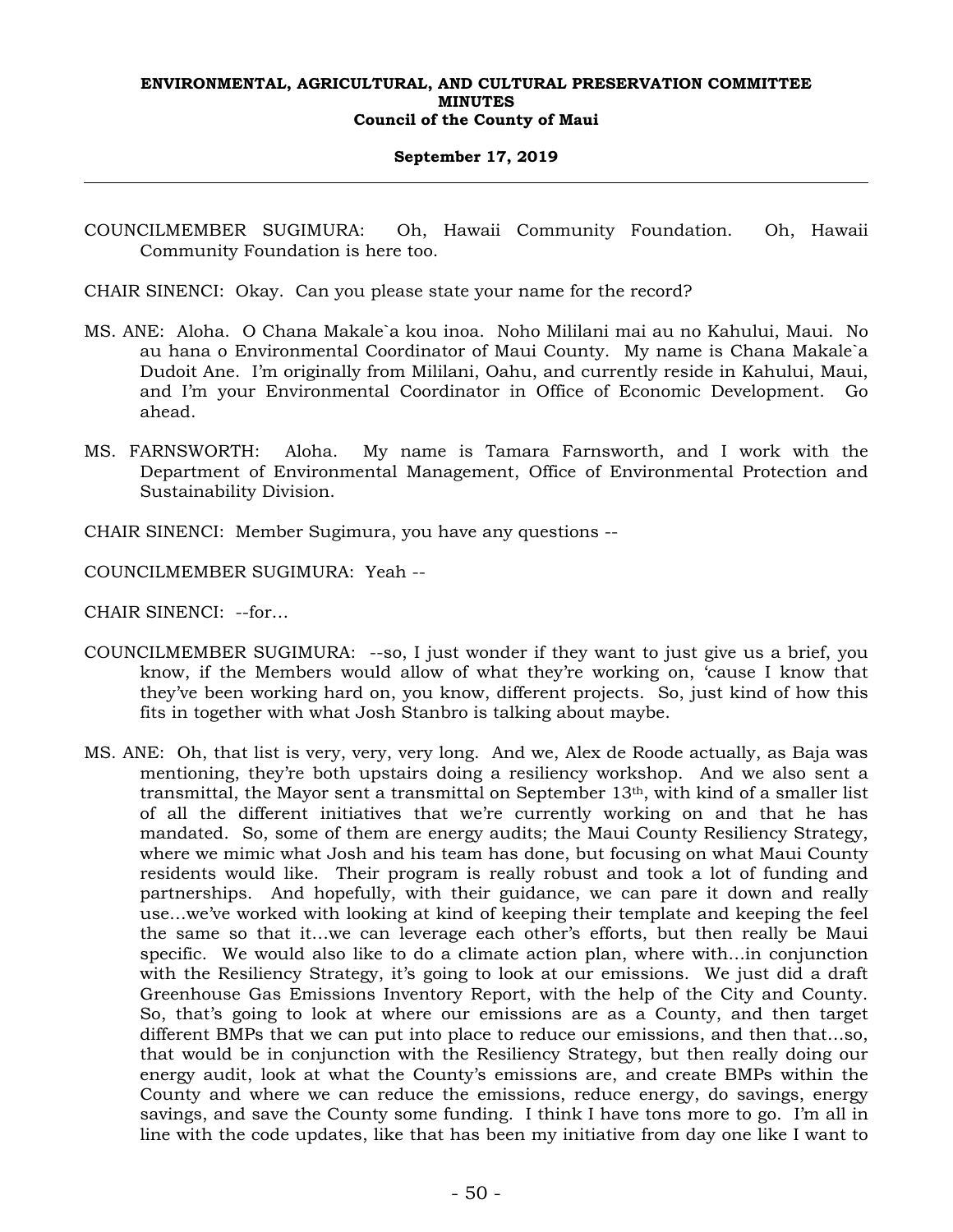## **September 17, 2019**

get all of the codes updated and exactly for what Josh has been saying. It's a triple bottom line. It helps everybody out. It helps the environment. It helps the County funding. So, if we could take that up, I would love it.

COUNCILMEMBER SUGIMURA: Oh, great.

CHAIR SINENCI: Mahalo.

MS. FARNSWORTH: Okay. Well, that was a lot. So, we're a…our office is currently focused mostly on landfill diversion programs and moving our County towards zero waste. And we're more not directly working on climate change per se, although we do work in partnership with Makale`a and her office quite a bit. And we, I think work to inform each other on what we're doing. And of course, as I think, you know, we are still working on getting our staff to develop more overall environmental and sustainability programming beyond landfill diversion this year. And so, I think that will be…have a lot more to say in this area in the next upcoming couple years.

## COUNCILMEMBER SUGIMURA: Great.

MS. ANE: One more thing, I'd be remiss if I wouldn't…if I was…if I miss this opportunity to say that the Mayor has really…since he has to come into office, he said that he's wanted, as you guys have also indicated that you…he wanted to set up a Resiliency Office, a Climate Change Office, and we've been working on steps to develop the scope of that office and see how we can be proactive and be able to put it into the Budget, maybe do a Budget amendment, and move over energy and environment, maybe ag eventually, but there are some Charter changes that need to be done with that. But to be proactive, create this office underneath the Mayor's Office, if that's the direction that we're going to go. And so, that we wouldn't have the holdup of the whole EP&S and the history of trying…getting those Charter amendments held up at the Mayor's Office, and creating a…an actual position within the County. So, if we can do that, in conjunction with your Charter amendment, then once that's voted on by our community, then just going…getting going and really hopefully catching up to those guys in City and County.

COUNCILMEMBER SUGIMURA: Good example.

COUNCILMEMBER KING: Chair --

CHAIR SINENCI: Mahalo.

COUNCILMEMBER KING: --I have a question for Corp. Counsel.

CHAIR SINENCI: Chair King?

COUNCILMEMBER KING: Thank you. The Office of Economic Development was created under the Mayor, and that was not a Charter change, and I don't even believe that's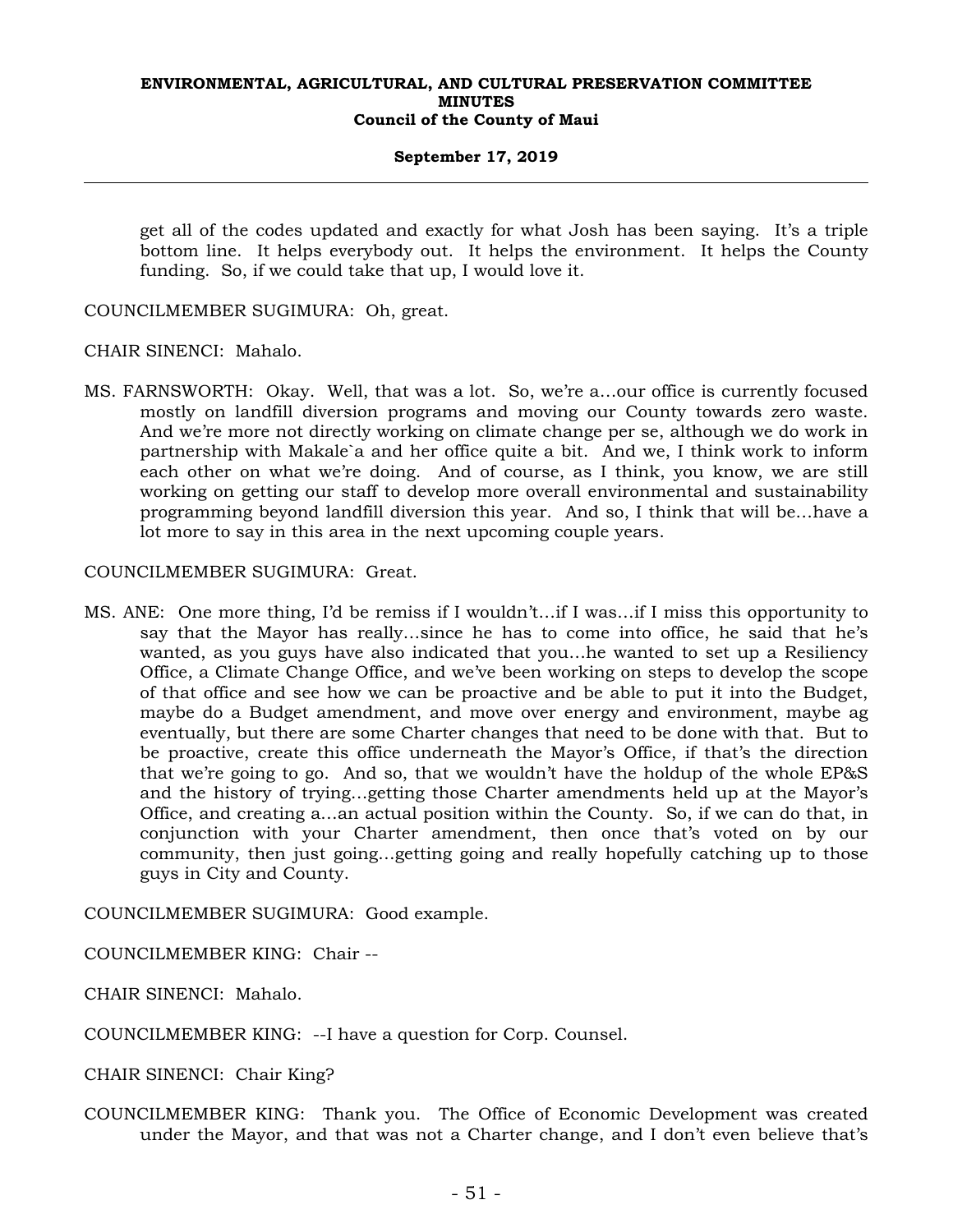## **September 17, 2019**

an ordinance. So, couldn't the Mayor, if he wanted to, just create an Office of Climate Action and Resiliency?

- MS. OANA: You know, Chair King, I'm not sure about that. I'd have to look into that.
- COUNCILMEMBER KING: Okay. Could you? Because my understanding is that, creating an office is under the purview of the Mayor. If we wanted to put it in Charter as a division or department, then we're…what we're saying is we're mandating it. But if the Mayor really wants to do it, can you…yeah, I would be interested in getting a legal opinion because I think he has the freedom to…he's created the Office of, you know, not this Mayor but other…previous Mayor has created the Office of Economic Development. That's just something that kind of perpetuates. But there's nothing in the Charter that created that Office. So, I think he can…I think if he really is that excited about doing it, he could do it this week.
- MS. ANE: If I…oh.

CHAIR SINENCI: Go ahead.

MS. ANE: If I may address the…that question, to my understanding and to Mayor's understanding, that's actually how it may work. And that we would do a Budget amendment to, and he would just say I'm going to create this office and allocate the budgets already allotted to our positions to that office, and then I think the resolution that may…has been drafted by Sinenci, Councilmember Sinenci, would address the Office of Economic Development, as well as the climate change to really put that into our Charter and solidify both of those offices to my understanding.

CHAIR SINENCI: Those were one of the resos that are --

COUNCILMEMBER KING: Okay.

CHAIR SINENCI: --listed on Granicus.

COUNCILMEMBER KING: I would actually caution you against putting the Office of Economic Development into Charter because that really restricts, if a future Mayor wants to come in and change that around, and pull…'cause some of those positions, I don't believe personally that belong in that office like the Agriculture Coordinator and the Energy Coordinator. So, I think what we wouldn't want to do is mandate anything that restricts a reorganization that could happen easily without a Charter amendment. So, you might want to think about that. I do believe we need this Office of Sustainability and Resiliency, and maybe we need to get it into ordinance or Charter to get it better funded. But I think creating the office is something that the Mayor…is under the Mayor's purview to do anytime.

CHAIR SINENCI: Okay.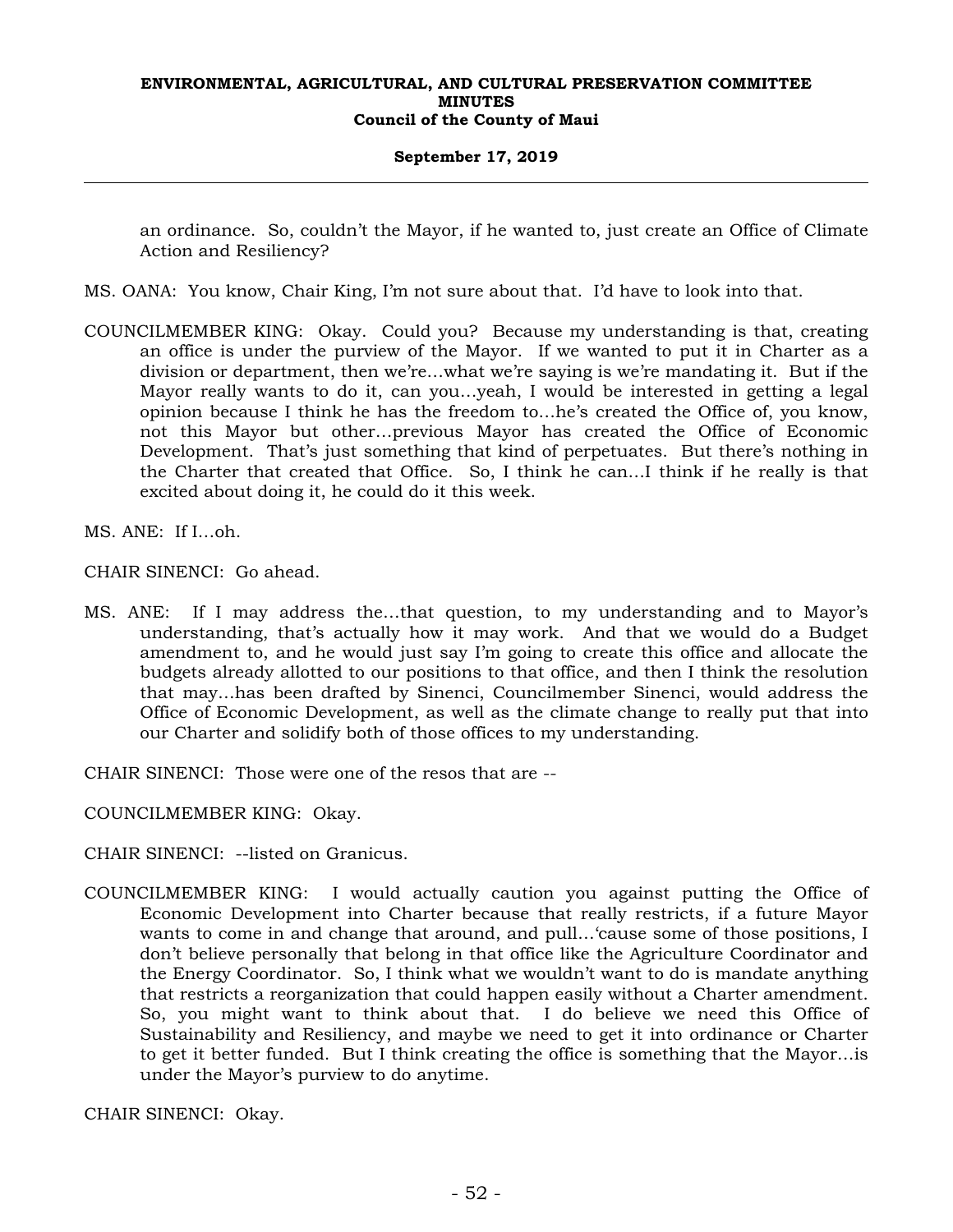## **September 17, 2019**

COUNCILMEMBER KING: Thank you.

CHAIR SINENCI: Thank you, Chair King. Mahalo. Any other questions?

MS. ANE: Thank you. Aloha.

CHAIR SINENCI: Mahalo for being here.

COUNCILMEMBER SUGIMURA: So, Chair, there's also in the audience somebody from Hawaii Community Foundation, and she's made it an effort to be here, and I just wonder if she also might have some --

CHAIR SINENCI: Yeah --

COUNCILMEMBER SUGIMURA: --you know --

CHAIR SINENCI: --hele mai.

COUNCILMEMBER SUGIMURA: --big contributions.

CHAIR SINENCI: We're open.

UNIDENTIFIED SPEAKER: Thanks, Chair.

- COUNCILMEMBER KING: Oh, yeah. Two…Chair, just to let you know, two of us have to leave by 4:00, so.
- CHAIR SINENCI: Oh, okay. And then, okay, well, this will be --

COUNCILMEMBER SUGIMURA: We'll still --

CHAIR SINENCI: --our…

COUNCILMEMBER SUGIMURA: --have…

MS. KAUHANE: I'll be done well before 4:00. I came here really to meet Makale`a to --

UNIDENTIFIED SPEAKER: Oh.

MS. KAUHANE: --understand all the work that your County is doing. But I will share with you from Hawaii Community Foundation. My name is Michelle Kauhane. I'm our Senior VP over Community Grants and Investment at the Foundation. One of four primary focus areas that we're going into, one you know of already, we're very interested in helping to bring folks together around housing affordability. The second is climate resiliency; mental health; and community engagement. In line with climate resiliency, one of the things that we've been working on with each of the counties that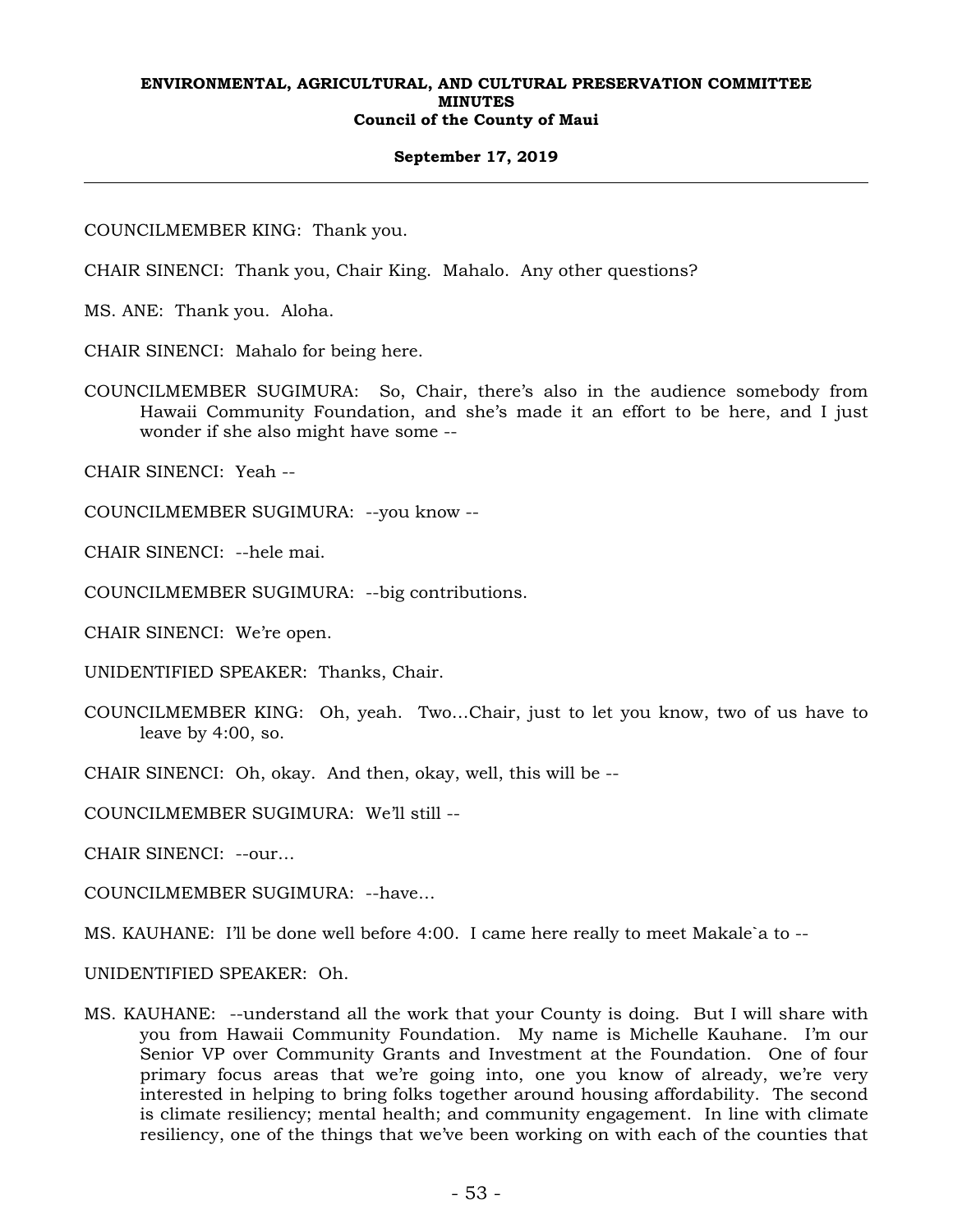## **September 17, 2019**

really started with Hawaii County, following the lava situation and recovery, is that we're trying to get into an MOU, which…with each of the counties so that we can create at the Community Foundation a community resiliency fund for exactly what Josh was talking about earlier. We'd rather put the dollar upfront today than having to cost \$6 after the disaster. And so, really trying to create MOUs with each of the counties to start that fund to be your partner, and matching what you put in there so that we can start doing grant making to support communities out front, and then be a conduit when there is an emergency that you direct how we galvanize the nonprofit sector and the business sector to make contributions in the event of an emergency so that we can act quickly because we know that sometimes procurement makes it difficult to turn on the dime. And so, those are the things that I think are most pertinent to this conversation. Thank you for the time. I…like I said, I really came to meet Makale`a and to get to know the work that your Office of OED is doing. Mahalo.

## COUNCILMEMBER SUGIMURA: Oh, thank you.

CHAIR SINENCI: Mahalo for being here. Thank you. Okay. Thank you, Members. And I know we're…we…we're going to be losing some of our Members. So, thank you again for your questions. You know, ultimately, my goal is to figure out where this body envisions the office to be housed and how we envision this office to operate. I felt it was important to allow Director Stanbro to present on the pros and cons of his office, as it was established and as it currently exists. This would allow us some insight on the methods they utilize and that we can follow, and those that he agrees that needs improvement. I would like to mention that while we do have three draft Charter amendment resolutions posted for consideration, I hope to include two more options on the next EACP Committee agenda. One more Charter amendment proposal for this entity to be housed under the Managing Director's Office, another Legislative proposal to create an agency transmitted to the Committee by Member Sugimura--thank you for doing that--that I would like posted and discussed as well. So, for these reasons, if you have any general comments, I'm open to hearing them. But if this body is agreeable to the idea, I would like to hold off on discussion of these proposed Charter amendments until the next EACP Committee meeting.

## COUNCILMEMBERS: No objections.

CHAIR SINENCI: No objections? And since we will have so many options on the floor during the future meeting, I would like to ask the Members to review those documents, keeping in mind that we envision…what we envision for our own office to address climate change, sustainability, and resiliency, and to be ready with our notes, comments, and suggestions on the proposed legislation before the next meeting. So, more specifically, I'd prefer that the Members be ready to take a vote on the next one or two proposals next time. But again, so, since I plan to continue this discussion at a future EACP meeting, Members, if there are no objections, I'd like to defer this item.

COUNCILMEMBERS: No objections.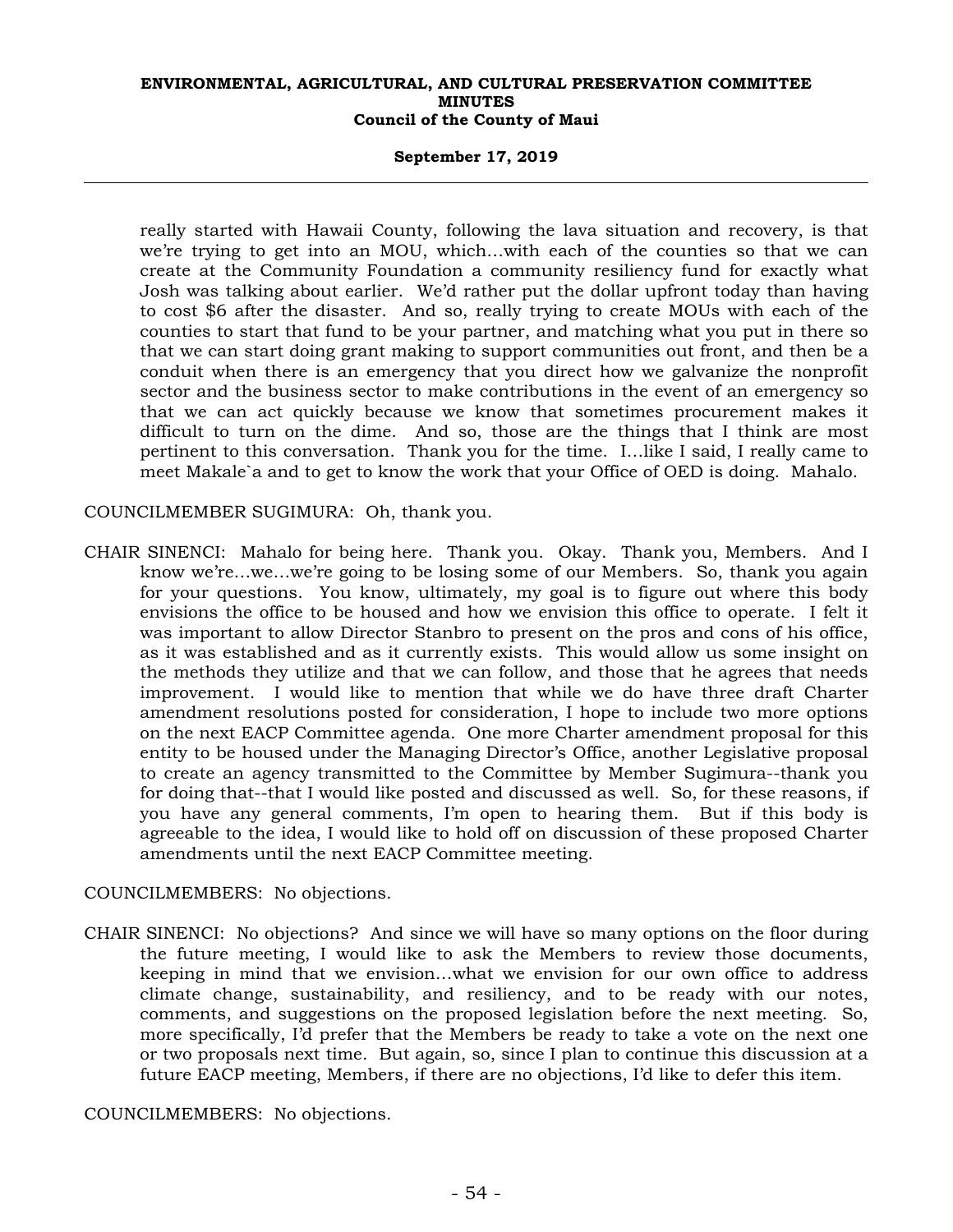## September 17, 2019

## COUNCILMEMBERS VOICED NO OBJECTIONS. (Excused: ALL)

## ACTION: DEFER PENDING FURTHER DISCUSSION.

CHAIR SINENCI: Okay. So, the item has been deferred. You know, one last thing before we go ahead and adjourn this meeting, we did have a resolution that's going to be coming up on Friday, September 20<sup>th</sup>, and it's the Youth-Led Global Climate Strike, and they'll be downstairs this Friday from 9:00 a.m. to 1:00 p.m. And so, we wanted to invite those Members that wanted to come down and maybe take a picture with them<br>between maybe 8:30 and 8:45, down at the courtyard. They'll be down at the between maybe 8:30 and 8:45, down at the courtyard. courtyard. And you can find more information online on the Global Climate Strike by some of the students. So, with that, if there are no other questions or comments, this concludes today's EACP Committee meeting. Thank you to the Members and Ms. Oana. Thank you very much, Director Stanbro, for your time, knowledge, and for flying out to be with us today. We look forward to further collaborating with you on this topic in the near future. So, with that, this September  $17<sup>th</sup>$  meeting of the Environmental, Agricultural, and Cultural Preservation Committee is now adjourned. Mahalo.  $\ldots$  (gavel).  $\ldots$ 

## ADJOURN: 3:58 p.m.

APPROVED:

SHANE M. SINENCI, Chair Environmental, Agricultural, and Cultural Preservation Committee

eacp:min: 190917: acqp Transcribed by: Ann Carmel Q. Pugh